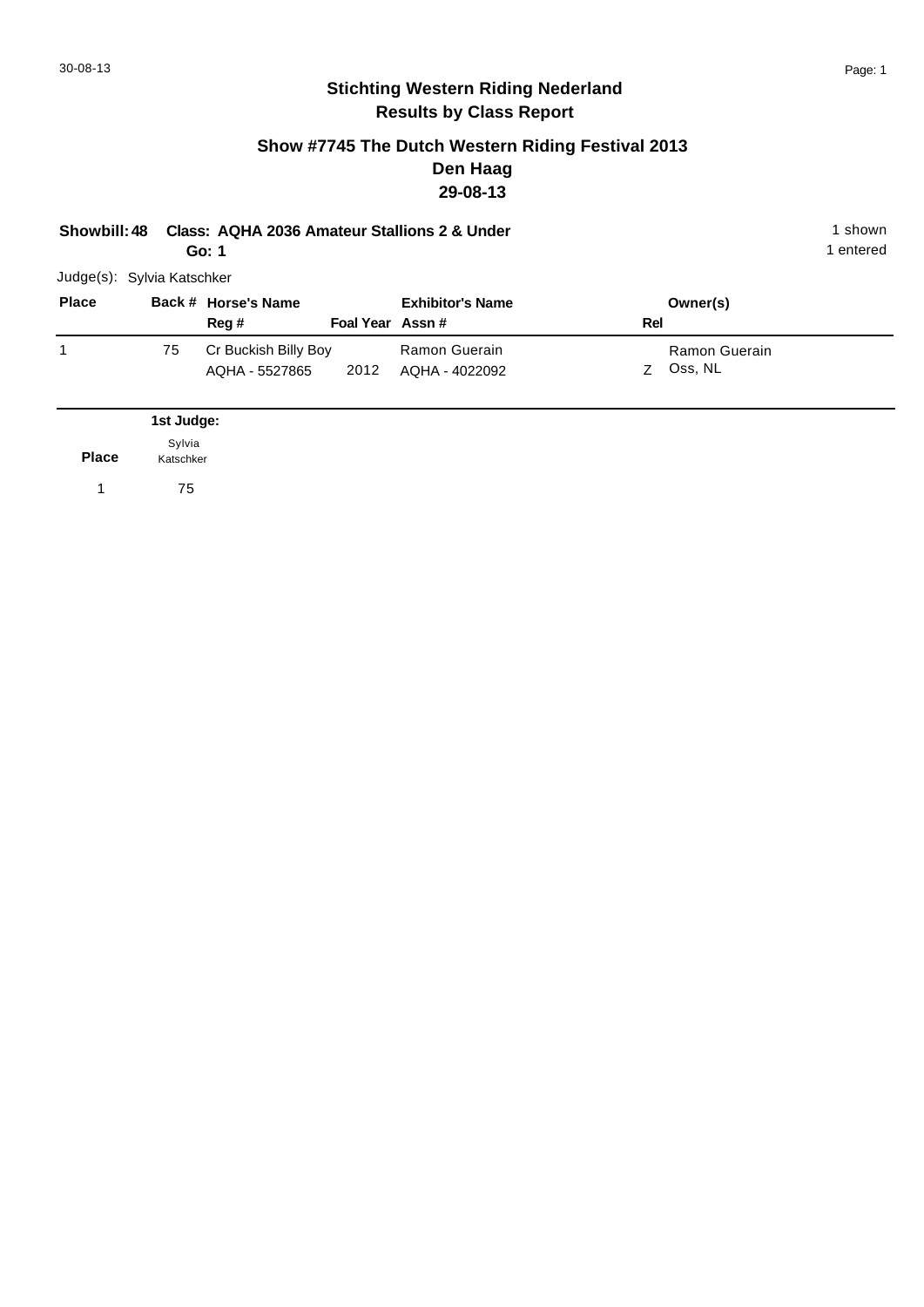#### **Show #7746 The Dutch Western Riding Festival 2013 Den Haag 29-08-13**

**Showbill: 48 Class: AQHA 2036 Amateur Stallions 2 & Under** 1 **Shown** 1 shown

**Go: 1**

1 entered

| <b>Place</b> |    | Back # Horse's Name  |                 | <b>Exhibitor's Name</b> | Owner(s)      |
|--------------|----|----------------------|-----------------|-------------------------|---------------|
|              |    | Reg #                | Foal Year Assn# |                         | Rel           |
|              | 75 | Cr Buckish Billy Boy |                 | Ramon Guerain           | Ramon Guerain |
|              |    | AQHA - 5527865       | 2012            | AQHA - 4022092          | Oss, NL<br>7  |

**Place 1st Judge:**  1 75 Rick Lemay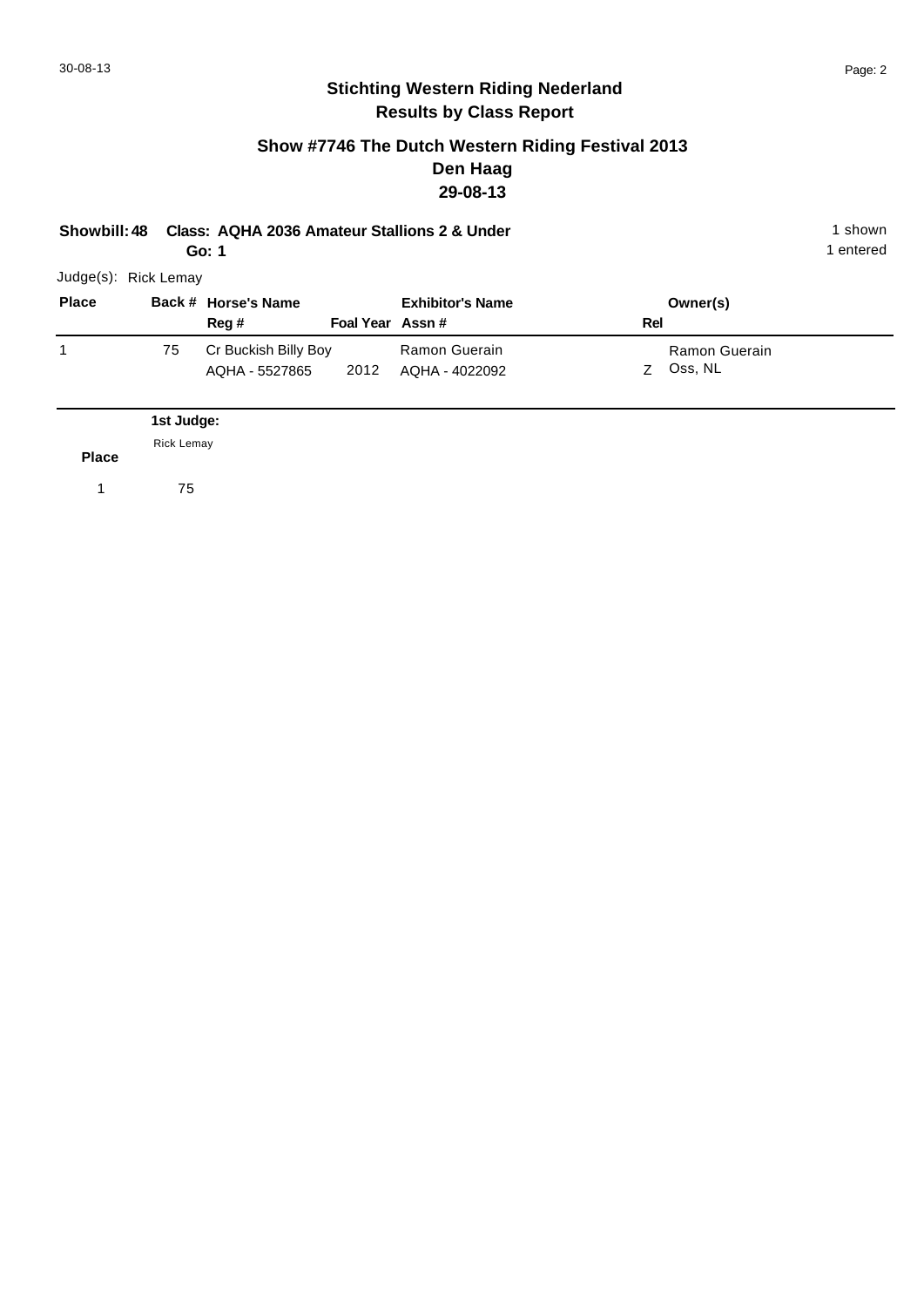#### **Show #7745 The Dutch Western Riding Festival 2013 Den Haag 29-08-13**

|  | Showbill: 52 Class: AQHA 1031 Yearling Stallions | 1 shown |
|--|--------------------------------------------------|---------|
|--|--------------------------------------------------|---------|

**Go: 1**

| <b>Place</b> |    | Back # Horse's Name                    |                 | <b>Exhibitor's Name</b>         |     | Owner(s)                 |
|--------------|----|----------------------------------------|-----------------|---------------------------------|-----|--------------------------|
|              |    | Reg #                                  | Foal Year Assn# |                                 | Rel |                          |
|              | 75 | Cr Buckish Billy Boy<br>AQHA - 5527865 | 2012            | Ramon Guerain<br>AQHA - 4022092 | 7   | Ramon Guerain<br>Oss, NL |

|              | 1st Judge:          |
|--------------|---------------------|
| <b>Place</b> | Sylvia<br>Katschker |
|              | 75                  |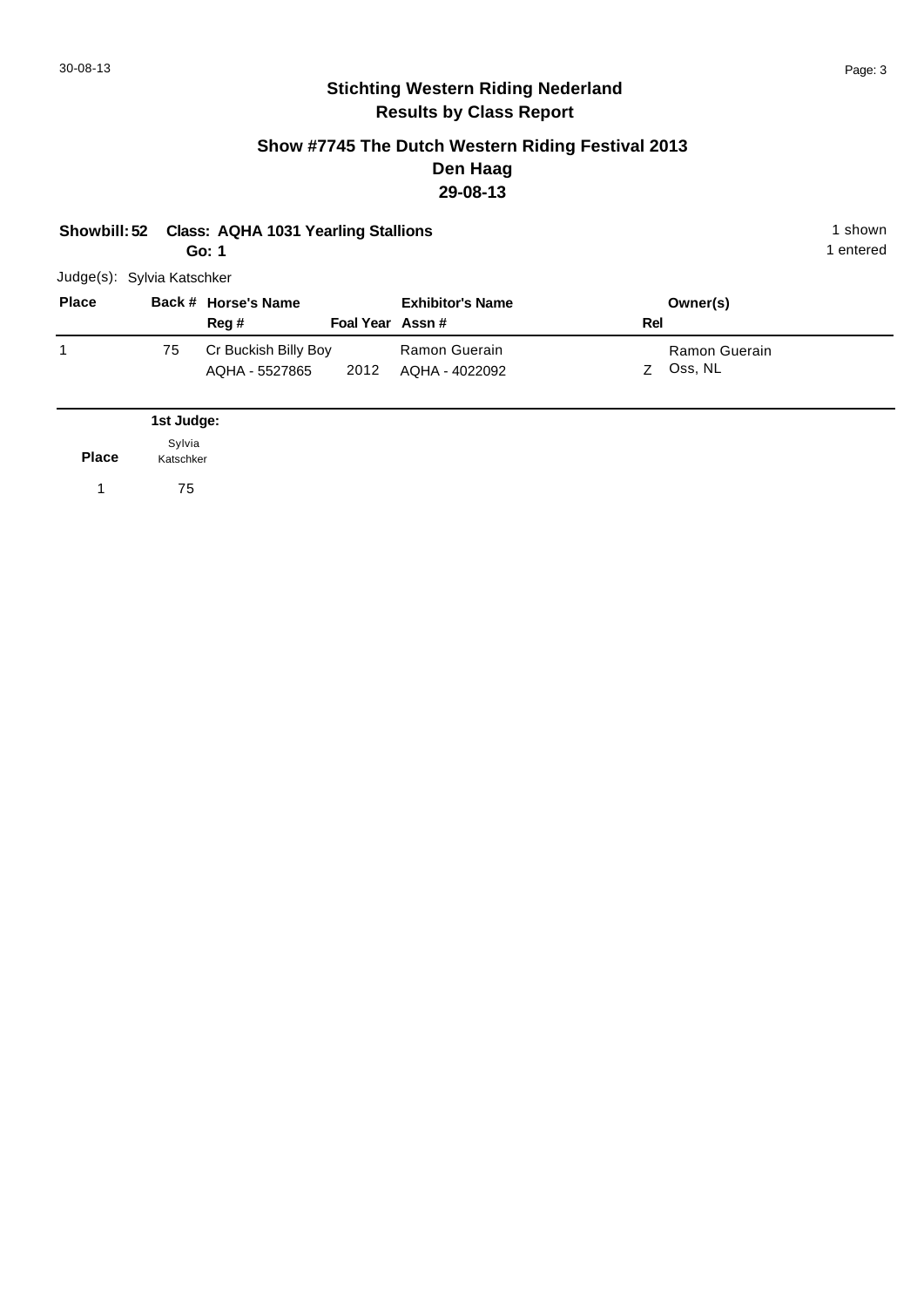#### **Show #7746 The Dutch Western Riding Festival 2013 Den Haag 29-08-13**

# **Showbill: 52 Class: AQHA 1031 Yearling Stallions** 1 shown

**Go: 1**

1 entered

| <b>Place</b> |            | Back # Horse's Name                    |                 | <b>Exhibitor's Name</b>         |     | Owner(s)                 |
|--------------|------------|----------------------------------------|-----------------|---------------------------------|-----|--------------------------|
|              |            | Reg #                                  | Foal Year Assn# |                                 | Rel |                          |
|              | 75         | Cr Buckish Billy Boy<br>AQHA - 5527865 | 2012            | Ramon Guerain<br>AQHA - 4022092 | 7   | Ramon Guerain<br>Oss, NL |
|              | 1st Judge: |                                        |                 |                                 |     |                          |

**Place** Rick Lemay

1 75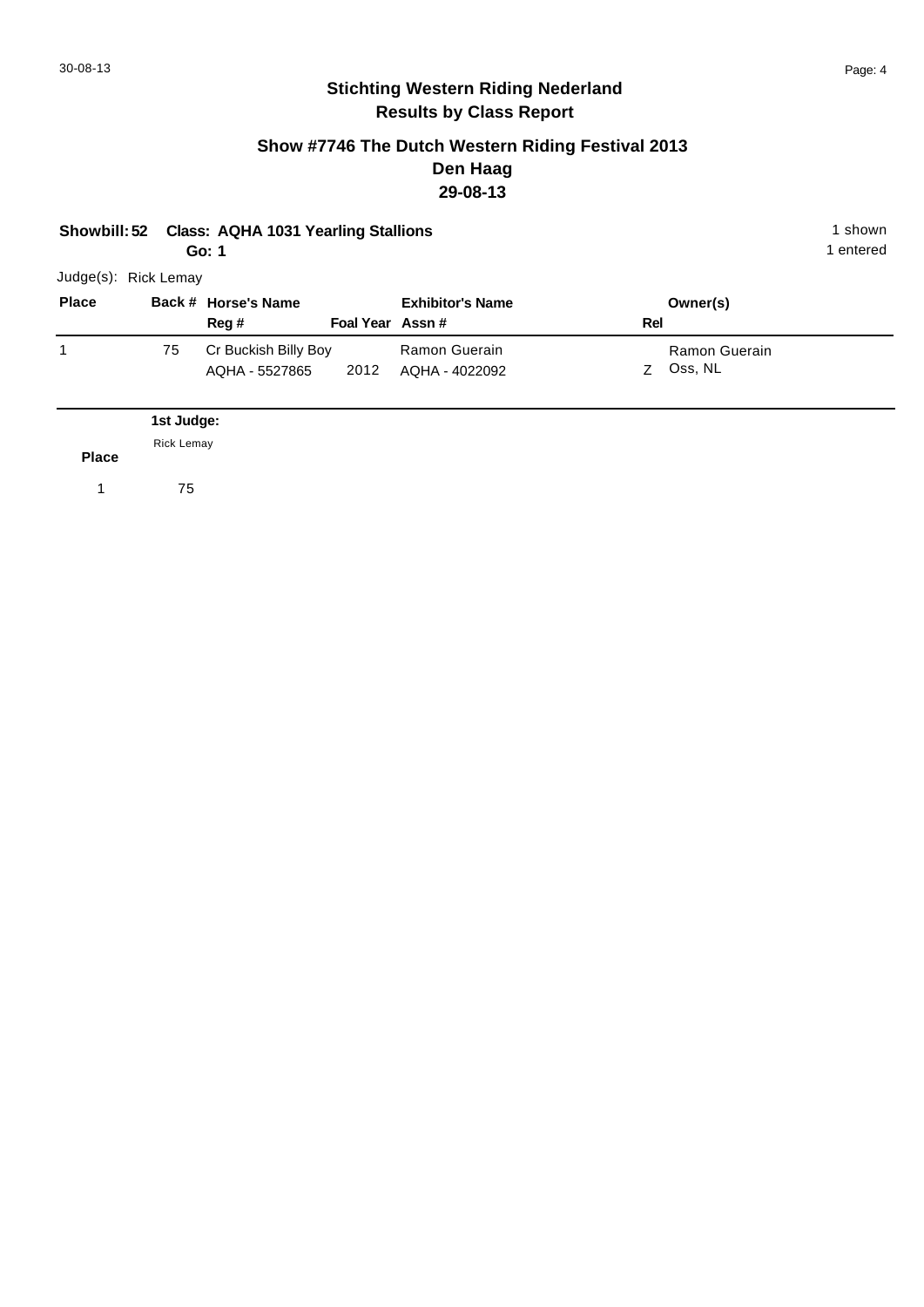#### **Show #7745 The Dutch Western Riding Festival 2013 Den Haag 29-08-13**

**Showbill: 57 Class: AQHA 2051 Amateur Mares 2 & Under** 2 shown **Go: 1**

Judge(s): Sylvia Katschker **Back # Horse's Name Place Owner(s) Reg # Assn # Foal Year Rel Exhibitor's Name** 1 Z Ulicoten, NL Miranda Janssen 2013 Ulicoten, NL AQHA - 3182080 Sayyes To This Dress AQHA - PENDING Miranda Janssen 287 2 Z Nijland, NL Jeroen Bouma 2011 AQHA - 3184784 Z Nijland, NL Bright Sparkle Jessy AQHA - 5381541 Jeroen Bouma 490 **1st Judge:** 

|              | <b>1st Judge:</b> |
|--------------|-------------------|
|              | Sylvia            |
| <b>Place</b> | Katschker         |
|              | 287               |
| 2            | 490               |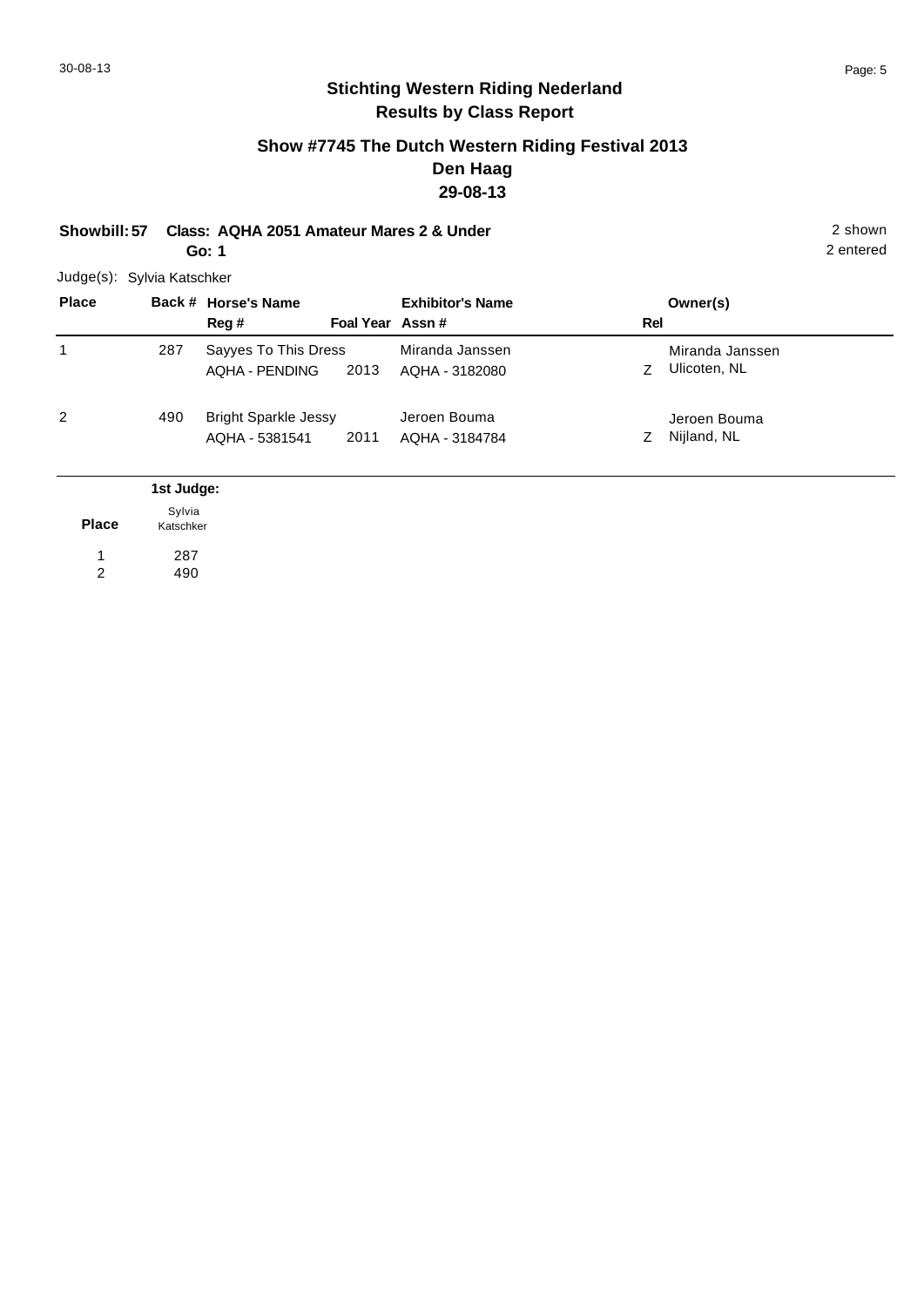## **Show #7746 The Dutch Western Riding Festival 2013 Den Haag 29-08-13**

**Showbill: 57 Class: AQHA 2051 Amateur Mares 2 & Under** 2 shown **Go: 1**

> 287 490

1 2

| Judge(s): Rick Lemay |                   |                             |                 |                         |     |                 |
|----------------------|-------------------|-----------------------------|-----------------|-------------------------|-----|-----------------|
| <b>Place</b>         |                   | Back # Horse's Name         |                 | <b>Exhibitor's Name</b> |     | Owner(s)        |
|                      |                   | Reg #                       | Foal Year Assn# |                         | Rel |                 |
|                      | 287               | Sayyes To This Dress        |                 | Miranda Janssen         |     | Miranda Janssen |
|                      |                   | <b>AQHA - PENDING</b>       | 2013            | AQHA - 3182080          | Z.  | Ulicoten, NL    |
| 2                    | 490               | <b>Bright Sparkle Jessy</b> |                 | Jeroen Bouma            |     | Jeroen Bouma    |
|                      |                   | AQHA - 5381541              | 2011            | AQHA - 3184784          | Z   | Nijland, NL     |
|                      | 1st Judge:        |                             |                 |                         |     |                 |
| <b>Place</b>         | <b>Rick Lemay</b> |                             |                 |                         |     |                 |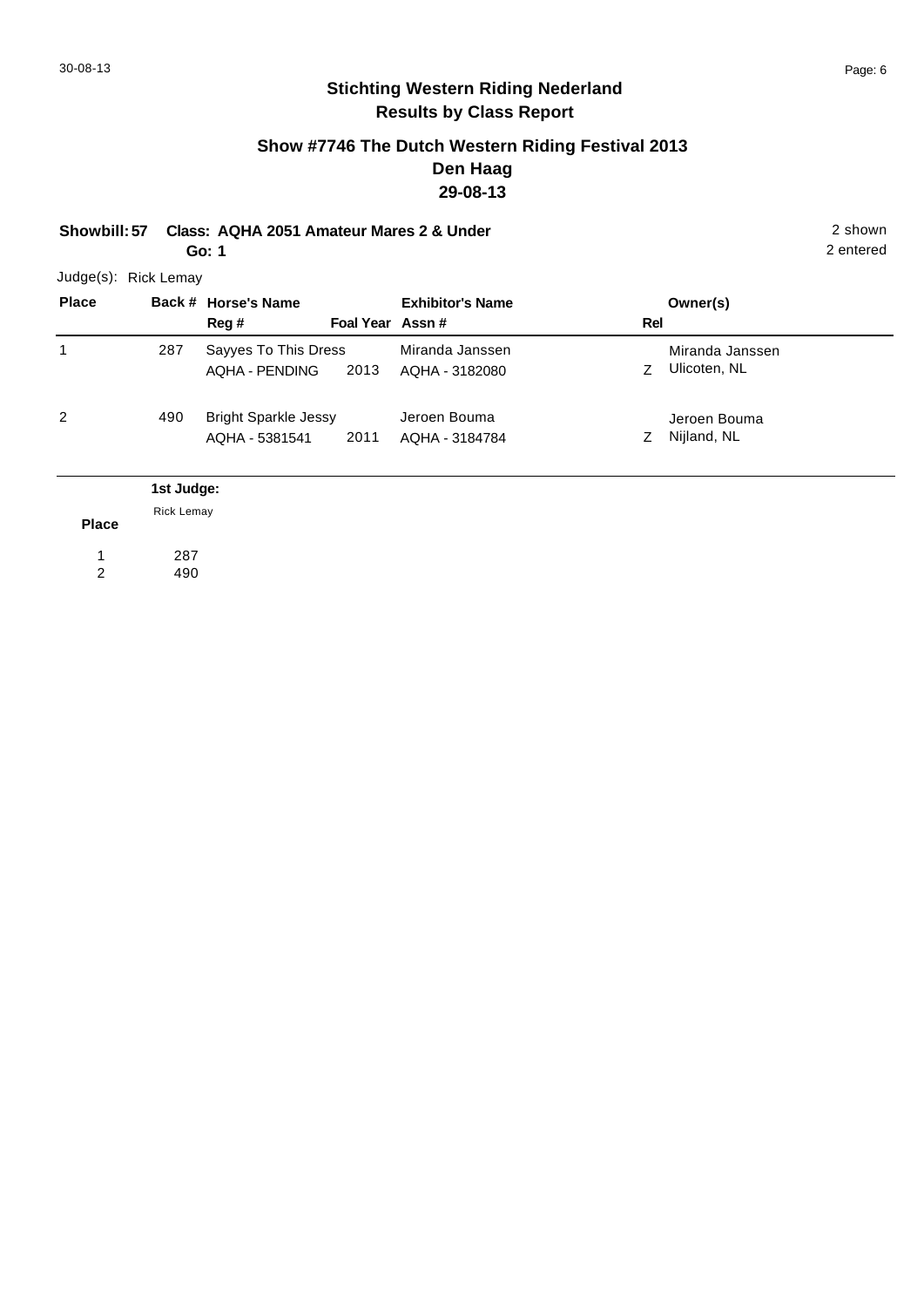# **Show #7745 The Dutch Western Riding Festival 2013 Den Haag 29-08-13**

**Showbill: 58 Class: AQHA 2052 Amateur Mares 3 & Over** 4 shown **Go: 1**

Judge(s): Sylvia Katschker

| <b>Place</b> |            | Back # Horse's Name<br>Reg #          | Foal Year Assn# | <b>Exhibitor's Name</b>              | <b>Rel</b> | Owner(s)                         |
|--------------|------------|---------------------------------------|-----------------|--------------------------------------|------------|----------------------------------|
| 1            | 97         | Glow By Night<br>AQHA - 5027772       | 2007            | Miranda Janssen<br>AQHA - 3182080    | Z          | Miranda Janssen<br>Ulicoten, NL  |
| 2            | 90         | Angel In Passing<br>AQHA - X0693653   | 2009            | Marjolein Hulskers<br>AQHA - 2973899 |            | Laura Telleman<br>Amersfoort, NL |
| 3            | 182        | Blacks Dual Rad Pep<br>AQHA - 5006083 | 2007            | Soraya Beerta<br>AQHA - N4016053     |            | Damian Beerta<br>Ede, NL         |
| 4            | 473        | The One That I Want<br>AQHA - 4808180 | 2006            | Lesley Haanen<br>AQHA - N3623936     | Z          | Lesley Haanen<br>Weert, NL       |
|              | 1et ludge. |                                       |                 |                                      |            |                                  |

| <b>Place</b> | Sylvia<br>Katschker |
|--------------|---------------------|
|              | 97                  |
| 2            | 90                  |
| 3            | 182                 |
| 4            | 473                 |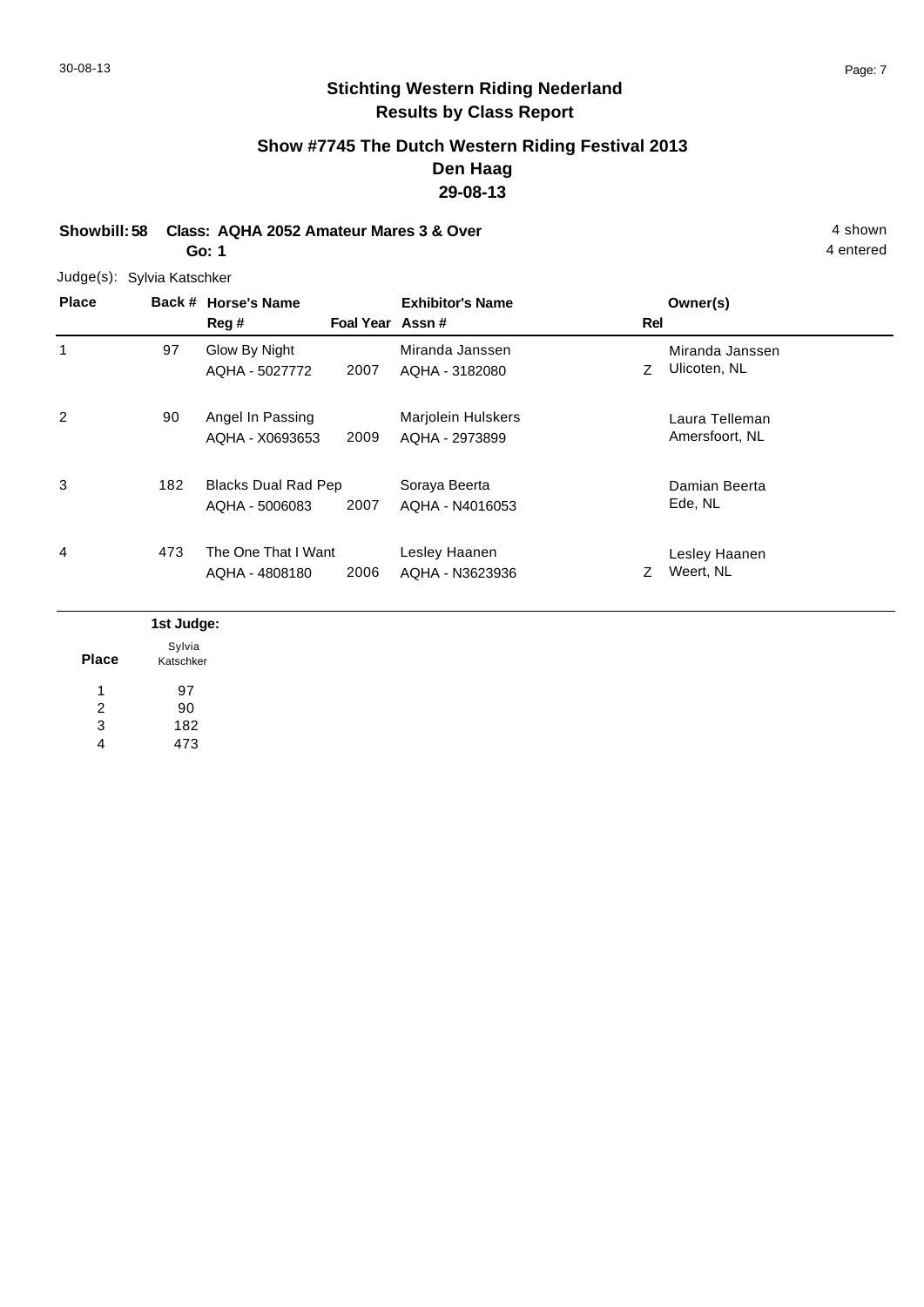# **Show #7746 The Dutch Western Riding Festival 2013 Den Haag 29-08-13**

**Showbill: 58 Class: AQHA 2052 Amateur Mares 3 & Over** 4 shown **Go: 1**

Judge(s): Rick Lemay

| <b>Place</b> |            | Back # Horse's Name<br>Reg # | Foal Year Assn# | <b>Exhibitor's Name</b> | Rel | Owner(s)        |
|--------------|------------|------------------------------|-----------------|-------------------------|-----|-----------------|
| 1            | 90         | Angel In Passing             |                 | Marjolein Hulskers      |     | Laura Telleman  |
|              |            | AQHA - X0693653              | 2009            | AQHA - 2973899          |     | Amersfoort, NL  |
| 2            | 97         | Glow By Night                |                 | Miranda Janssen         |     | Miranda Janssen |
|              |            | AQHA - 5027772               | 2007            | AQHA - 3182080          | Z   | Ulicoten, NL    |
| 3            | 182        | Blacks Dual Rad Pep          |                 | Soraya Beerta           |     | Damian Beerta   |
|              |            | AQHA - 5006083               | 2007            | AQHA - N4016053         |     | Ede, NL         |
| 4            | 473        | The One That I Want          |                 | Lesley Haanen           |     | Lesley Haanen   |
|              |            | AQHA - 4808180               | 2006            | AQHA - N3623936         | Ζ   | Weert, NL       |
|              | 1st Judge: |                              |                 |                         |     |                 |
|              | Rick Lemay |                              |                 |                         |     |                 |

**Place** 90 97 182 473 1 2 3 4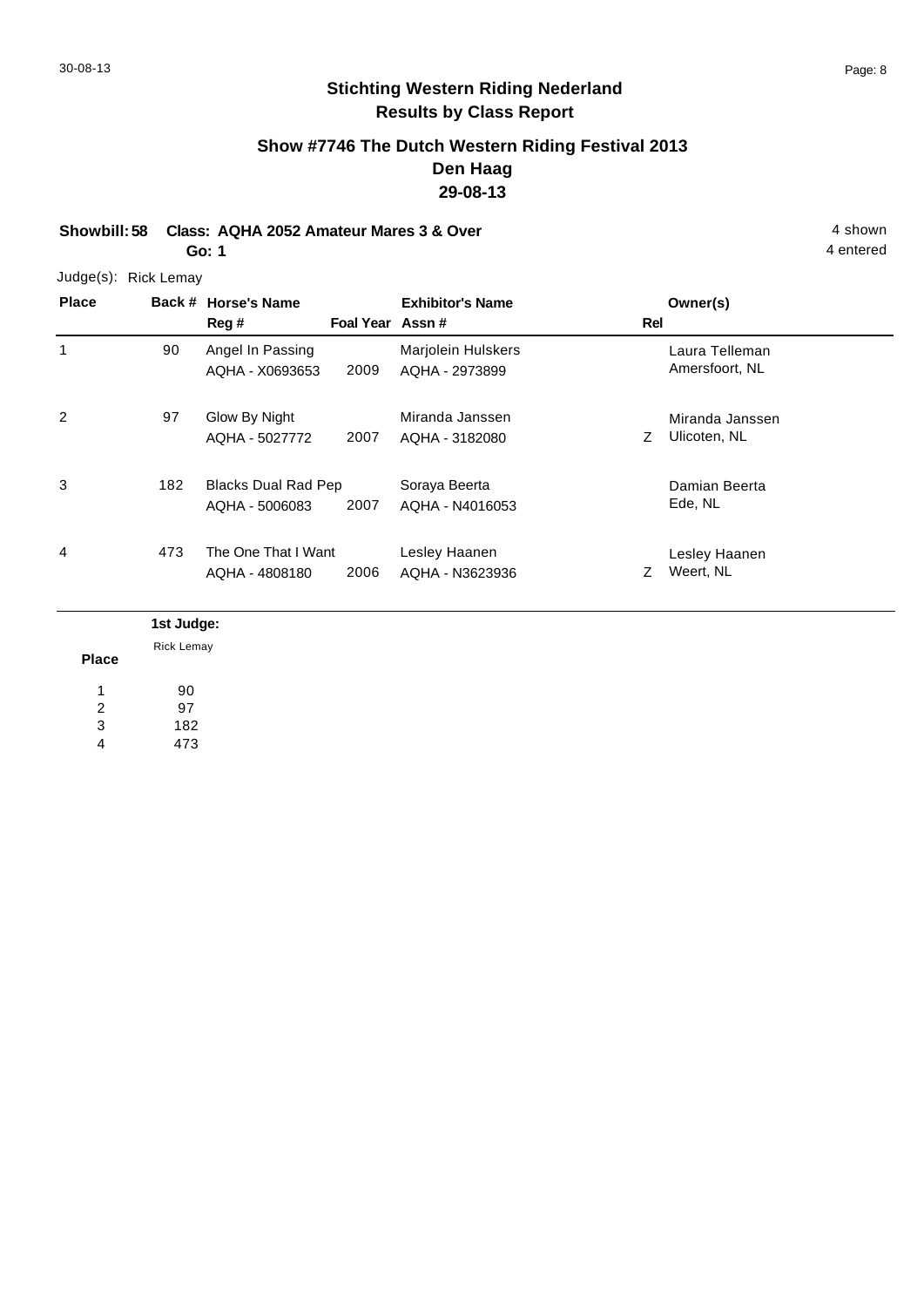#### **Show #7745 The Dutch Western Riding Festival 2013 Den Haag 29-08-13**

| <b>Class: AQHA 1053 Weanling Mares</b><br>Showbill: 60<br>Go: 1 |                     |                                               |                 |                                   |     | 1 shown<br>1 entered            |  |  |
|-----------------------------------------------------------------|---------------------|-----------------------------------------------|-----------------|-----------------------------------|-----|---------------------------------|--|--|
| Judge(s): Sylvia Katschker                                      |                     |                                               |                 |                                   |     |                                 |  |  |
| <b>Place</b>                                                    |                     | Back # Horse's Name<br>Reg#                   | Foal Year Assn# | <b>Exhibitor's Name</b>           | Rel | Owner(s)                        |  |  |
| 1                                                               | 287                 | Sayyes To This Dress<br><b>AQHA - PENDING</b> | 2013            | Miranda Janssen<br>AQHA - 3182080 | Z   | Miranda Janssen<br>Ulicoten, NL |  |  |
|                                                                 | 1st Judge:          |                                               |                 |                                   |     |                                 |  |  |
| <b>Place</b>                                                    | Sylvia<br>Katschker |                                               |                 |                                   |     |                                 |  |  |
| 1                                                               | 287                 |                                               |                 |                                   |     |                                 |  |  |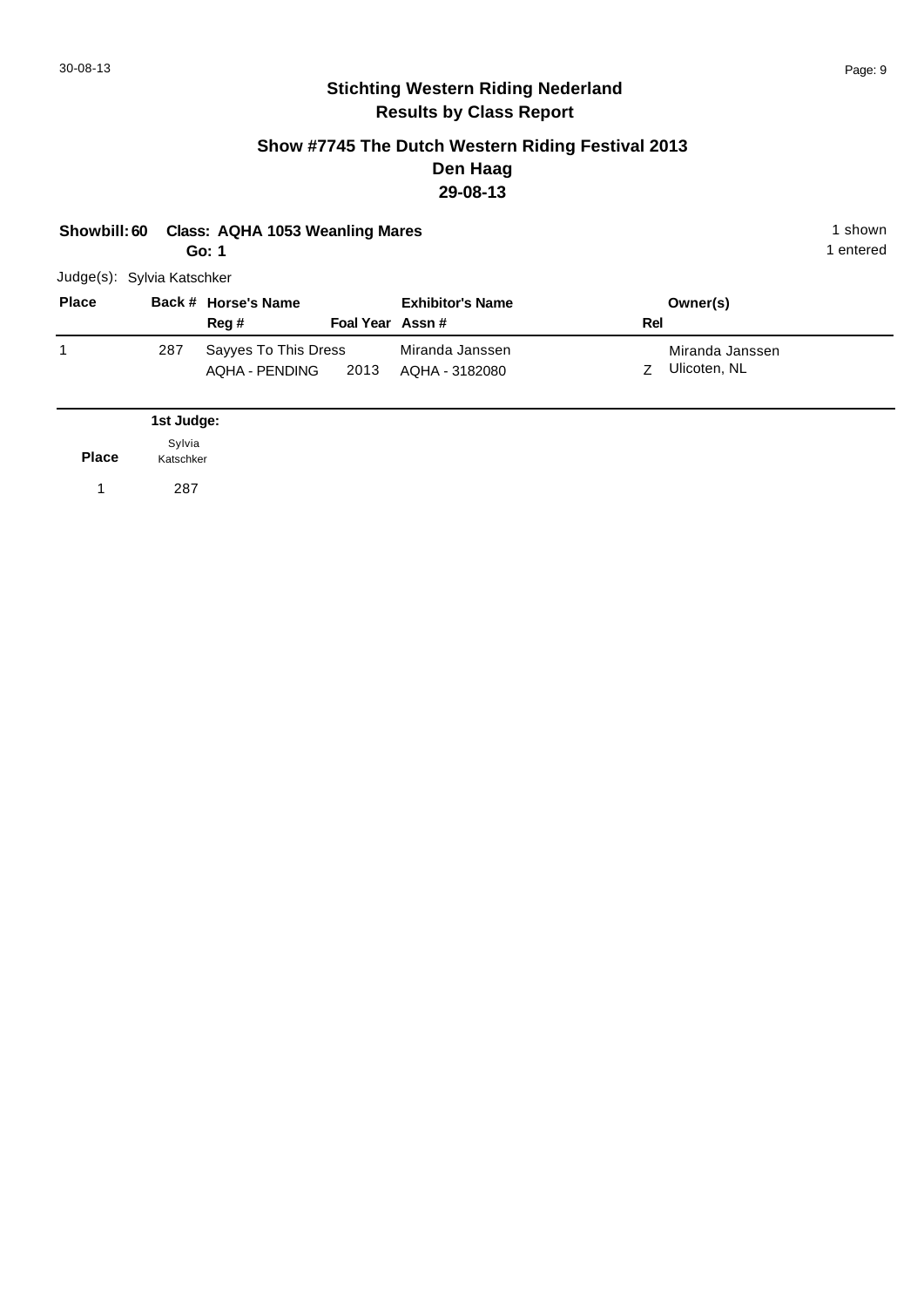#### **Show #7746 The Dutch Western Riding Festival 2013 Den Haag 29-08-13**

|                       | Showbill: 60 Class: AQHA 1053 Weanling Mares | 1 shown   |
|-----------------------|----------------------------------------------|-----------|
|                       | Go: 1                                        | 1 entered |
| $ludna(e)$ Diak Lamou |                                              |           |

| <b>Place</b> |     | Back # Horse's Name                       |                 | <b>Exhibitor's Name</b>           |          | Owner(s)                        |
|--------------|-----|-------------------------------------------|-----------------|-----------------------------------|----------|---------------------------------|
|              |     | Reg#                                      | Foal Year Assn# |                                   | Rel      |                                 |
|              | 287 | Sayyes To This Dress<br>AQHA-PENDING 2013 |                 | Miranda Janssen<br>AQHA - 3182080 | <b>7</b> | Miranda Janssen<br>Ulicoten, NL |

| <b>Rick Lemay</b> |
|-------------------|
| <b>Place</b>      |
| 287<br>1          |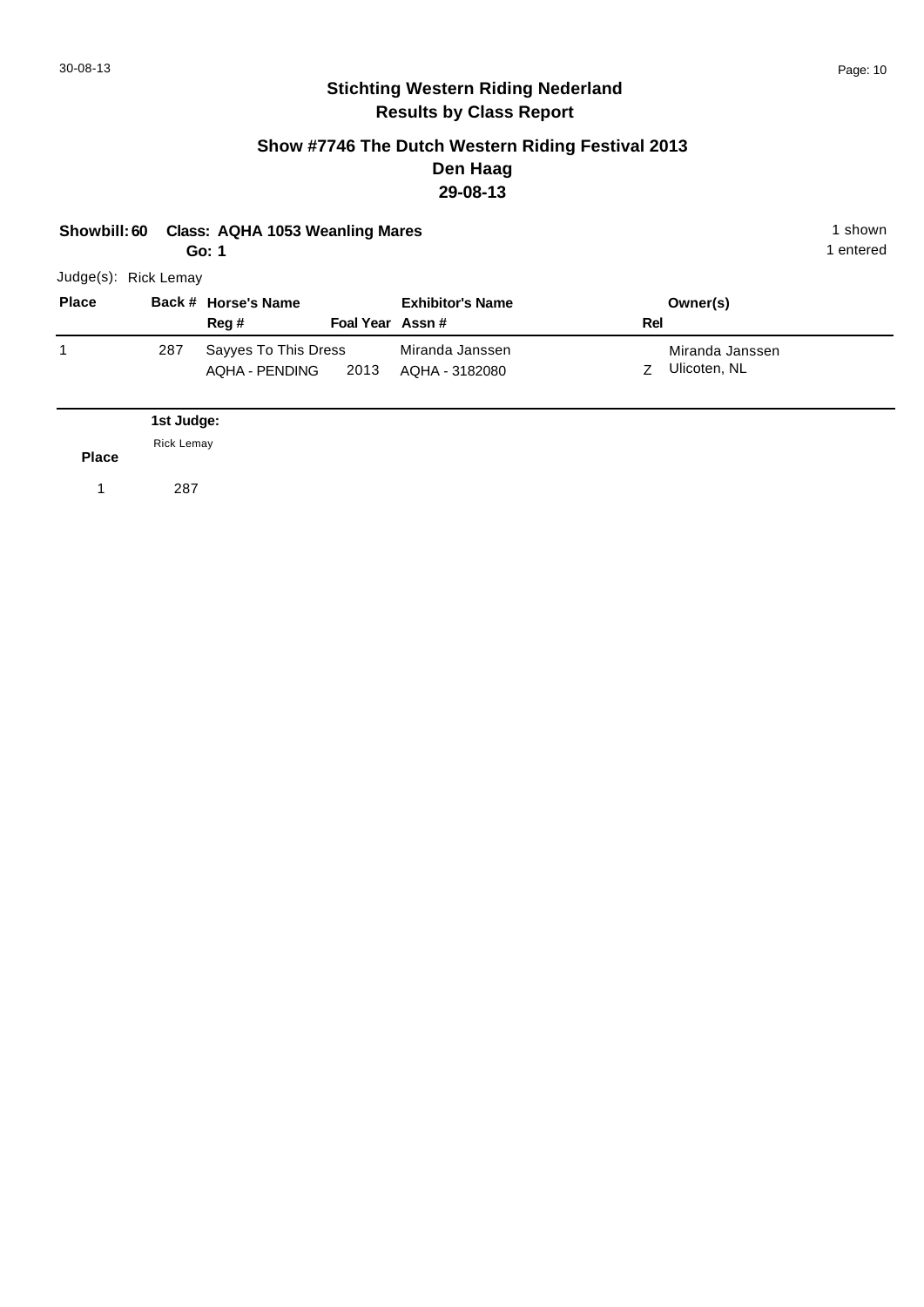#### **Show #7745 The Dutch Western Riding Festival 2013 Den Haag 29-08-13**

| <b>Showbill: 62</b>        |                     | Class: AQHA 1055 2 Yr Old Mares<br>Go: 1      |                 |                                |     |                             | 1 shown<br>1 entered |  |  |
|----------------------------|---------------------|-----------------------------------------------|-----------------|--------------------------------|-----|-----------------------------|----------------------|--|--|
| Judge(s): Sylvia Katschker |                     |                                               |                 |                                |     |                             |                      |  |  |
| <b>Place</b>               |                     | Back # Horse's Name<br>Reg #                  | Foal Year Assn# | <b>Exhibitor's Name</b>        | Rel | Owner(s)                    |                      |  |  |
| 1                          | 490                 | <b>Bright Sparkle Jessy</b><br>AQHA - 5381541 | 2011            | Jeroen Bouma<br>AQHA - 3184784 | Z   | Jeroen Bouma<br>Nijland, NL |                      |  |  |
|                            | 1st Judge:          |                                               |                 |                                |     |                             |                      |  |  |
| <b>Place</b>               | Sylvia<br>Katschker |                                               |                 |                                |     |                             |                      |  |  |
| 1                          | 490                 |                                               |                 |                                |     |                             |                      |  |  |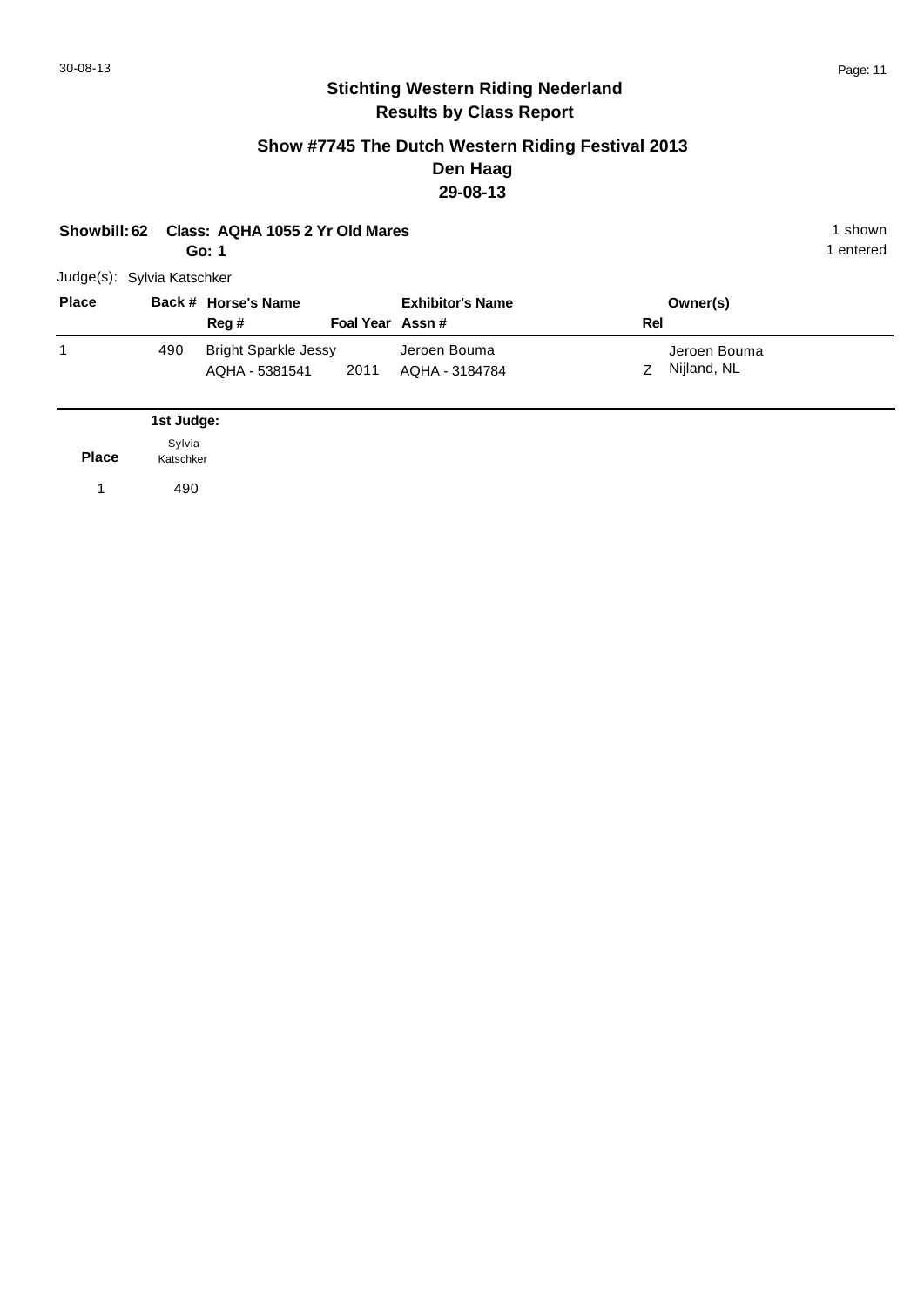#### **Show #7746 The Dutch Western Riding Festival 2013 Den Haag 29-08-13**

| Class: AQHA 1055 2 Yr Old Mares<br>Showbill: 62<br>Go: 1 |                                 |                                               |                 |                                |     |                             | 1 shown<br>1 entered |  |  |
|----------------------------------------------------------|---------------------------------|-----------------------------------------------|-----------------|--------------------------------|-----|-----------------------------|----------------------|--|--|
| Judge(s): Rick Lemay                                     |                                 |                                               |                 |                                |     |                             |                      |  |  |
| <b>Place</b>                                             |                                 | Back # Horse's Name<br>Reg #                  | Foal Year Assn# | <b>Exhibitor's Name</b>        | Rel | Owner(s)                    |                      |  |  |
| 1                                                        | 490                             | <b>Bright Sparkle Jessy</b><br>AQHA - 5381541 | 2011            | Jeroen Bouma<br>AQHA - 3184784 | Z   | Jeroen Bouma<br>Nijland, NL |                      |  |  |
|                                                          | 1st Judge:<br><b>Rick Lemay</b> |                                               |                 |                                |     |                             |                      |  |  |
| <b>Place</b><br>и                                        | 490                             |                                               |                 |                                |     |                             |                      |  |  |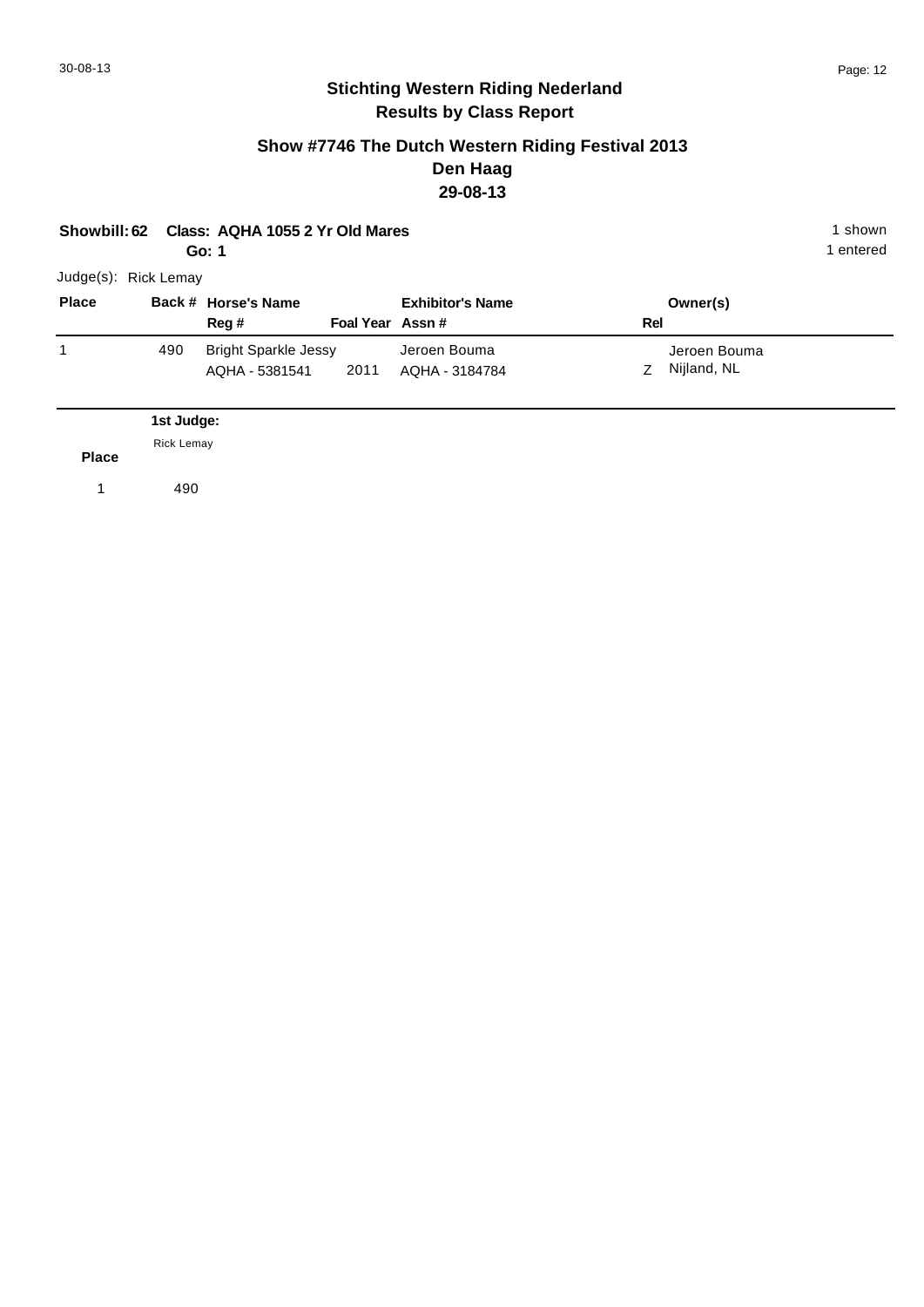## **Show #7745 The Dutch Western Riding Festival 2013 Den Haag 29-08-13**

#### **Showbill: 64 Class: AQHA 1057 Aged Mares 4 shown Go: 1**

Judge(s): Sylvia Katschker

| <b>Place</b> |                           | Back # Horse's Name<br>Reg #                 | Foal Year Assn# | <b>Exhibitor's Name</b>                 | Rel | Owner(s)                                |
|--------------|---------------------------|----------------------------------------------|-----------------|-----------------------------------------|-----|-----------------------------------------|
| 1            | 97                        | Glow By Night<br>AQHA - 5027772              | 2007            | Miranda Janssen<br>AQHA - 3182080       | Z   | Miranda Janssen<br>Ulicoten, NL         |
| 2            | 364                       | <b>Freckles Onthe Range</b>                  | 2008            | <b>Jessy Goossens</b><br>AQHA - 2182198 | Z   | <b>Jessy Goossens</b><br>Herenthout, BE |
| 3            | 90                        | Angel In Passing<br>AQHA - X0693653          | 2009            | Marjolein Hulskers<br>AQHA - 2973899    |     | Laura Telleman<br>Amersfoort, NL        |
| 4            | 182                       | <b>Blacks Dual Rad Pep</b><br>AQHA - 5006083 | 2007            | Damian Beerta                           | Z   | Damian Beerta<br>Ede, NL                |
|              | all and the collection of |                                              |                 |                                         |     |                                         |

|              | 1st Judge: |
|--------------|------------|
|              | Sylvia     |
| <b>Place</b> | Katschker  |
|              | 97         |
| 2            | 364        |
| 3            | 90         |
| 4            | 182        |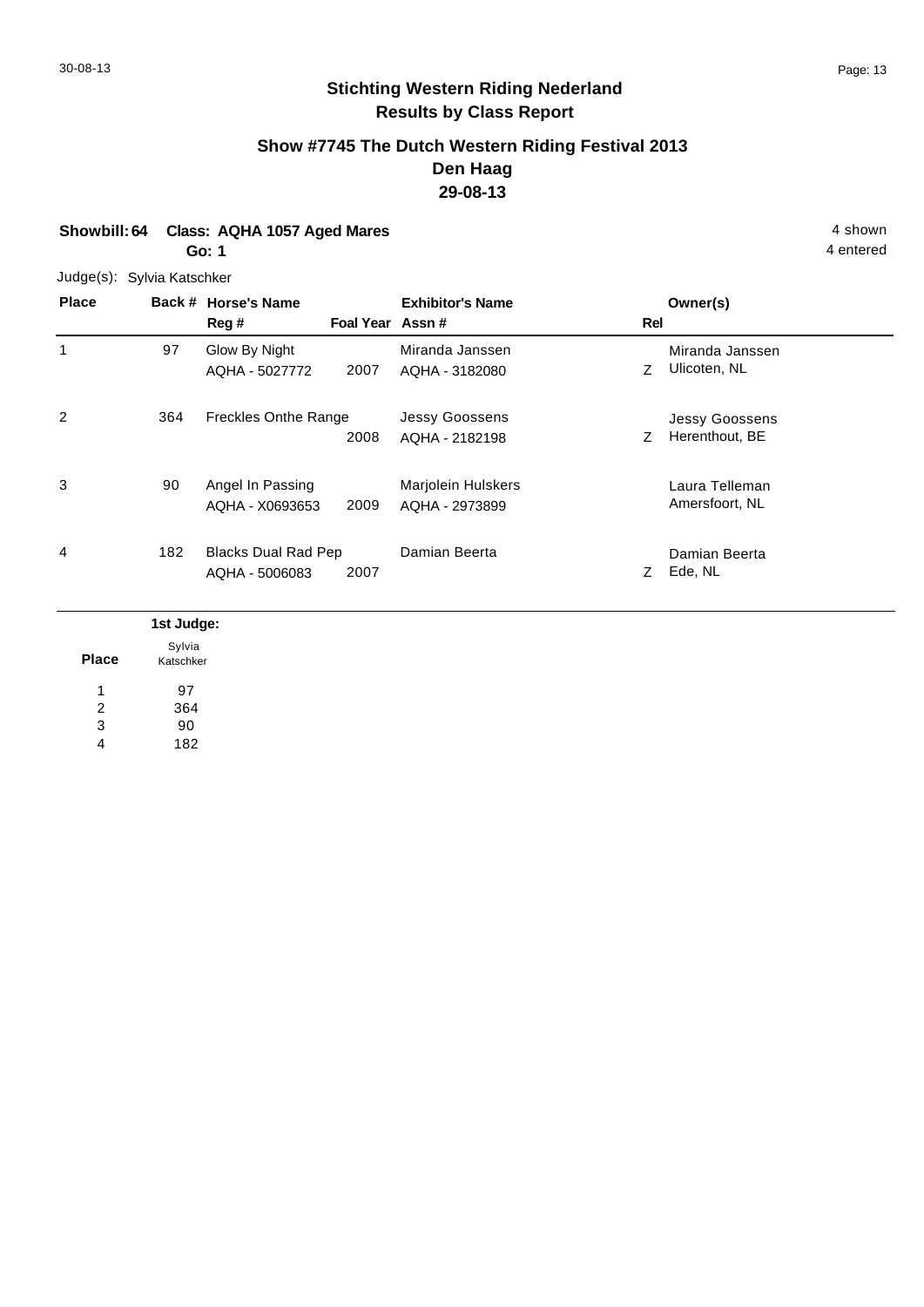1

3

4

4 entered

## **Stichting Western Riding Nederland Results by Class Report**

#### **Show #7746 The Dutch Western Riding Festival 2013 Den Haag 29-08-13**

# **Showbill: 64 Class: AQHA 1057 Aged Mares** 4 shown

**Go: 1**

#### Judge(s): Rick Lemay

364

90

97

**Back # Horse's Name Place Owner(s) Reg # Assn # Foal Year Rel Exhibitor's Name** 2008 AQHA - 2182198 2 Z Herenthout, BE Jessy Goossens Freckles Onthe Range Jessy Goossens AQHA - 2182198 2 90 Angel In Passing Marjolein Hulskers Laura Telleman 2009 Amersfoort, NL AQHA - 2973899 AQHA - X0693653 Marjolein Hulskers Z Ulicoten, NL Miranda Janssen 2007 AQHA - 3182080 Z Ulicoten, NL Glow By Night AQHA - 5027772 Miranda Janssen

Damian Beerta

Z 2007 Ede, NL

|              | 1st Judge:        |
|--------------|-------------------|
|              | <b>Rick Lemay</b> |
| <b>Place</b> |                   |
| л            | 364               |
| 2            | 90                |
| 3            | 97                |
| 4            | 182               |

Blacks Dual Rad Pep 182 Damian Beerta

AQHA - 5006083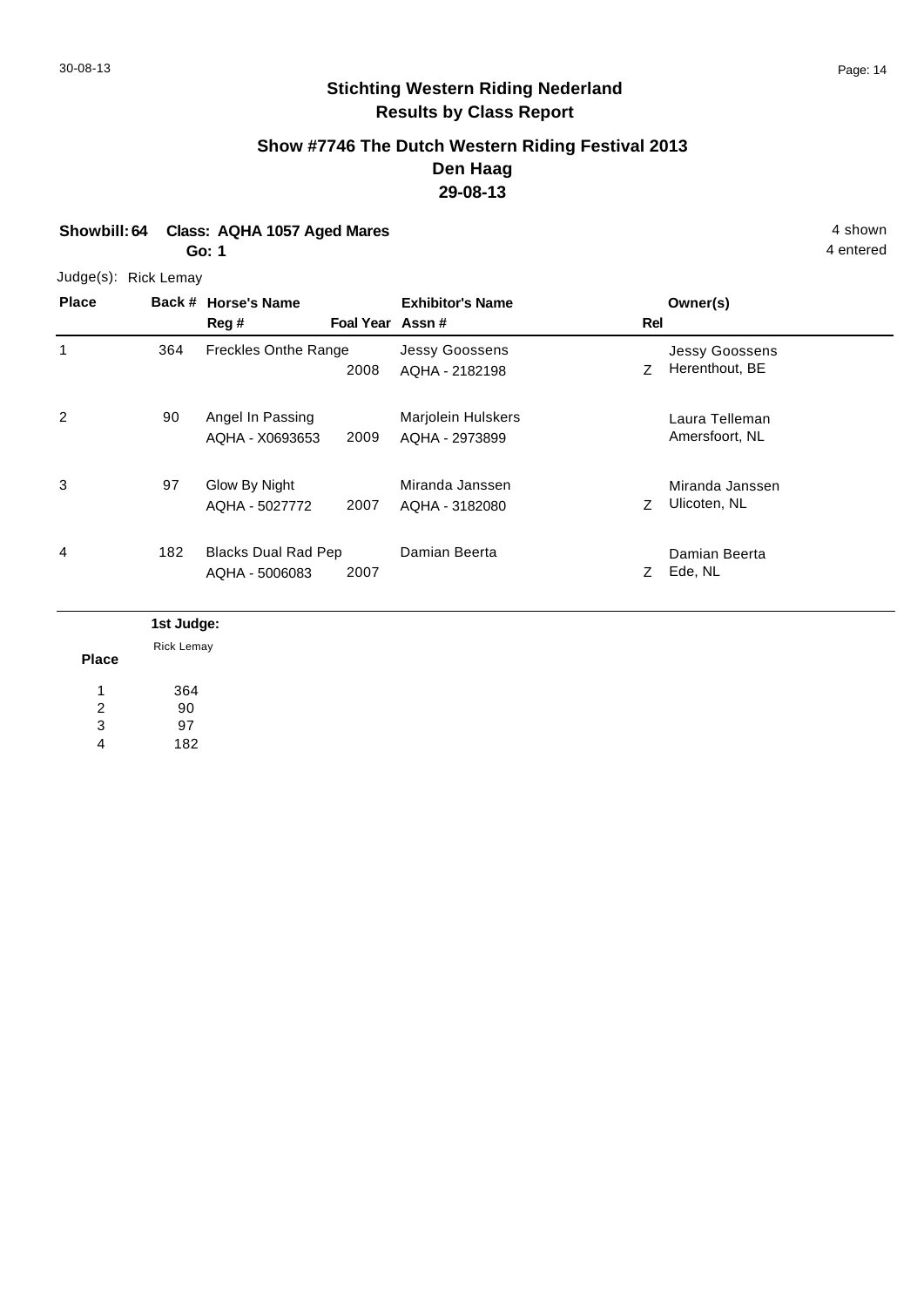## **Show #7745 The Dutch Western Riding Festival 2013 Den Haag 29-08-13**

**Showbill: 67 Class: AQHA 2072 Amateur Geldings 3 & Over** 4 shown 4 shown **Go: 1**

4 entered

Judge(s): Sylvia Katschker

| <b>Place</b> |     | Back # Horse's Name<br>Reg #           | Foal Year Assn# | <b>Exhibitor's Name</b>                     | Rel | Owner(s)                          |
|--------------|-----|----------------------------------------|-----------------|---------------------------------------------|-----|-----------------------------------|
| 1            | 174 | AAW Krymsuns Legacy<br>AQHA - 5074751  | 2008            | Frederique De Kousemaeker<br>AQHA - 3544452 | Т   | De La Croix Holding BV            |
| 2            | 498 | Gumps Donqui Tana BB<br>AQHA - 5038861 | 2007            | Niels Dutij<br>AQHA - 3344826               | Ζ   | Niels Dutij<br>Leusden, NL        |
| 3            | 250 | <b>BQ Blind Date</b><br>AQHA - 4019347 | 2001            | Fleur Medema<br>AQHA - 3395863              | Ζ   | Fleur Medema<br>Appingedam, NL    |
| 4            | 280 | Ima Cool Personality<br>AQHA - 4723498 | 2005            | <b>Cindy Hessels</b><br>AQHA - N2975015     | Z   | <b>Cindy Hessels</b><br>Weert, NL |

|              | 1st Judge:          |
|--------------|---------------------|
| <b>Place</b> | Sylvia<br>Katschker |
|              | 174                 |
| 2            | 498                 |
| 3            | 250                 |
| 4            | 280                 |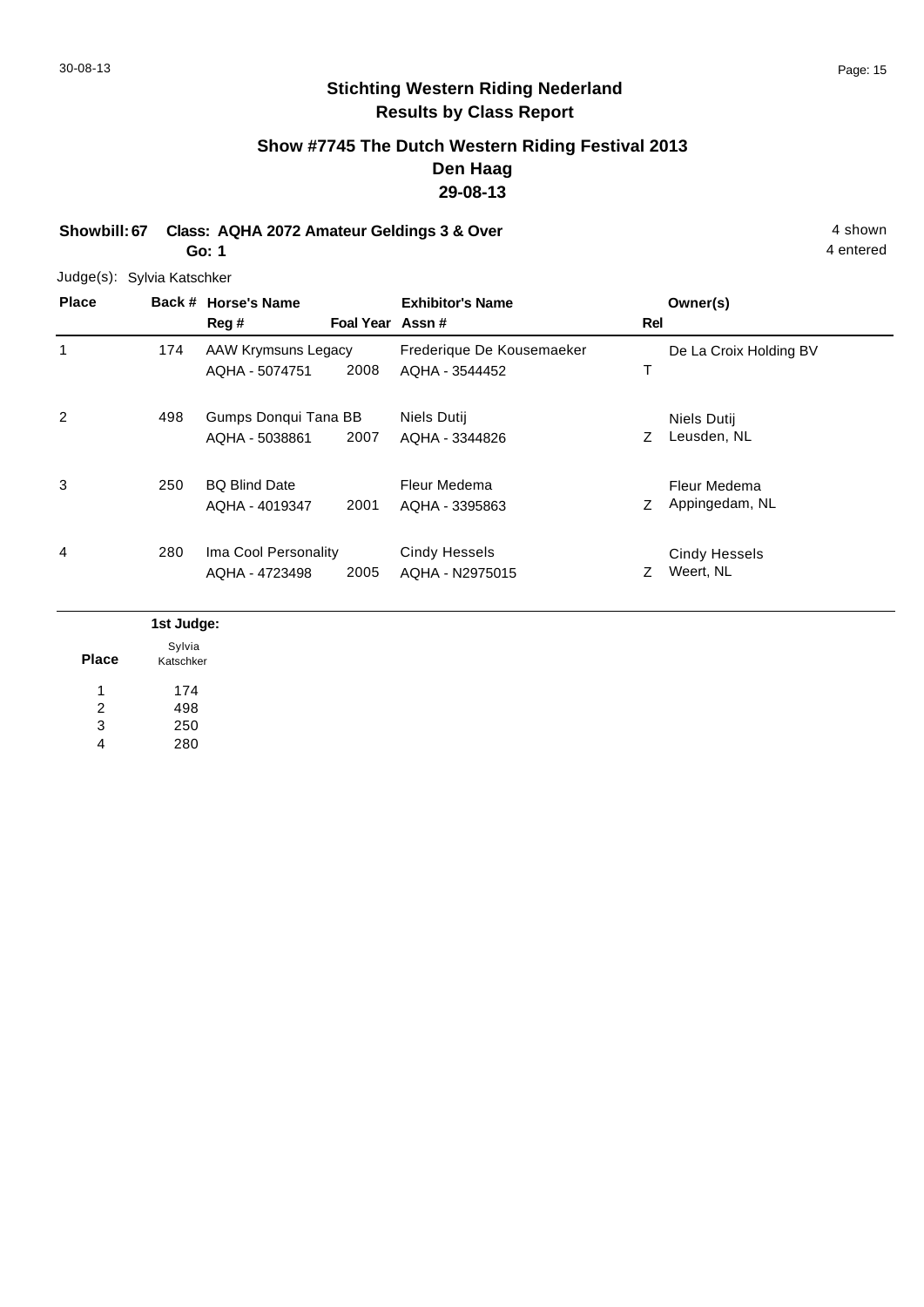# **Show #7746 The Dutch Western Riding Festival 2013 Den Haag 29-08-13**

**Showbill: 67 Class: AQHA 2072 Amateur Geldings 3 & Over** 4 shown 4 shown **Go: 1**

Judge(s): Rick Lemay

| <b>Place</b> | Back #     | <b>Horse's Name</b><br>Reg #           | Foal Year Assn# | <b>Exhibitor's Name</b>                     | Rel | Owner(s)                          |
|--------------|------------|----------------------------------------|-----------------|---------------------------------------------|-----|-----------------------------------|
| 1            | 174        | AAW Krymsuns Legacy<br>AQHA - 5074751  | 2008            | Frederique De Kousemaeker<br>AQHA - 3544452 | Т   | De La Croix Holding BV            |
| 2            | 498        | Gumps Donqui Tana BB<br>AQHA - 5038861 | 2007            | Niels Dutij<br>AQHA - 3344826               | Ζ   | Niels Dutij<br>Leusden, NL        |
| 3            | 250        | <b>BQ Blind Date</b><br>AQHA - 4019347 | 2001            | Fleur Medema<br>AQHA - 3395863              | Z   | Fleur Medema<br>Appingedam, NL    |
| 4            | 280        | Ima Cool Personality<br>AQHA - 4723498 | 2005            | <b>Cindy Hessels</b><br>AQHA - N2975015     | 7   | <b>Cindy Hessels</b><br>Weert, NL |
|              | 1st Judge: |                                        |                 |                                             |     |                                   |

**Place**

174 498 250 280 1 2 3 4

Rick Lemay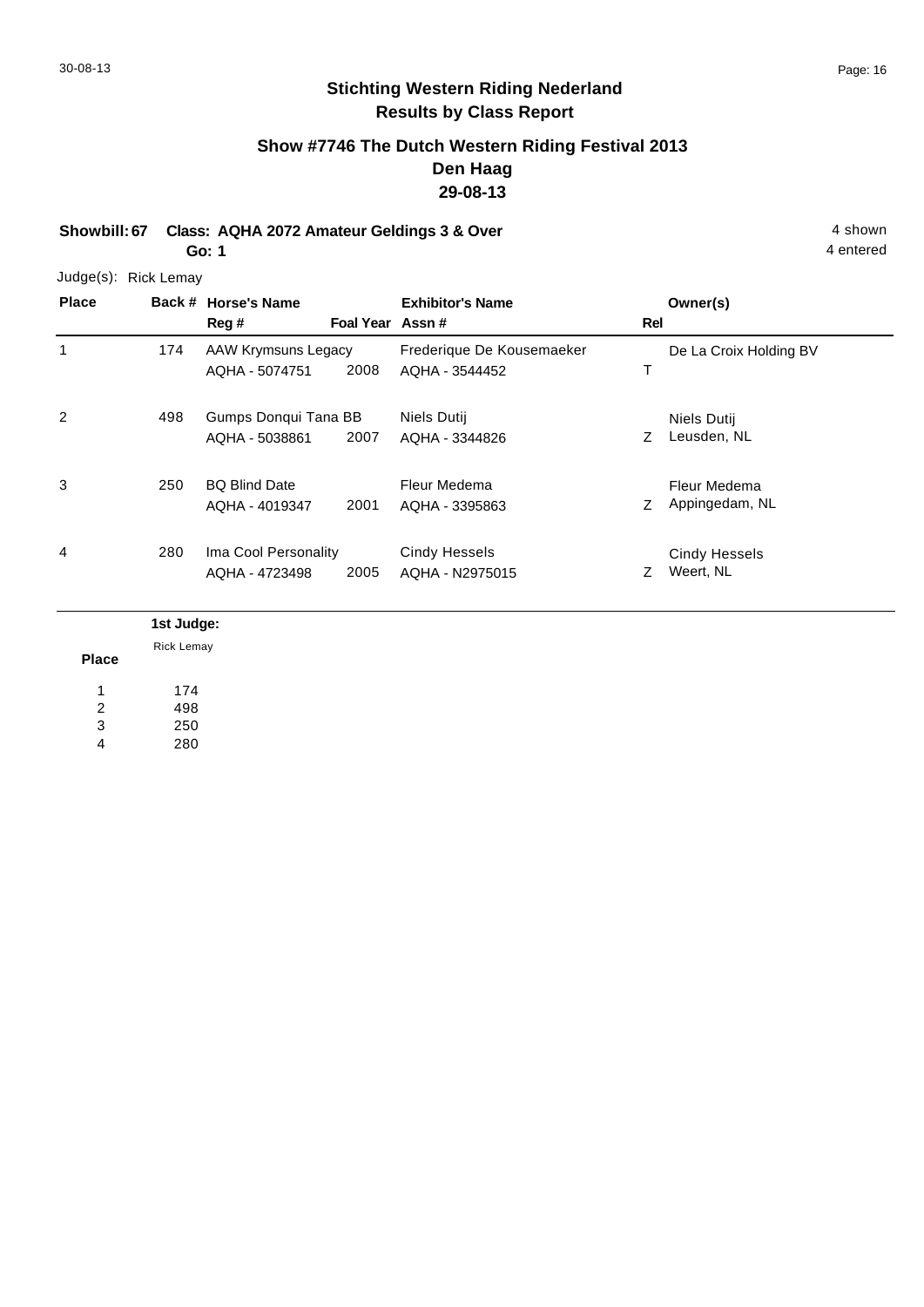#### **Show #7745 The Dutch Western Riding Festival 2013 Den Haag 29-08-13**

# **Showbill: 71 Class: AQHA 1076 3 Yr Old Geldings** 1 shown

**Go: 1**

| Judge(s): Sylvia Katschker |  |
|----------------------------|--|
|                            |  |

| <b>Place</b> |     | Back # Horse's Name                   |                 | <b>Exhibitor's Name</b>                     | Owner(s)               |
|--------------|-----|---------------------------------------|-----------------|---------------------------------------------|------------------------|
|              |     | Rea #                                 | Foal Year Assn# |                                             | Rel                    |
|              | 174 | AAW Krymsuns Legacy<br>AQHA - 5074751 | 2008            | Frederique De Kousemaeker<br>AQHA - 3544452 | De La Croix Holding BV |

|       | 1st Judge:          |
|-------|---------------------|
| Place | Sylvia<br>Katschker |
|       | 174                 |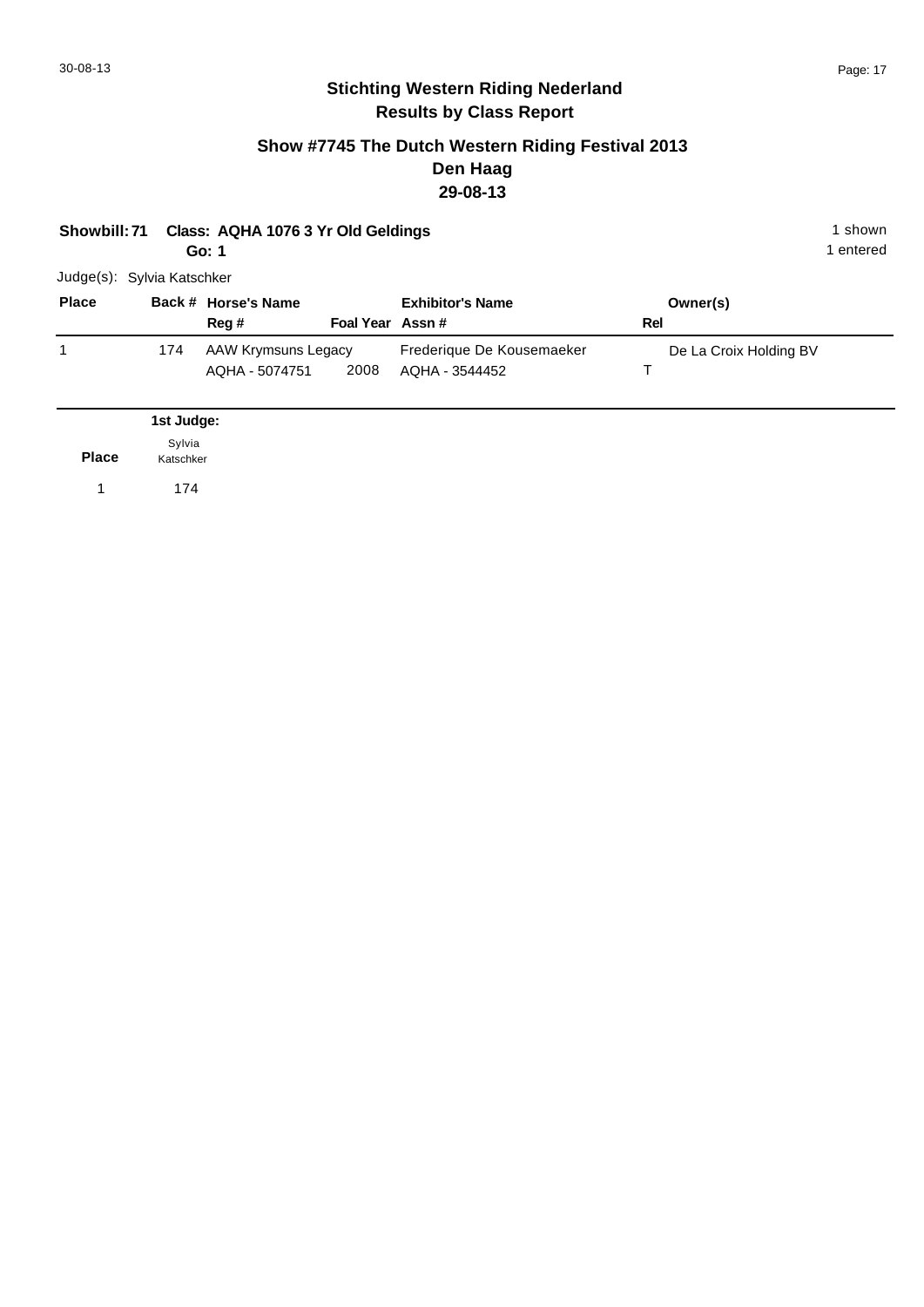#### **Show #7746 The Dutch Western Riding Festival 2013 Den Haag 29-08-13**

#### **Showbill: 71 Class: AQHA 1076 3 Yr Old Geldings 1 shown 1 shown 1 shown**

**Go: 1**

| <b>Place</b> |     | Back # Horse's Name |                 | <b>Exhibitor's Name</b>   | Owner(s)               |
|--------------|-----|---------------------|-----------------|---------------------------|------------------------|
|              |     | Reg#                | Foal Year Assn# |                           | Rel                    |
|              | 174 | AAW Krymsuns Legacy |                 | Frederique De Kousemaeker | De La Croix Holding BV |
|              |     | AQHA - 5074751      | 2008            | AQHA - 3544452            |                        |

|              | 1st Judge:        |
|--------------|-------------------|
|              | <b>Rick Lemay</b> |
| <b>Place</b> |                   |
| $\sim$       | 174               |
|              |                   |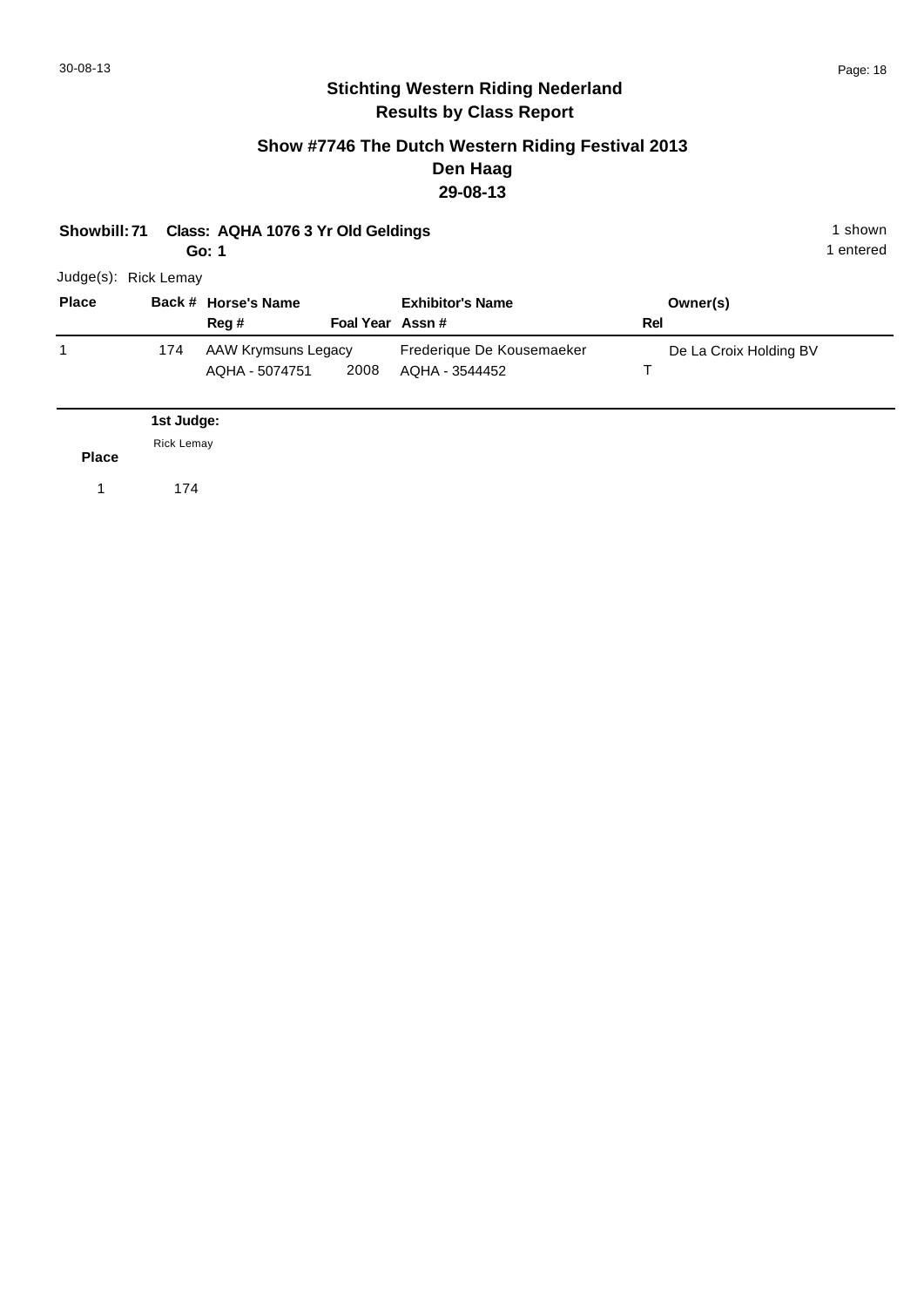# **Show #7745 The Dutch Western Riding Festival 2013 Den Haag 29-08-13**

**Showbill: 74 Class: AQHA 3120 Novice Amateur Showmanship** 3 shown 3 shown **Go: 1**

3 entered

Judge(s): Sylvia Katschker

| <b>Place</b> |     | Back # Horse's Name<br>Reg #                 | Foal Year Assn# | <b>Exhibitor's Name</b>               | Rel | Owner(s)                       |
|--------------|-----|----------------------------------------------|-----------------|---------------------------------------|-----|--------------------------------|
| 1            | 473 | The One That I Want<br>AQHA - 4808180        | 2006            | Lesley Haanen<br>AQHA - N3623936      | Z   | Lesley Haanen<br>Weert. NL     |
| 2            | 120 | Zippos Hot Mover<br>AQHA - 4690134           | 2005            | Marianne Goudzwaard<br>AQHA - 3503678 | Z.  | Marianne Goudzwaard<br>Ede, NL |
| 3            | 182 | <b>Blacks Dual Rad Pep</b><br>AQHA - 5006083 | 2007            | Soraya Beerta<br>AQHA - N4016053      |     | Damian Beerta<br>Ede, NL       |

|              | 1st Judge:          |
|--------------|---------------------|
| <b>Place</b> | Sylvia<br>Katschker |
| л            | 473                 |
| 2<br>3       | 120<br>182          |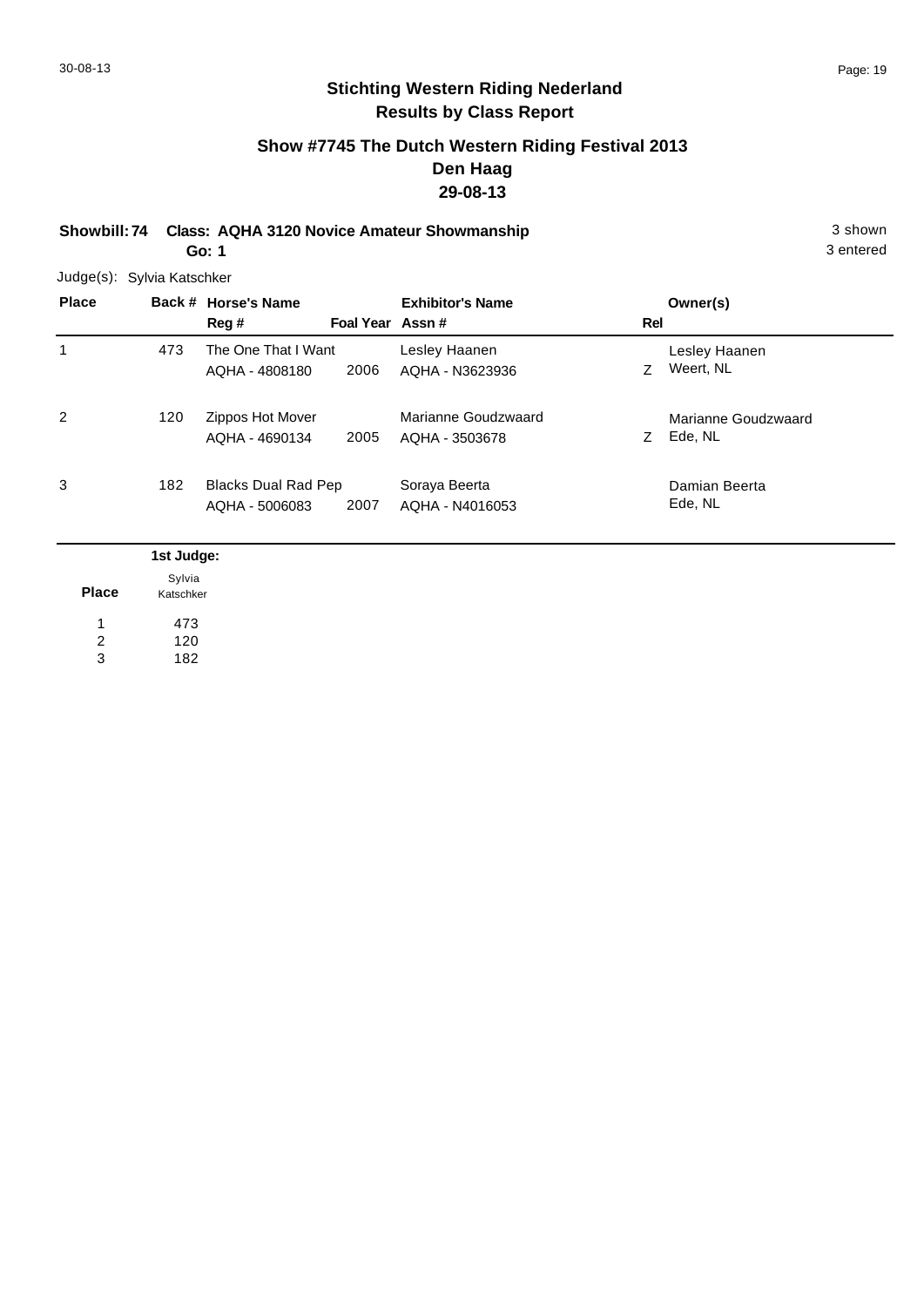# **Show #7746 The Dutch Western Riding Festival 2013 Den Haag 29-08-13**

**Showbill: 74 Class: AQHA 3120 Novice Amateur Showmanship** 3 shown 3 shown

**Go: 1**

3 entered

Judge(s): Rick Lemay

| <b>Place</b> |     | Back # Horse's Name<br>Reg #                 | Foal Year Assn# | <b>Exhibitor's Name</b>               | Rel | Owner(s)                       |
|--------------|-----|----------------------------------------------|-----------------|---------------------------------------|-----|--------------------------------|
| 1            | 473 | The One That I Want<br>AQHA - 4808180        | 2006            | Lesley Haanen<br>AQHA - N3623936      |     | Lesley Haanen<br>Weert, NL     |
| 2            | 182 | <b>Blacks Dual Rad Pep</b><br>AQHA - 5006083 | 2007            | Soraya Beerta<br>AQHA - N4016053      |     | Damian Beerta<br>Ede, NL       |
| 3            | 120 | Zippos Hot Mover<br>AQHA - 4690134           | 2005            | Marianne Goudzwaard<br>AOHA - 3503678 |     | Marianne Goudzwaard<br>Ede, NL |

|              | 1st Judge: |
|--------------|------------|
|              | Rick Lemay |
| <b>Place</b> |            |
|              | 473        |
| 2            | 182        |
| 3            | 120        |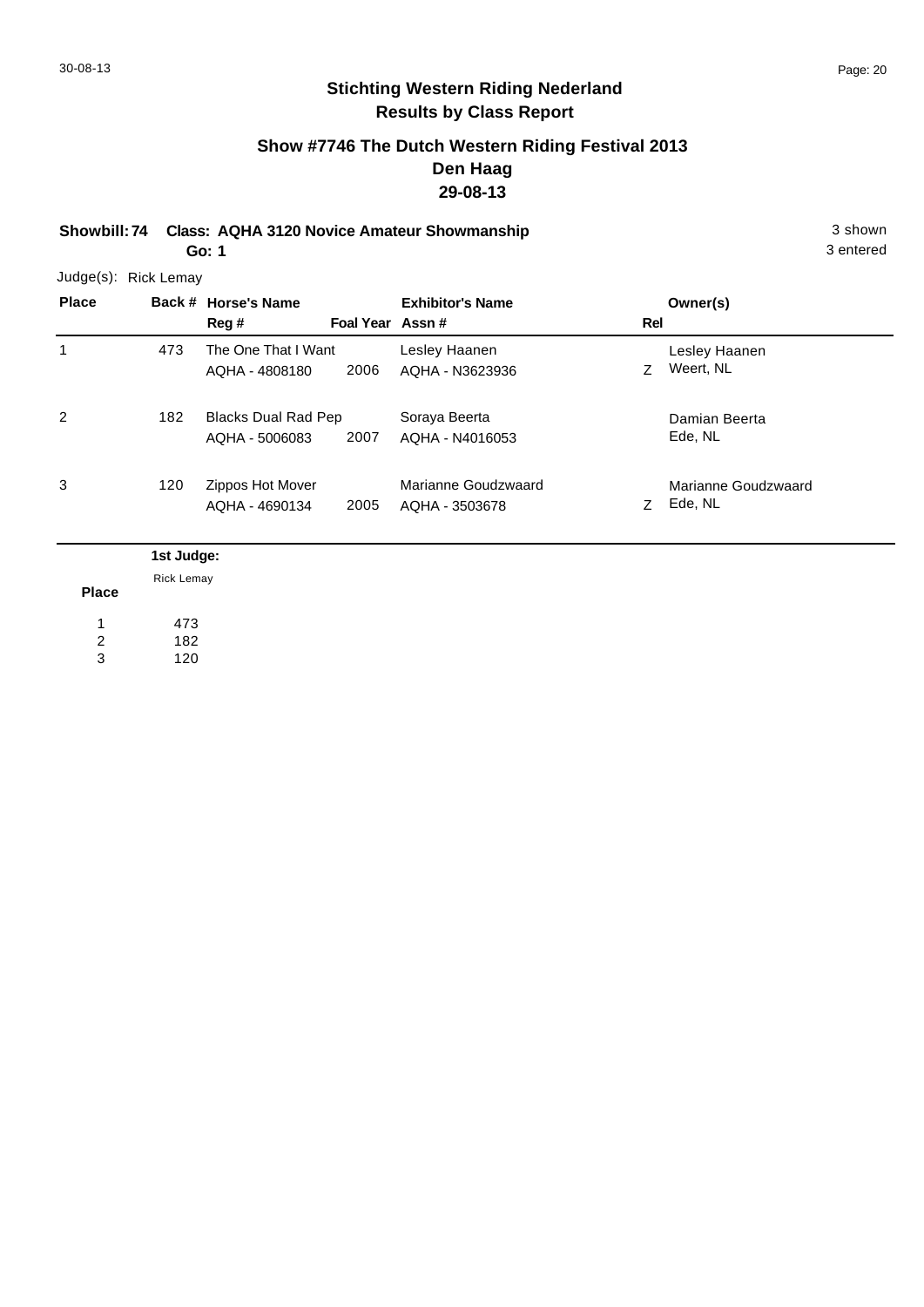# **Show #7745 The Dutch Western Riding Festival 2013 Den Haag 29-08-13**

**Showbill: 75 Class: AQHA 2120 Amateur Showmanship 8 shown 8 shown 8 shown Go: 1**

#### Judge(s): Sylvia Katschker

**Back # Horse's Name Place Owner(s) Reg # Assn # Foal Year Rel Exhibitor's Name** 1 Z Ulicoten, NL Miranda Janssen 2007 AQHA - 3182080 Z Ulicoten, NL Glow By Night AQHA - 5027772 Miranda Janssen 97 2 T De La Croix Holding BV 2008 AAW Krymsuns Legacy AQHA - 5074751 Frederique De Kousemaeker AQHA - 3544452 174 3 2008 AQHA - 2182198 2 Z Herenthout, BE Jessy Goossens Freckles Onthe Range Jessy Goossens AQHA - 2182198 364 4 Z Weert, NL Lesley Haanen 2006 Weert, NL AQHA - N3623936 The One That I Want AQHA - 4808180 Lesley Haanen 473 5 2001 AQHA - 3395863 Z Appingedam, NL Fleur Medema BQ Blind Date AQHA - 4019347 Fleur Medema AQHA - 3395863 250 6 Laura Telleman Marjolein Hulskers 2009 Amersfoort, NL AQHA - 2973899 Angel In Passing AQHA - X0693653 90 7 182 Blacks Dual Rad Pep Soraya Beerta **Damian Beerta** by Damian Beerta 2007 Ede, NL AQHA - N4016053 AQHA - 5006083 Soraya Beerta 182 8 Z Oostburg, NL Sarina Aarnoutse 2007 AQHA - 3071217 Z Oostburg, NL Zippin Curious Proud AQHA - 4941305 Sarina Aarnoutse 267

|              | 1st Judge: |
|--------------|------------|
|              | Sylvia     |
| <b>Place</b> | Katschker  |
| 1            | 97         |
| 2            | 174        |
| 3            | 364        |
| 4            | 473        |
| 5            | 250        |
| 6            | 90         |
| 7            | 182        |
| 8            | 267        |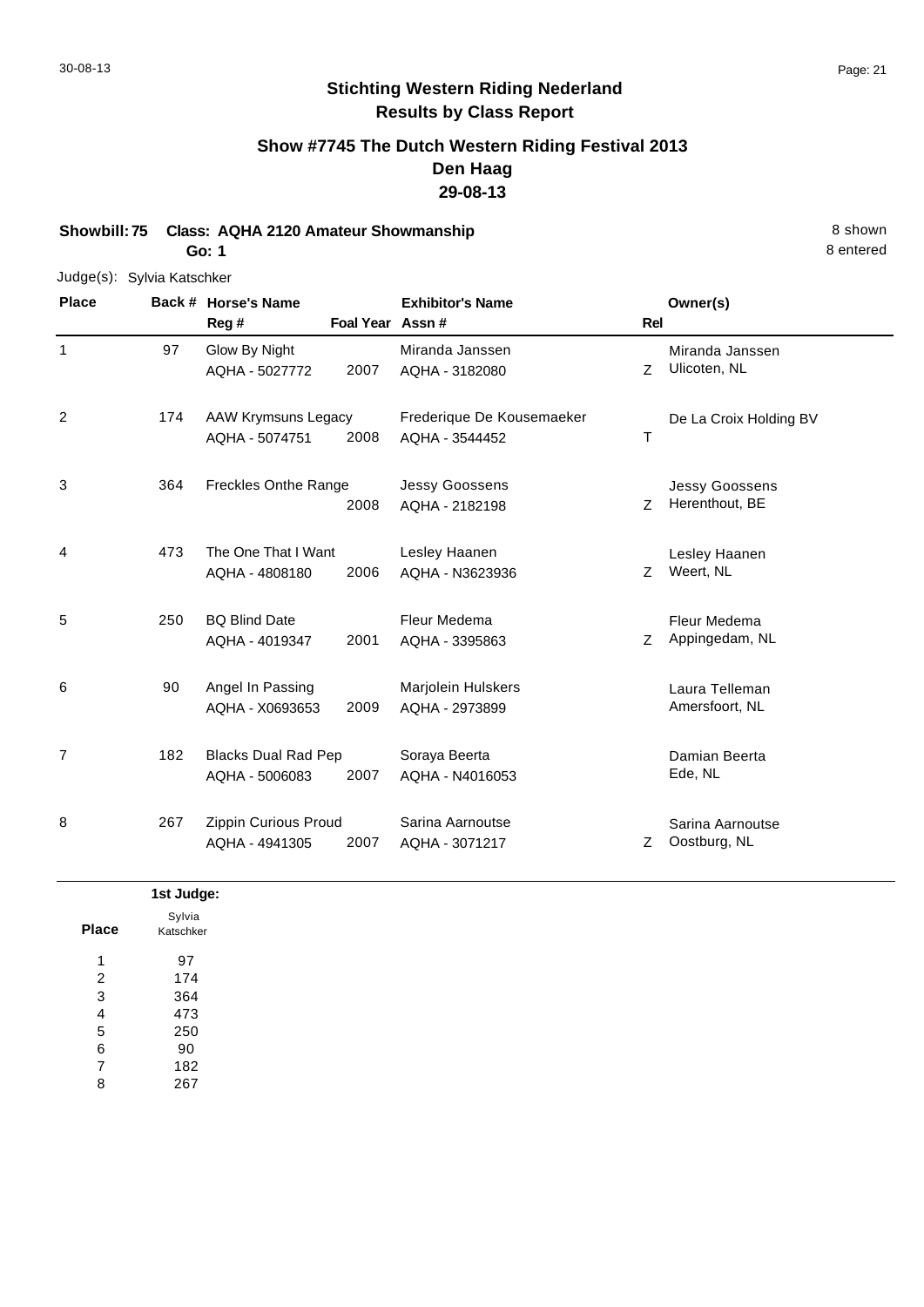# **Show #7746 The Dutch Western Riding Festival 2013 Den Haag 29-08-13**

**Showbill: 75 Class: AQHA 2120 Amateur Showmanship** 8 shown **Go: 1**

#### Judge(s): Rick Lemay

**Back # Horse's Name Place Owner(s) Reg # Assn # Foal Year Rel Exhibitor's Name** 1 Z Ulicoten, NL Miranda Janssen 2007 AQHA - 3182080 Z Ulicoten, NL Glow By Night AQHA - 5027772 Miranda Janssen 97 2 Z Herenthout, BE Jessy Goossens 2008 Herenthout, BE AQHA - 2182198 Freckles Onthe Range Jessy Goossens 364 3 Z Weert, NL Lesley Haanen 2006 Weert, NL AQHA - N3623936 The One That I Want AQHA - 4808180 Lesley Haanen 473 4 T De La Croix Holding BV 2008 AAW Krymsuns Legacy AQHA - 5074751 Frederique De Kousemaeker AQHA - 3544452 174 5 Laura Telleman Marjolein Hulskers 2009 Amersfoort, NL AQHA - 2973899 Angel In Passing AQHA - X0693653 90 6 6 182 Blacks Dual Rad Pep Soraya Beerta 1988 1989 Damian Beerta 2007 Ede, NL AQHA - N4016053 AQHA - 5006083 Soraya Beerta 182 7 2001 AQHA - 3395863 Z Appingedam, NL Fleur Medema BQ Blind Date AQHA - 4019347 Fleur Medema AQHA - 3395863 250 8 Z Oostburg, NL Sarina Aarnoutse 2007 AQHA - 3071217 Z Oostburg, NL Zippin Curious Proud AQHA - 4941305 Sarina Aarnoutse 267

|              | 1st Judge:        |
|--------------|-------------------|
|              | <b>Rick Lemay</b> |
| <b>Place</b> |                   |
| и            | 97                |
| 2            | 364               |
| 3            | 473               |
| 4            | 174               |
| 5            | 90                |
| 6            | 182               |
| 7            | 250               |
| 8            | 267               |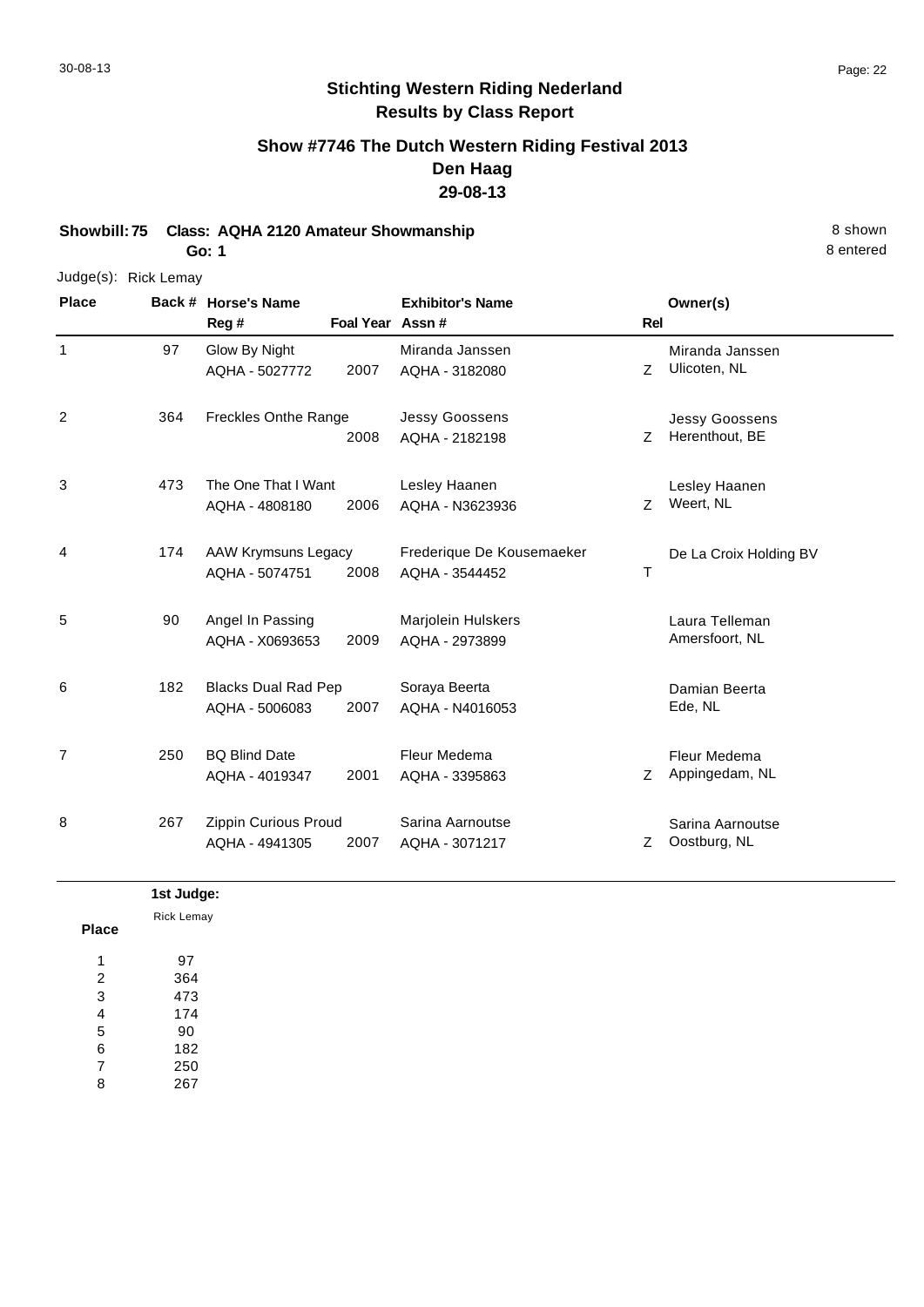#### **Show #7745 The Dutch Western Riding Festival 2013 Den Haag 29-08-13**

| Showbill: 76 Class: AQHA 3440 Novice Amateur Hunter Under Saddle | 1 shown |
|------------------------------------------------------------------|---------|
| Go: 1                                                            | entered |

Judge(s): Sylvia Katschker

| <b>Place</b> |     | Back # Horse's Name                |                 | <b>Exhibitor's Name</b>                | Owner(s)                          |  |
|--------------|-----|------------------------------------|-----------------|----------------------------------------|-----------------------------------|--|
|              |     | Reg #                              | Foal Year Assn# |                                        | Rel                               |  |
|              | 485 | Nics Smoking Gun<br>AQHA - 4851723 | 2006            | <b>Yildiz Otten</b><br>AQHA - N3521194 | <b>Yildiz Otten</b><br>Veghel, NL |  |

|              | 1st Judge:          |
|--------------|---------------------|
| <b>Place</b> | Sylvia<br>Katschker |
|              | 485                 |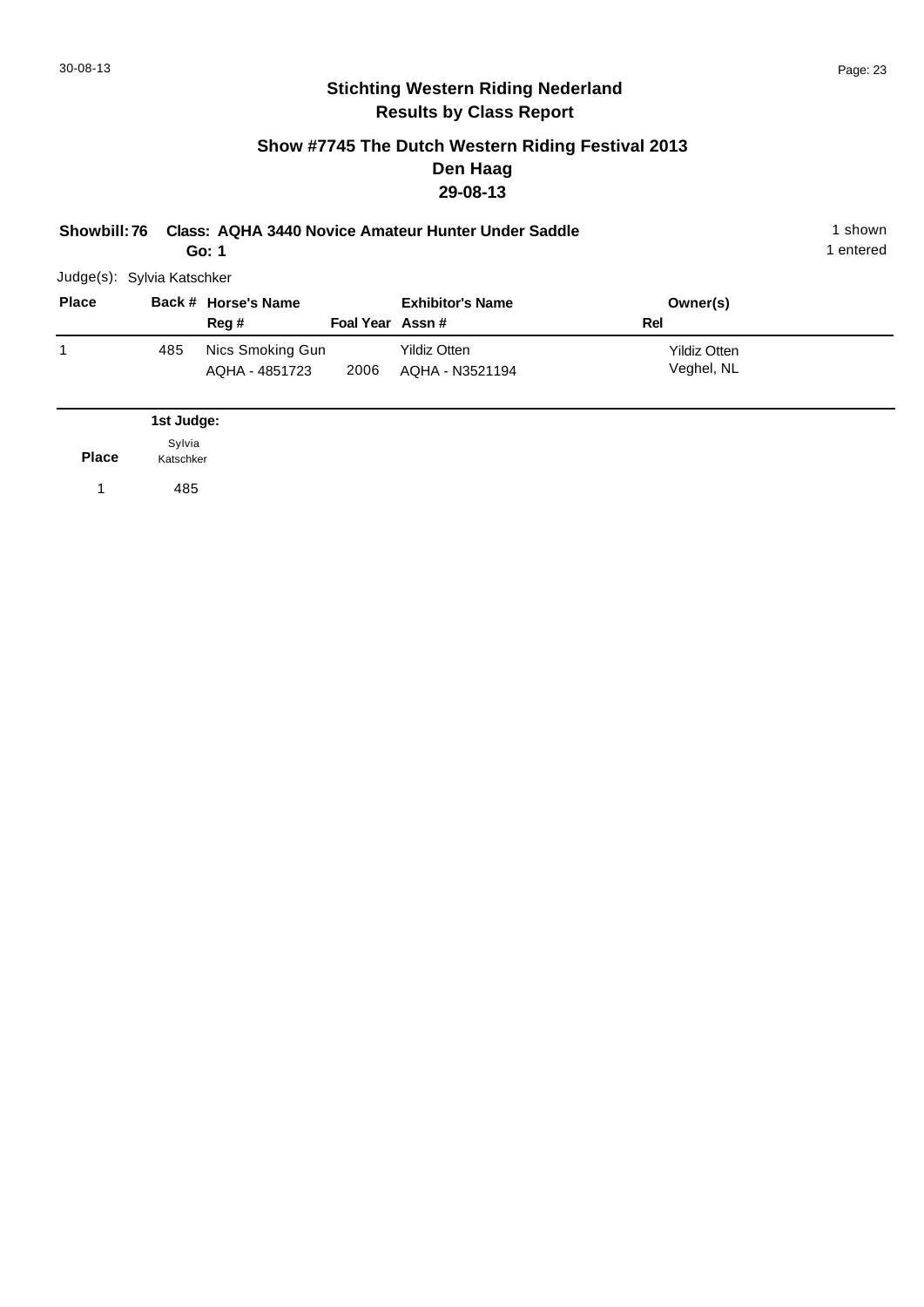#### **Show #7746 The Dutch Western Riding Festival 2013 Den Haag 29-08-13**

**Showbill: 76 Class: AQHA 3440 Novice Amateur Hunter Under Saddle** 1 shown

1 entered

Judge(s): Rick Lemay

**Go: 1**

| <b>Place</b> |     | Back # Horse's Name                |                 | <b>Exhibitor's Name</b>                | Owner(s)                          |  |
|--------------|-----|------------------------------------|-----------------|----------------------------------------|-----------------------------------|--|
|              |     | Reg #                              | Foal Year Assn# |                                        | Rel                               |  |
|              | 485 | Nics Smoking Gun<br>AQHA - 4851723 | 2006            | <b>Yildiz Otten</b><br>AQHA - N3521194 | <b>Yildiz Otten</b><br>Veghel, NL |  |
|              |     |                                    |                 |                                        |                                   |  |

**Place 1st Judge:**  1 485 Rick Lemay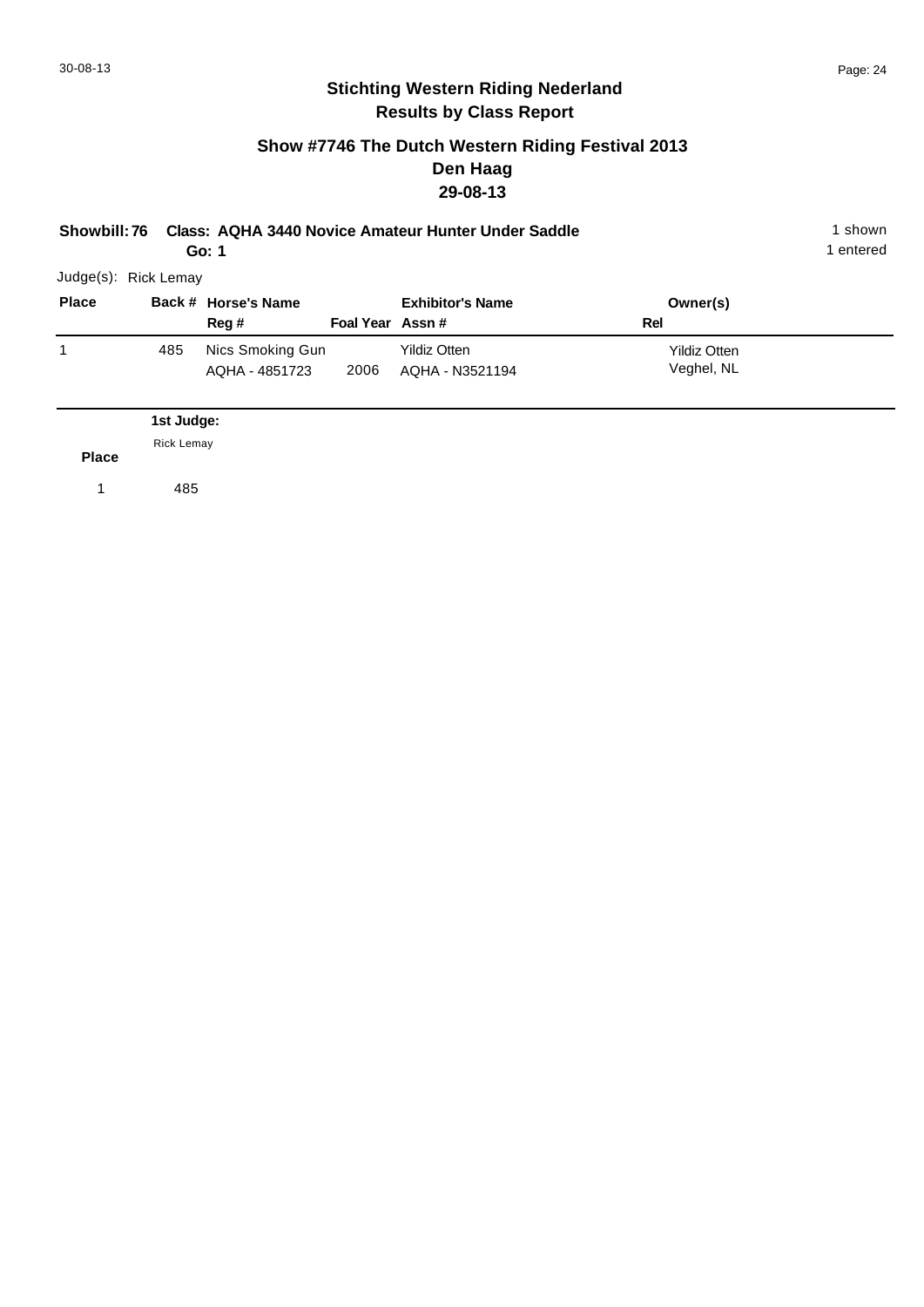# **Show #7745 The Dutch Western Riding Festival 2013 Den Haag 29-08-13**

**Showbill: 77 Class: AQHA 2440 Amateur Hunter Under Saddle** 5 shown **Go: 1**

#### Judge(s): Sylvia Katschker

| <b>Place</b> |     | Back # Horse's Name  |                 | <b>Exhibitor's Name</b>   |     | Owner(s)               |
|--------------|-----|----------------------|-----------------|---------------------------|-----|------------------------|
|              |     | Reg #                | Foal Year Assn# |                           | Rel |                        |
| 1            | 174 | AAW Krymsuns Legacy  |                 | Frederique De Kousemaeker |     | De La Croix Holding BV |
|              |     | AQHA - 5074751       | 2008            | AQHA - 3544452            |     |                        |
| 2            | 120 | Zippos Hot Mover     |                 | Marianne Goudzwaard       |     | Marianne Goudzwaard    |
|              |     | AQHA - 4690134       | 2005            | AQHA - 3503678            | Ζ   | Ede, NL                |
| 3            | 90  | Angel In Passing     |                 | <b>Marjolein Hulskers</b> |     | Laura Telleman         |
|              |     | AQHA - X0693653      | 2009            | AQHA - 2973899            |     | Amersfoort, NL         |
| 4            | 485 | Nics Smoking Gun     |                 | <b>Yildiz Otten</b>       |     | <b>Yildiz Otten</b>    |
|              |     | AQHA - 4851723       | 2006            | AQHA - N3521194           |     | Veghel, NL             |
| 5            | 267 | Zippin Curious Proud |                 | Sarina Aarnoutse          |     | Sarina Aarnoutse       |
|              |     | AQHA - 4941305       | 2007            | AQHA - 3071217            | Ζ   | Oostburg, NL           |

|              | 1st Judge:          |
|--------------|---------------------|
| <b>Place</b> | Sylvia<br>Katschker |
| 1            | 174                 |
| 2            | 120                 |
| 3            | 90                  |
| 4            | 485                 |
| 5            | 267                 |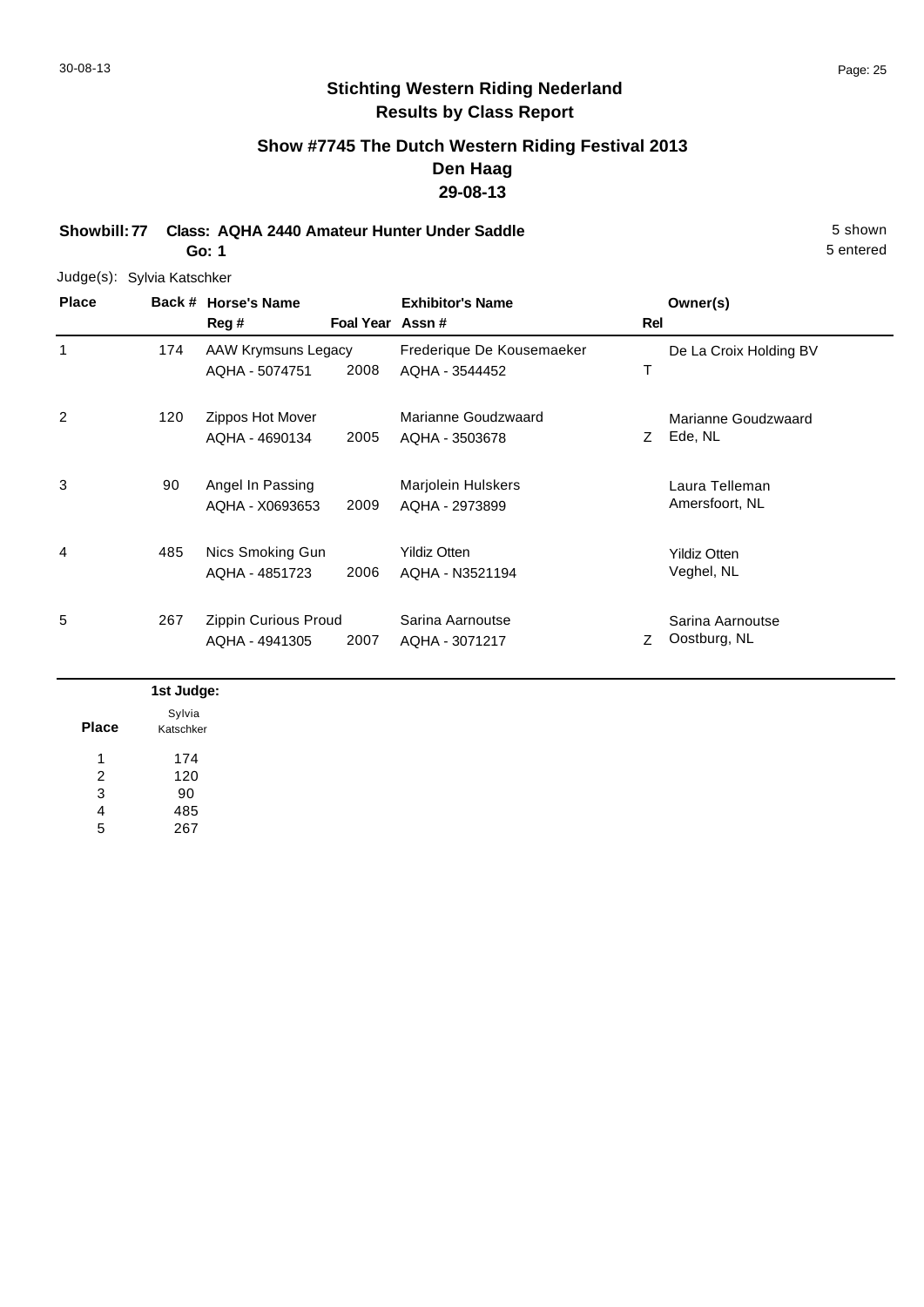# **Show #7746 The Dutch Western Riding Festival 2013 Den Haag 29-08-13**

**Showbill: 77 Class: AQHA 2440 Amateur Hunter Under Saddle** 5 shown **Go: 1**

Judge(s): Rick Lemay

| <b>Place</b> |     | Back # Horse's Name<br>Reg #           | Foal Year Assn# | <b>Exhibitor's Name</b>                     | Rel | Owner(s)                          |
|--------------|-----|----------------------------------------|-----------------|---------------------------------------------|-----|-----------------------------------|
| 1            | 174 | AAW Krymsuns Legacy<br>AQHA - 5074751  | 2008            | Frederique De Kousemaeker<br>AQHA - 3544452 | Т   | De La Croix Holding BV            |
| 2            | 485 | Nics Smoking Gun<br>AQHA - 4851723     | 2006            | <b>Yildiz Otten</b><br>AQHA - N3521194      |     | <b>Yildiz Otten</b><br>Veghel, NL |
| 3            | 90  | Angel In Passing<br>AQHA - X0693653    | 2009            | Marjolein Hulskers<br>AQHA - 2973899        |     | Laura Telleman<br>Amersfoort, NL  |
| 4            | 120 | Zippos Hot Mover<br>AQHA - 4690134     | 2005            | Marianne Goudzwaard<br>AQHA - 3503678       | Z.  | Marianne Goudzwaard<br>Ede, NL    |
| 5            | 267 | Zippin Curious Proud<br>AQHA - 4941305 | 2007            | Sarina Aarnoutse<br>AQHA - 3071217          | Z   | Sarina Aarnoutse<br>Oostburg, NL  |

|              | 1st Judge: |
|--------------|------------|
|              | Rick Lemay |
| <b>Place</b> |            |
| л            | 174        |
| 2            | 485        |
| 3            | 90         |
| 4            | 120        |
| 5            | 267        |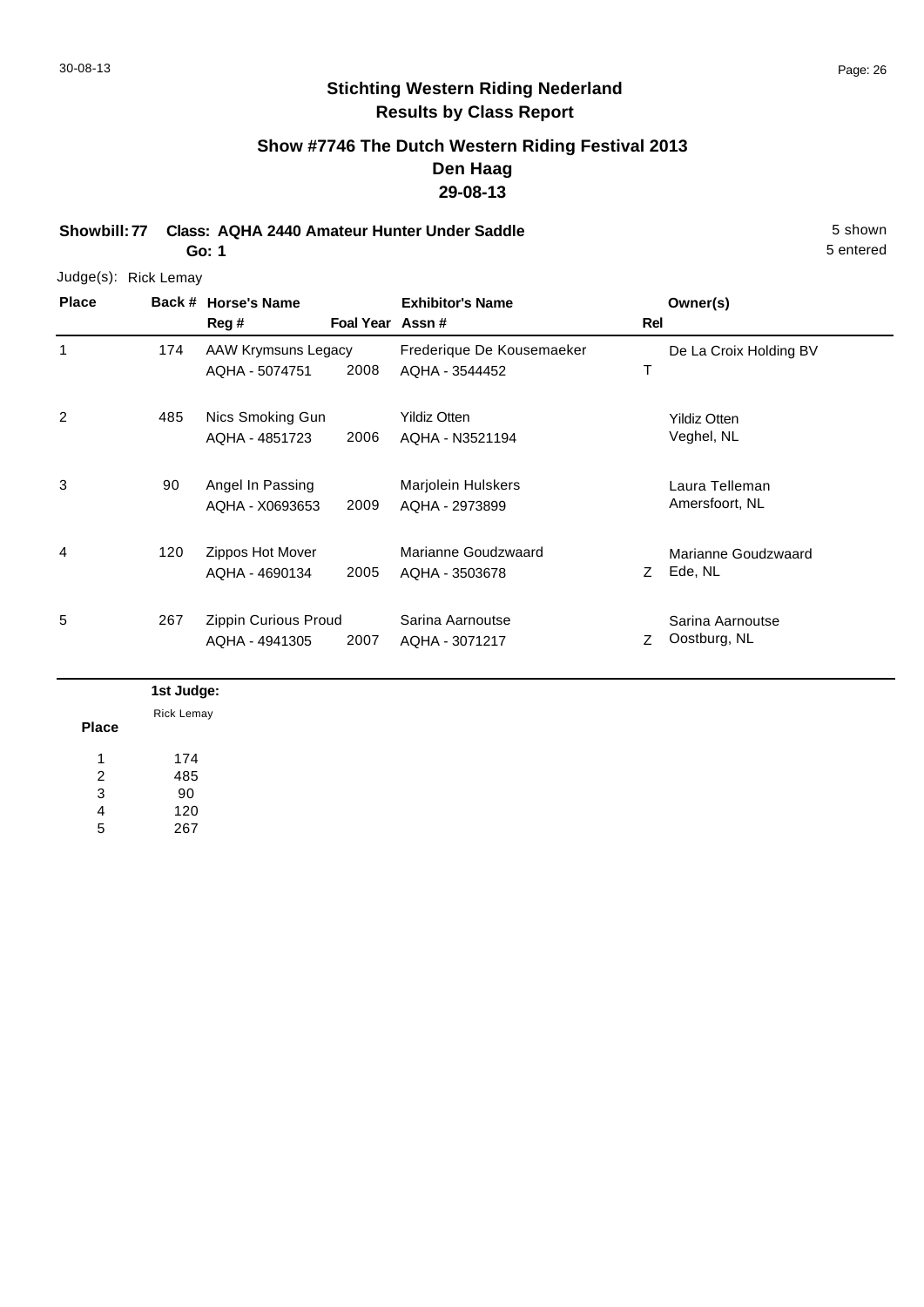## **Show #7745 The Dutch Western Riding Festival 2013 Den Haag 29-08-13**

**Showbill: 80 Class: AQHA 2520 Amateur Hunt Seat Equitation** 2 shown **Go: 1**

Judge(s): Sylvia Katschker

| <b>Place</b> |                      | Back # Horse's Name<br>Reg #           | Foal Year Assn# | <b>Exhibitor's Name</b>              | Rel | Owner(s)                         |
|--------------|----------------------|----------------------------------------|-----------------|--------------------------------------|-----|----------------------------------|
|              | 90                   | Angel In Passing<br>AQHA - X0693653    | 2009            | Marjolein Hulskers<br>AQHA - 2973899 |     | Laura Telleman<br>Amersfoort, NL |
| 2            | 267                  | Zippin Curious Proud<br>AQHA - 4941305 | 2007            | Sarina Aarnoutse<br>AQHA - 3071217   | Z.  | Sarina Aarnoutse<br>Oostburg, NL |
|              | 1st Judge:<br>Sylvia |                                        |                 |                                      |     |                                  |

**Place** 90 1 Katschker

267 2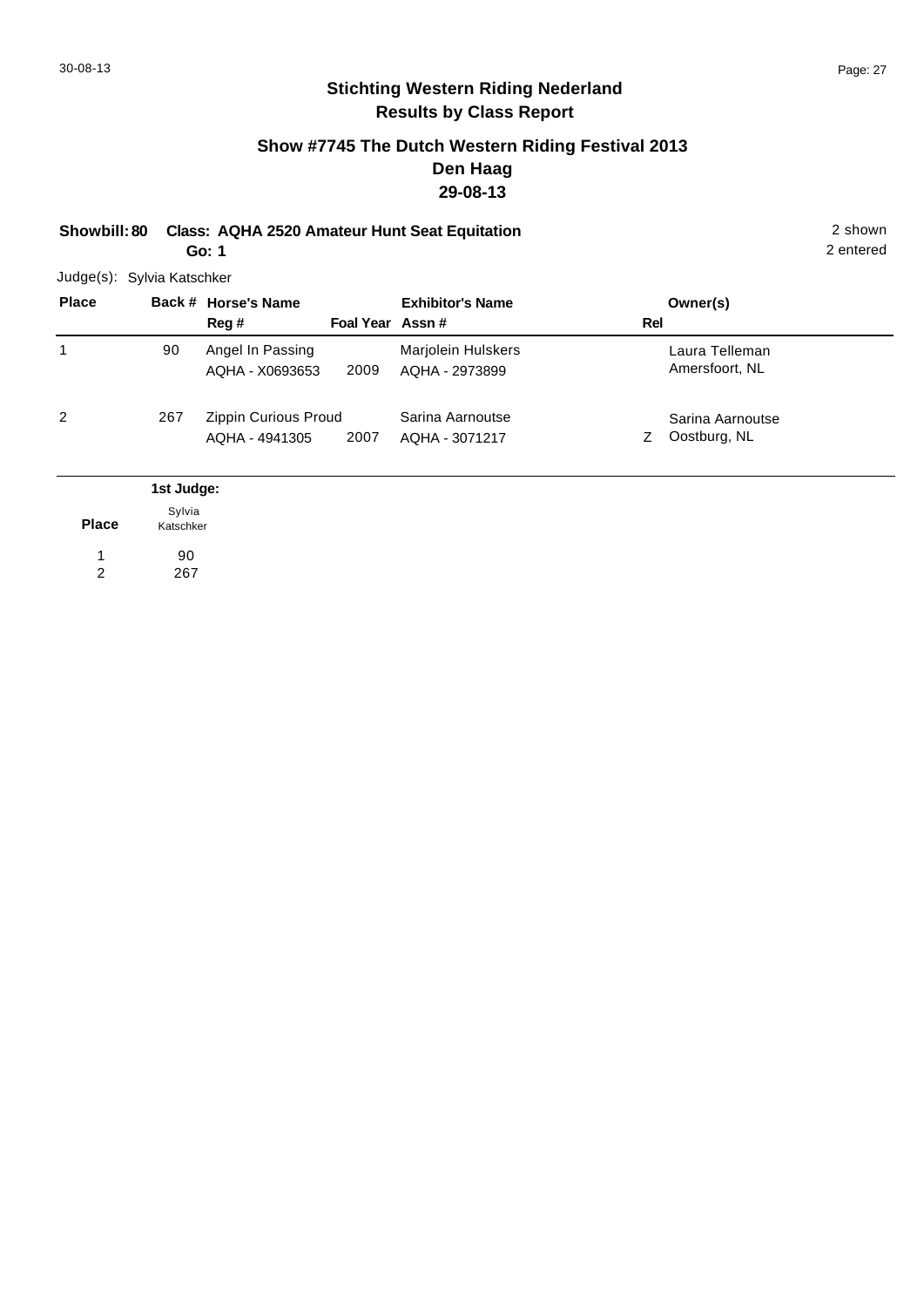2 entered

# **Stichting Western Riding Nederland Results by Class Report**

## **Show #7746 The Dutch Western Riding Festival 2013 Den Haag 29-08-13**

**Showbill: 80 Class: AQHA 2520 Amateur Hunt Seat Equitation** 2 shown **Go: 1**

Judge(s): Rick Lemay

| <b>Place</b> |                 | Back # Horse's Name<br>Reg #           | Foal Year Assn# | <b>Exhibitor's Name</b>              | Rel | Owner(s)                         |  |
|--------------|-----------------|----------------------------------------|-----------------|--------------------------------------|-----|----------------------------------|--|
| 1            | 90              | Angel In Passing<br>AQHA - X0693653    | 2009            | Marjolein Hulskers<br>AQHA - 2973899 |     | Laura Telleman<br>Amersfoort, NL |  |
| 2            | 267             | Zippin Curious Proud<br>AQHA - 4941305 | 2007            | Sarina Aarnoutse<br>AQHA - 3071217   | 7   | Sarina Aarnoutse<br>Oostburg, NL |  |
|              | 1st Judge:<br>_ |                                        |                 |                                      |     |                                  |  |

**Place** 90 267 1 2 Rick Lemay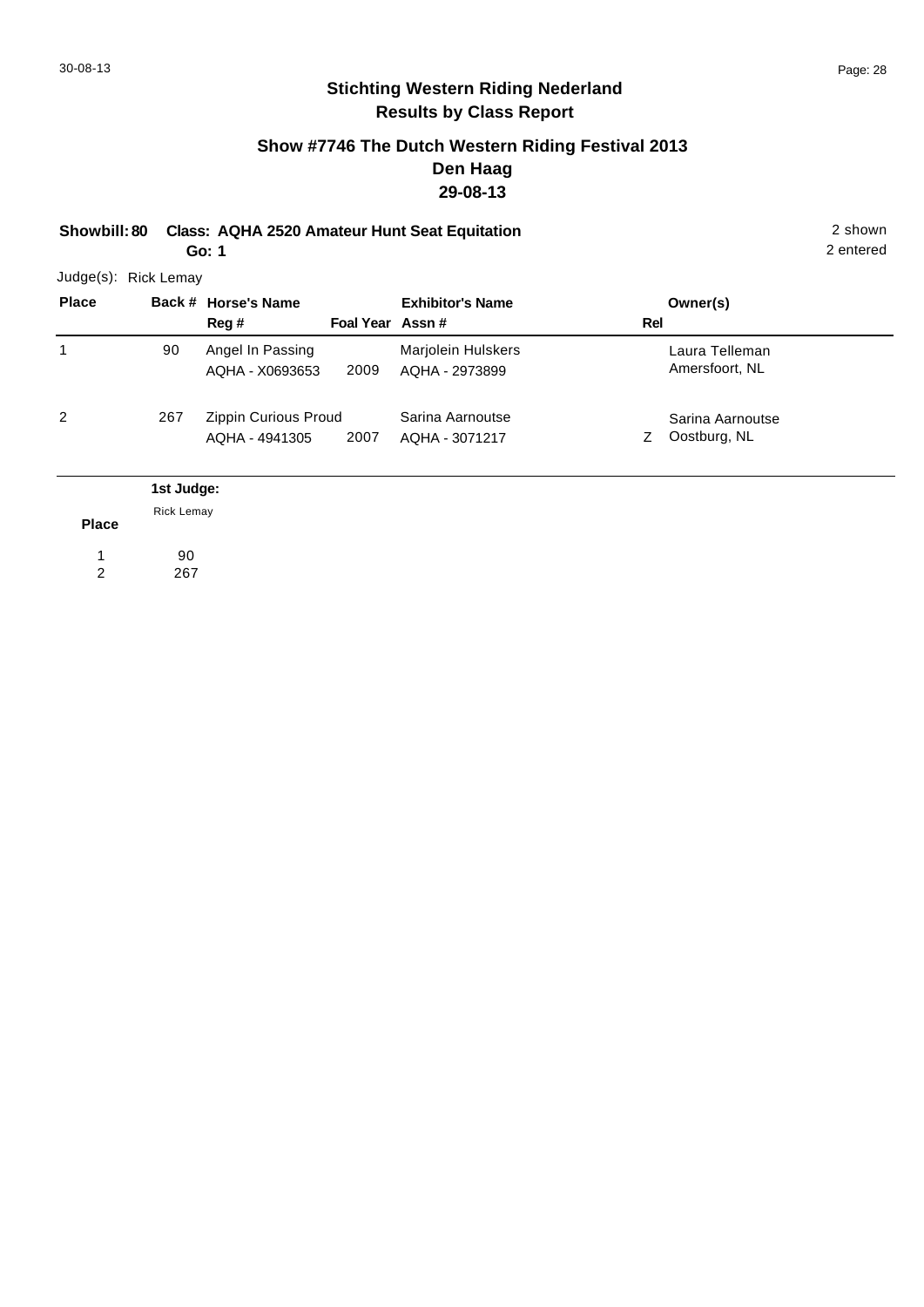# **Show #7745 The Dutch Western Riding Festival 2013 Den Haag 29-08-13**

**Showbill: 81 Class: AQHA 3400 Novice Amateur Horsemanship** 6 Shown 6 shown **Go: 1**

Judge(s): Sylvia Katschker

| <b>Place</b> | Back # | <b>Horse's Name</b><br>Reg #               | Foal Year Assn# | <b>Exhibitor's Name</b>                     | Rel | Owner(s)                                        |
|--------------|--------|--------------------------------------------|-----------------|---------------------------------------------|-----|-------------------------------------------------|
| 1            | 120    | Zippos Hot Mover<br>AQHA - 4690134         | 2005            | Marianne Goudzwaard<br>AQHA - 3503678       | Z   | Marianne Goudzwaard<br>Ede, NL                  |
| 2            | 174    | AAW Krymsuns Legacy<br>AQHA - 5074751      | 2008            | Frederique De Kousemaeker<br>AQHA - 3544452 | Τ   | De La Croix Holding BV                          |
| 3            | 473    | The One That I Want<br>AQHA - 4808180      | 2006            | Lesley Haanen<br>AQHA - N3623936            | Z   | Lesley Haanen<br>Weert, NL                      |
| 4            | 352    | Sexy Drunken Fritzy<br>AQHA - 4822464      | 2006            | Lisa Nadine Burggraaf<br>AQHA - N3492308    | Z   | Lisa Nadine Burggraaf<br>Alphen Aan De Rijn, NL |
| 5            | 34     | Lawmans Quincy<br>AQHA - 4075991           | 2001            | Jolanda Brummans<br>AQHA - N3028941         |     | John En Jolanda Brummans                        |
| 6            | 19     | <b>Ricochetes Trophy</b><br>AQHA - 4735316 | 2004            | Monika Potabi<br>AQHA - 3526150             | Ζ   | Monika Potabi<br>Vught, NL                      |

|       | 1st Judge:          |  |
|-------|---------------------|--|
| Place | Sylvia<br>Katschker |  |
| 1     | 120                 |  |
| 2     | 174                 |  |
| 3     | 473                 |  |
| 4     | 352                 |  |
| 5     | 34                  |  |
| 6     | 19                  |  |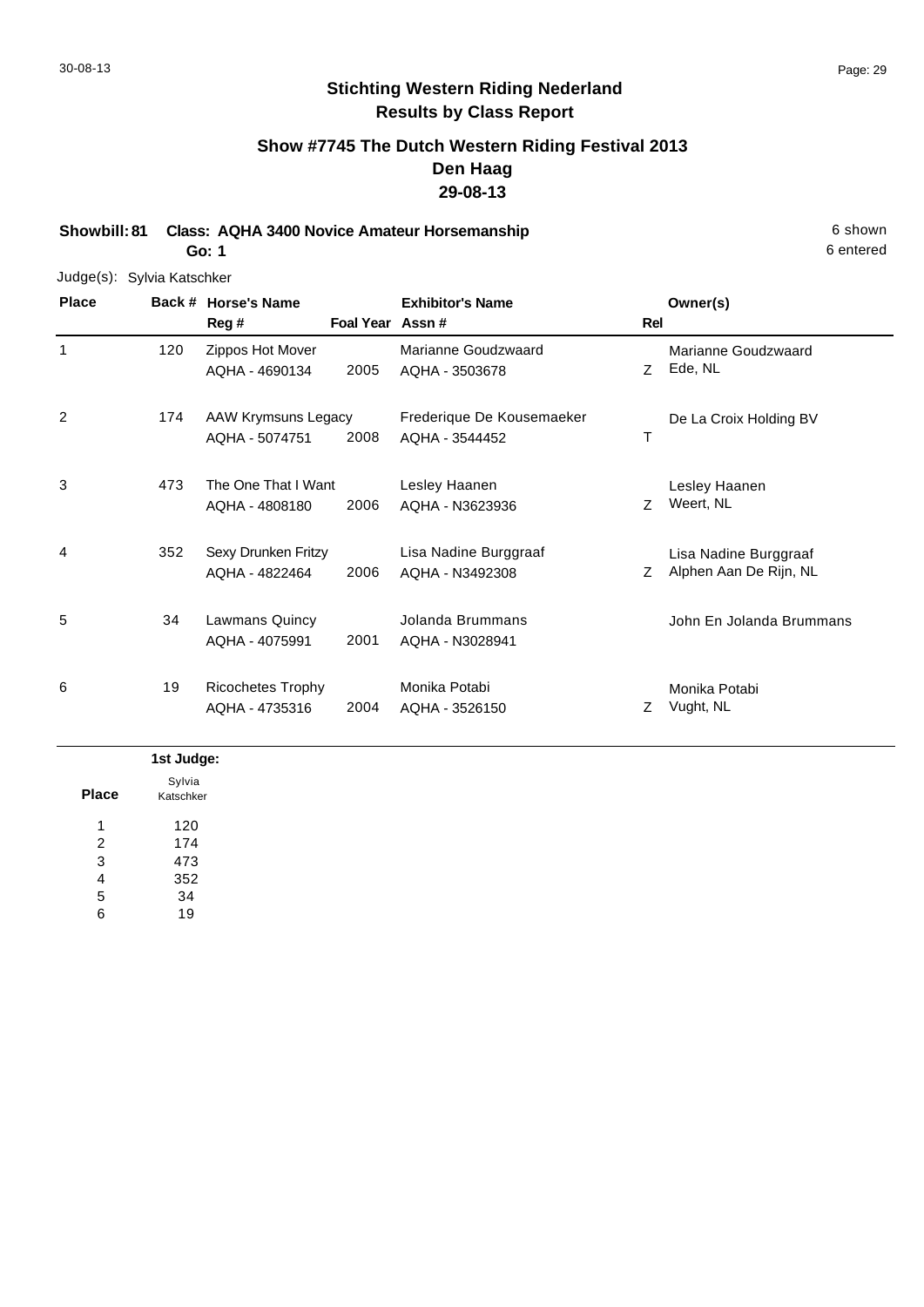# **Show #7746 The Dutch Western Riding Festival 2013 Den Haag 29-08-13**

**Showbill: 81 Class: AQHA 3400 Novice Amateur Horsemanship** 6 Shown 6 shown

**Go: 1**

#### Judge(s): Rick Lemay

| <b>Place</b> | Back # | <b>Horse's Name</b>      |                 | <b>Exhibitor's Name</b>   |     | Owner(s)                 |
|--------------|--------|--------------------------|-----------------|---------------------------|-----|--------------------------|
|              |        | Reg#                     | Foal Year Assn# |                           | Rel |                          |
| 1            | 174    | AAW Krymsuns Legacy      |                 | Frederique De Kousemaeker |     | De La Croix Holding BV   |
|              |        | AQHA - 5074751           | 2008            | AQHA - 3544452            | т   |                          |
| 2            | 473    | The One That I Want      |                 | Lesley Haanen             |     | Lesley Haanen            |
|              |        | AQHA - 4808180           | 2006            | AQHA - N3623936           | Z   | Weert, NL                |
| 3            | 120    | Zippos Hot Mover         |                 | Marianne Goudzwaard       |     | Marianne Goudzwaard      |
|              |        | AQHA - 4690134           | 2005            | AQHA - 3503678            | Ζ   | Ede, NL                  |
| 4            | 352    | Sexy Drunken Fritzy      |                 | Lisa Nadine Burggraaf     |     | Lisa Nadine Burggraaf    |
|              |        | AQHA - 4822464           | 2006            | AQHA - N3492308           | Z   | Alphen Aan De Rijn, NL   |
| 5            | 19     | <b>Ricochetes Trophy</b> |                 | Monika Potabi             |     | Monika Potabi            |
|              |        | AQHA - 4735316           | 2004            | AQHA - 3526150            | Ζ   | Vught, NL                |
| 6            | 34     | <b>Lawmans Quincy</b>    |                 | Jolanda Brummans          |     | John En Jolanda Brummans |
|              |        | AQHA - 4075991           | 2001            | AQHA - N3028941           |     |                          |

#### **Place 1st Judge:**  174 473 120 352 19 34 1 2 3 4 5 6 Rick Lemay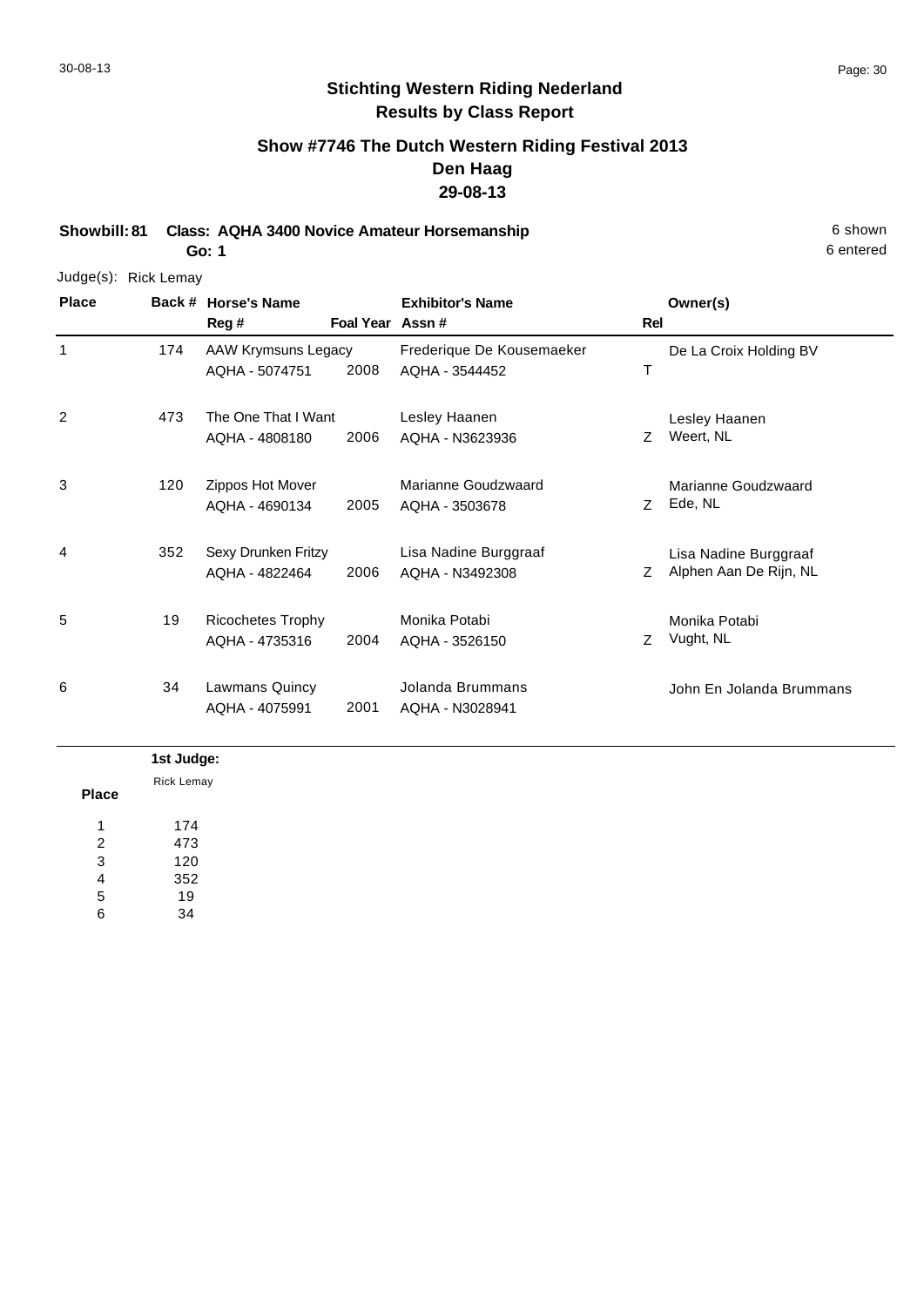# **Show #7745 The Dutch Western Riding Festival 2013 Den Haag 29-08-13**

**Showbill: 82 Class: AQHA 2400 Amateur Horsemanship** 4 shown **Go: 1**

Judge(s): Sylvia Katschker

| <b>Place</b>   |     | Back # Horse's Name<br>Reg #           | Foal Year Assn# | <b>Exhibitor's Name</b>                     | <b>Birthdate</b> | Rel | Owner(s)                         |
|----------------|-----|----------------------------------------|-----------------|---------------------------------------------|------------------|-----|----------------------------------|
| 1              | 250 | <b>BQ Blind Date</b><br>AQHA - 4019347 | 2001            | Fleur Medema<br>AQHA - 3395863              |                  | Ζ   | Fleur Medema<br>Appingedam, NL   |
| $\overline{2}$ | 267 | Zippin Curious Proud<br>AQHA - 4941305 | 2007            | Sarina Aarnoutse<br>AQHA - 3071217          |                  | Ζ   | Sarina Aarnoutse<br>Oostburg, NL |
| 3              | 34  | Lawmans Quincy<br>AQHA - 4075991       | 2001            | Jolanda Brummans<br>AQHA - N3028941         |                  |     | John En Jolanda Brummans         |
| 4              | 90  | Angel In Passing<br>AQHA - X0693653    | 2009            | <b>Marjolein Hulskers</b><br>AQHA - 2973899 |                  |     | Laura Telleman<br>Amersfoort, NL |

|                | 1st Judge:          |
|----------------|---------------------|
| <b>Place</b>   | Sylvia<br>Katschker |
|                | 250                 |
| $\overline{2}$ | 267                 |
| 3              | 34                  |
| 4              | 90                  |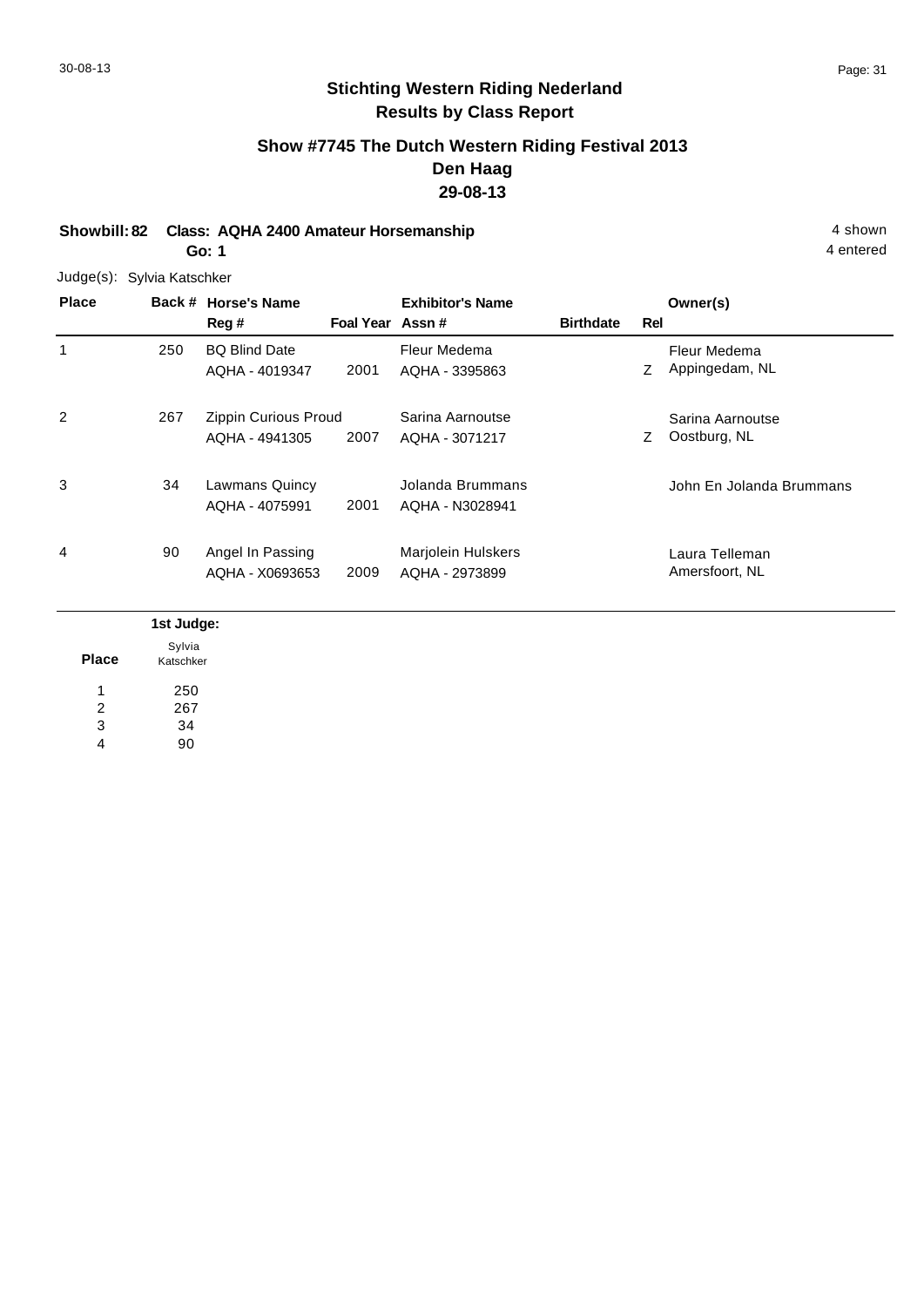# **Show #7746 The Dutch Western Riding Festival 2013 Den Haag 29-08-13**

**Showbill: 82 Class: AQHA 2400 Amateur Horsemanship** 4 shown **Go: 1**

Judge(s): Rick Lemay

| <b>Place</b> |            | Back # Horse's Name<br>Reg #           | Foal Year Assn# | <b>Exhibitor's Name</b>              | <b>Birthdate</b> | Rel | Owner(s)                         |
|--------------|------------|----------------------------------------|-----------------|--------------------------------------|------------------|-----|----------------------------------|
| 1            | 250        | <b>BQ Blind Date</b><br>AQHA - 4019347 | 2001            | Fleur Medema<br>AQHA - 3395863       |                  | Ζ   | Fleur Medema<br>Appingedam, NL   |
| 2            | 267        | Zippin Curious Proud<br>AQHA - 4941305 | 2007            | Sarina Aarnoutse<br>AQHA - 3071217   |                  | Z   | Sarina Aarnoutse<br>Oostburg, NL |
| 3            | 34         | Lawmans Quincy<br>AQHA - 4075991       | 2001            | Jolanda Brummans<br>AQHA - N3028941  |                  |     | John En Jolanda Brummans         |
| 4            | 90         | Angel In Passing<br>AQHA - X0693653    | 2009            | Marjolein Hulskers<br>AQHA - 2973899 |                  |     | Laura Telleman<br>Amersfoort, NL |
|              | 1st Judge: |                                        |                 |                                      |                  |     |                                  |

Rick Lemay

**Place**

250 267 34 90 1 2 3 4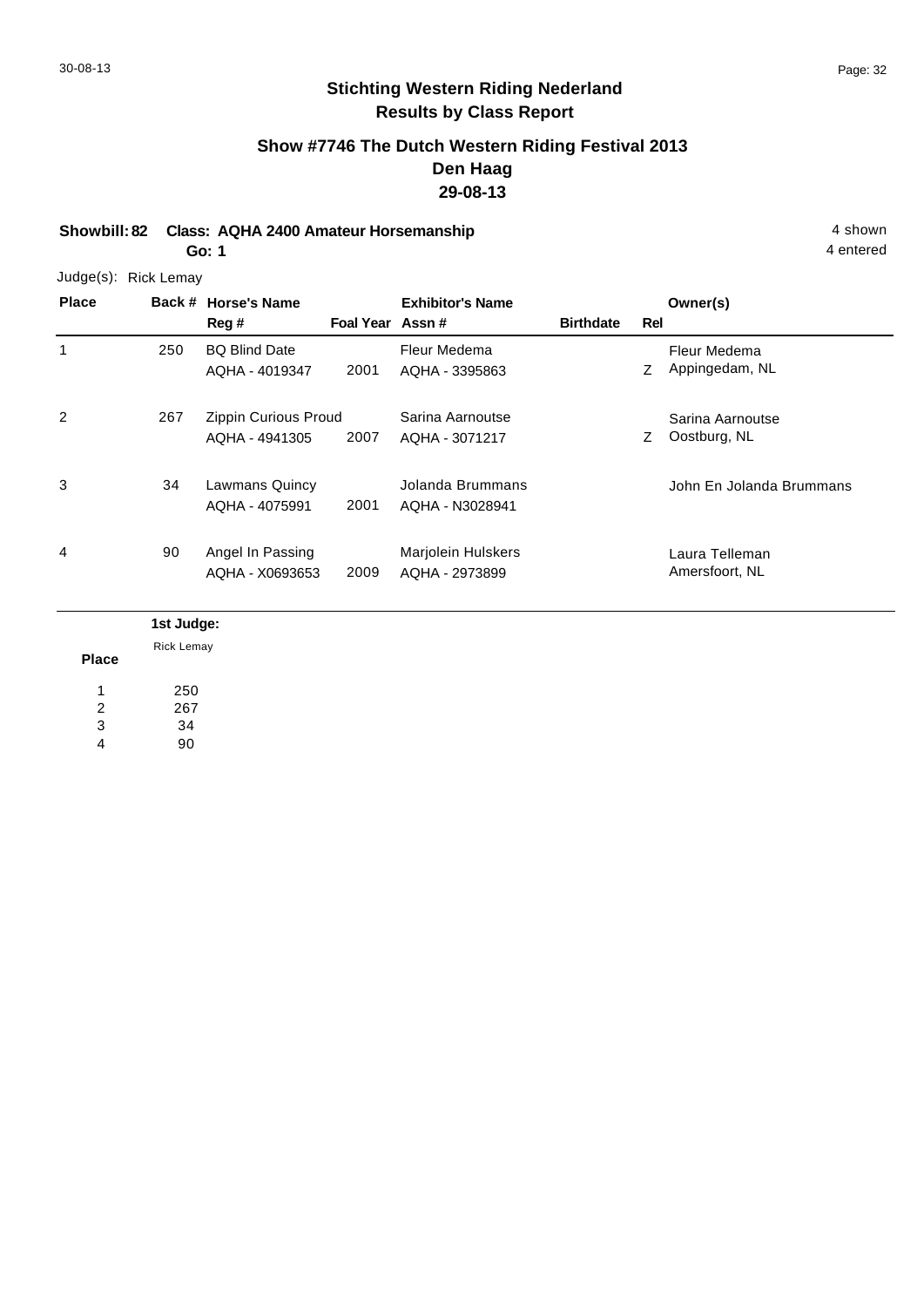# **Show #7745 The Dutch Western Riding Festival 2013 Den Haag 29-08-13**

**Showbill: 83 Class: AQHA 3420 Novice Amateur Western Pleasure** 5 shown **Go: 1**

Judge(s): Sylvia Katschker

| <b>Place</b> | Back # | <b>Horse's Name</b><br>Reg #           | Foal Year Assn# | <b>Exhibitor's Name</b>                 | Rel | Owner(s)                          |
|--------------|--------|----------------------------------------|-----------------|-----------------------------------------|-----|-----------------------------------|
| 1            | 120    | Zippos Hot Mover<br>AQHA - 4690134     | 2005            | Marianne Goudzwaard<br>AQHA - 3503678   | Z.  | Marianne Goudzwaard<br>Ede, NL    |
| 2            | 473    | The One That I Want<br>AQHA - 4808180  | 2006            | Lesley Haanen<br>AQHA - N3623936        | Z   | Lesley Haanen<br>Weert, NL        |
| 3            | 485    | Nics Smoking Gun<br>AQHA - 4851723     | 2006            | <b>Yildiz Otten</b><br>AQHA - N3521194  |     | <b>Yildiz Otten</b><br>Veghel, NL |
| 4            | 304    | A Smokin Image<br>AQHA - 4928276       | 2006            | Natascha Holtrop<br>AQHA - N3038886     | Z   | Natascha Holtrop<br>Sneek, NL     |
| 5            | 280    | Ima Cool Personality<br>AQHA - 4723498 | 2005            | <b>Cindy Hessels</b><br>AQHA - N2975015 |     | <b>Cindy Hessels</b><br>Weert, NL |

|              | 1st Judge:          |
|--------------|---------------------|
| <b>Place</b> | Sylvia<br>Katschker |
| 1            | 120                 |
| 2            | 473                 |
| 3            | 485                 |
| 4            | 304                 |
| 5            | 280                 |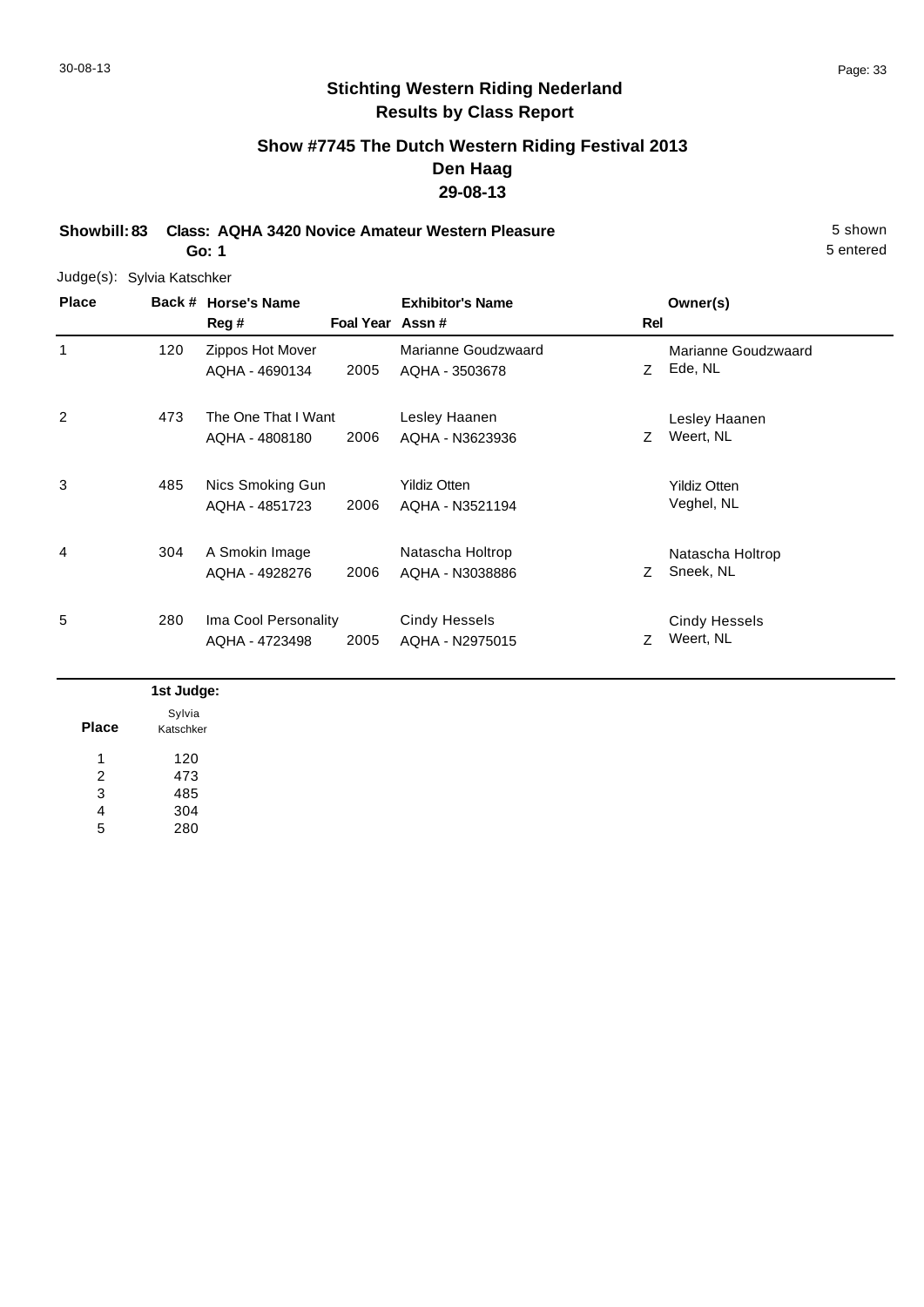5 entered

# **Stichting Western Riding Nederland Results by Class Report**

# **Show #7746 The Dutch Western Riding Festival 2013 Den Haag 29-08-13**

**Showbill: 83 Class: AQHA 3420 Novice Amateur Western Pleasure** 5 shown **Go: 1**

Judge(s): Rick Lemay

| <b>Place</b> | Back # | <b>Horse's Name</b><br>Reg #           | Foal Year Assn# | <b>Exhibitor's Name</b>                | Rel | Owner(s)                          |
|--------------|--------|----------------------------------------|-----------------|----------------------------------------|-----|-----------------------------------|
| 1            | 120    | Zippos Hot Mover<br>AQHA - 4690134     | 2005            | Marianne Goudzwaard<br>AQHA - 3503678  | Z   | Marianne Goudzwaard<br>Ede, NL    |
| 2            | 485    | Nics Smoking Gun<br>AQHA - 4851723     | 2006            | <b>Yildiz Otten</b><br>AQHA - N3521194 |     | <b>Yildiz Otten</b><br>Veghel, NL |
| 3            | 280    | Ima Cool Personality<br>AQHA - 4723498 | 2005            | Cindy Hessels<br>AQHA - N2975015       | Z.  | <b>Cindy Hessels</b><br>Weert, NL |
| 4            | 304    | A Smokin Image<br>AQHA - 4928276       | 2006            | Natascha Holtrop<br>AQHA - N3038886    | Z   | Natascha Holtrop<br>Sneek, NL     |
| 5            | 473    | The One That I Want<br>AQHA - 4808180  | 2006            | Lesley Haanen<br>AQHA - N3623936       | 7   | Lesley Haanen<br>Weert, NL        |

|              | 1st Judge: |
|--------------|------------|
|              | Rick Lemay |
| <b>Place</b> |            |
| 1            | 120        |
| 2            | 485        |
| 3            | 280        |
| 4            | 304        |
| 5            | 473        |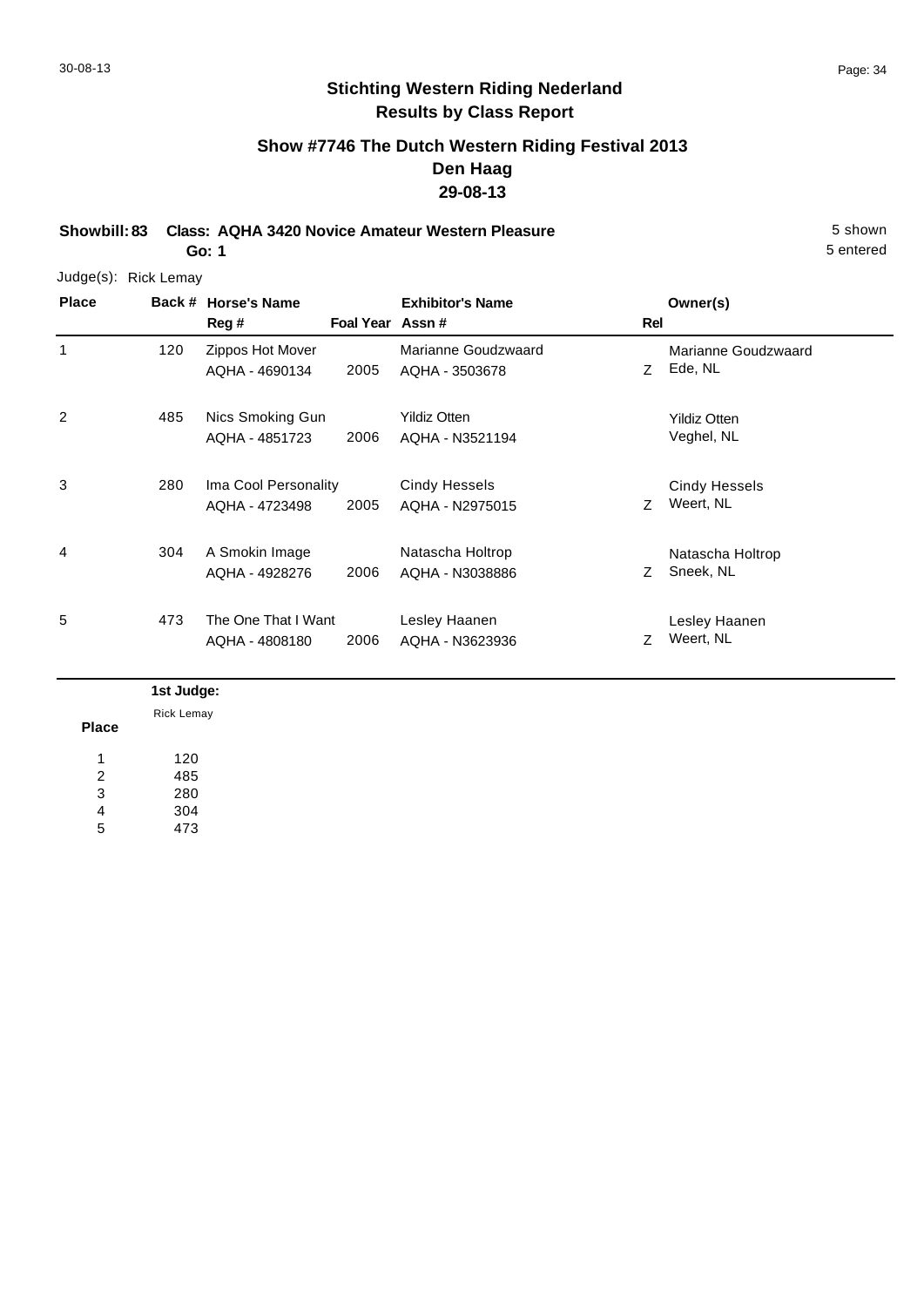# **Show #7745 The Dutch Western Riding Festival 2013 Den Haag 29-08-13**

**Showbill: 84 Class: AQHA 2420 Amateur Western Pleasure** 7 shown **Go: 1**

#### Judge(s): Sylvia Katschker

**Back # Horse's Name Place Owner(s) Reg # Assn # Foal Year Rel Exhibitor's Name** 1 2008 AQHA - 2182198 2 Z Herenthout, BE Jessy Goossens Freckles Onthe Range Jessy Goossens AQHA - 2182198 364 2 7 Ede, NL Marianne Goudzwaard 2005 Ede, NL AQHA - 3503678 Zippos Hot Mover AQHA - 4690134 Marianne Goudzwaard 120 3 Laura Telleman Marjolein Hulskers 2009 Amersfoort, NL AQHA - 2973899 Angel In Passing AQHA - X0693653 90 4 1995 Alics Smoking Gun Mildiz Otten Nildiz Otten Stildiz Otten Stildiz Otten Nildiz Otten Stildiz Otten Nildiz Otten Stildiz Otten Stildiz Otten Stildiz Otten Stildiz Otten Stildiz Otten Stildiz Otten Stildiz Otten Stild 2006 Veghel, NL AQHA - N3521194 AQHA - 4851723 Yildiz Otten 485 5 2001 AQHA - 3395863 Z Appingedam, NL Fleur Medema BQ Blind Date AQHA - 4019347 Fleur Medema AQHA - 3395863 250 6 Z Sneek, NL Natascha Holtrop 2006 Sneek, NL AQHA - N3038886 A Smokin Image AQHA - 4928276 Natascha Holtrop 304 2007 AQHA - 3071217 Z Oostburg, NL Sarina Aarnoutse Zippin Curious Proud AQHA - 4941305 Sarina Aarnoutse AQHA - 3071217 DQ 267

|              | 1st Judge:          |
|--------------|---------------------|
| <b>Place</b> | Sylvia<br>Katschker |
| и            | 364                 |
| 2            | 120                 |
| 3            | 90                  |
| 4            | 485                 |
| 5            | 250                 |
| 6            | 304                 |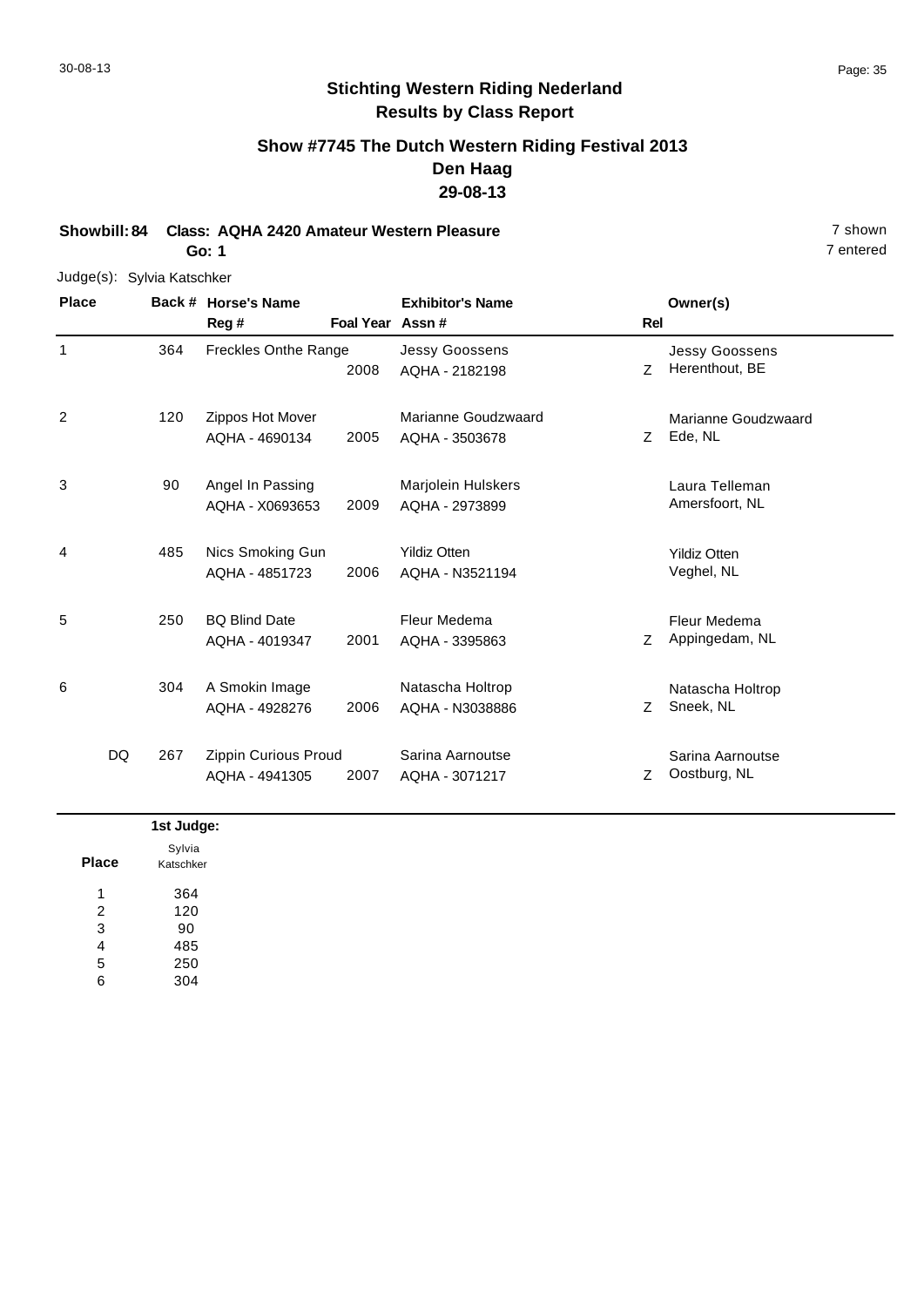# **Show #7746 The Dutch Western Riding Festival 2013 Den Haag 29-08-13**

**Showbill: 84 Class: AQHA 2420 Amateur Western Pleasure** 7 shown **Go: 1**

#### Judge(s): Rick Lemay

**Back # Horse's Name Place Owner(s) Reg # Assn # Foal Year Rel Exhibitor's Name** 1 2008 AQHA - 2182198 2 Z Herenthout, BE Jessy Goossens Freckles Onthe Range Jessy Goossens AQHA - 2182198 364 2 7 Ede, NL Marianne Goudzwaard 2005 Ede, NL AQHA - 3503678 Zippos Hot Mover AQHA - 4690134 Marianne Goudzwaard 120 3 5 Alics Smoking Gun Mildiz Otten Chronic Chronic Mildiz Otten Nildiz Otten 2006 Veghel, NL AQHA - N3521194 AQHA - 4851723 Yildiz Otten 485 4 Z Sneek, NL Natascha Holtrop 2006 Sneek, NL AQHA - N3038886 A Smokin Image AQHA - 4928276 Natascha Holtrop 304 5 2001 AQHA - 3395863 Z Appingedam, NL Fleur Medema BQ Blind Date AQHA - 4019347 Fleur Medema AQHA - 3395863 250 6 Laura Telleman Marjolein Hulskers 2009 Amersfoort, NL AQHA - 2973899 Angel In Passing AQHA - X0693653 90 2007 AQHA - 3071217 Z Oostburg, NL Sarina Aarnoutse Zippin Curious Proud AQHA - 4941305 Sarina Aarnoutse AQHA - 3071217 DQ 267

|                | 1st Judge:        |
|----------------|-------------------|
| <b>Place</b>   | <b>Rick Lemay</b> |
| и              | 364               |
| $\overline{2}$ | 120               |
| 3              | 485               |
| 4              | 304               |
| 5              | 250               |
| 6              | 90                |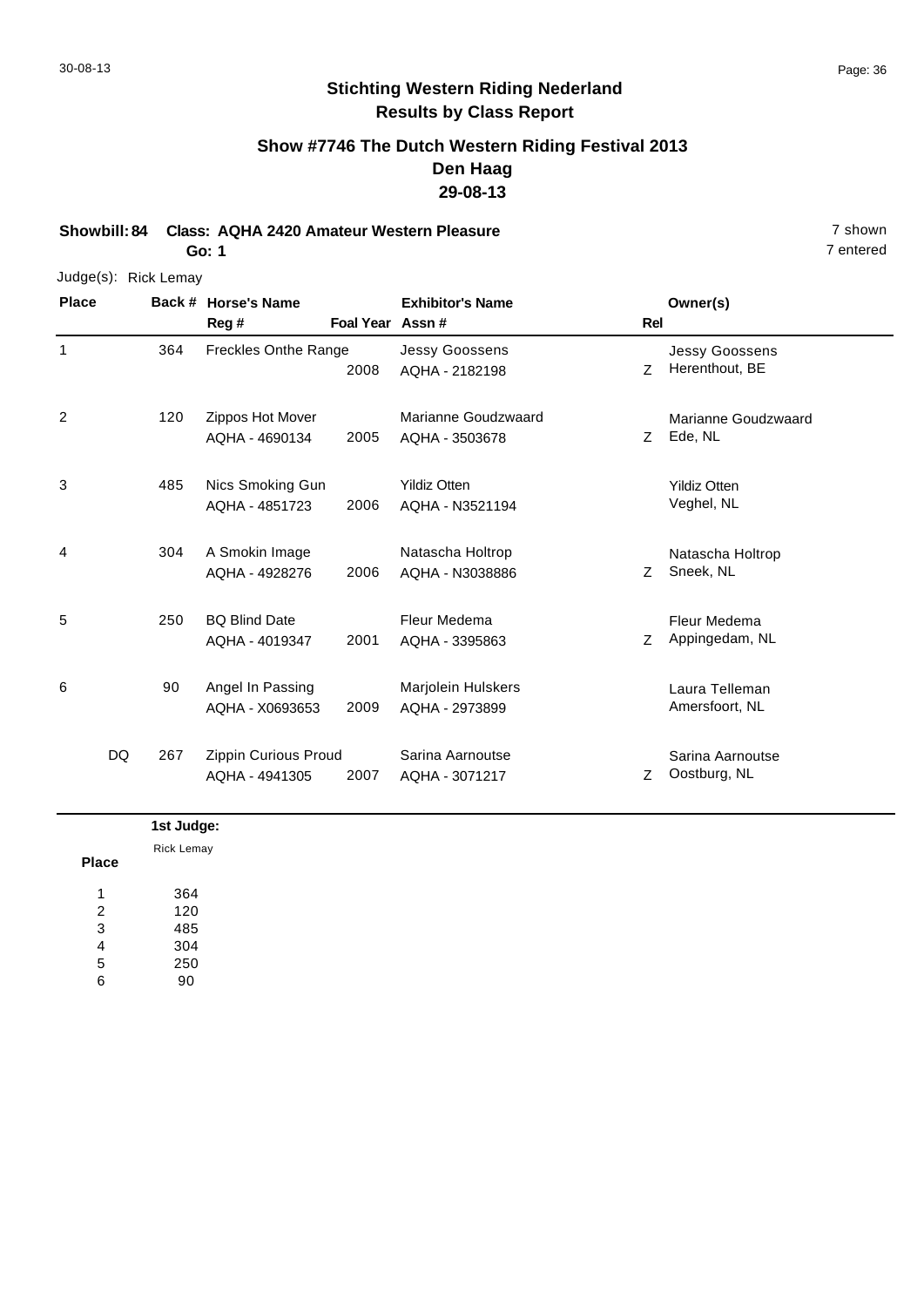$\overline{\phantom{a}}$ 

# **Stichting Western Riding Nederland Results by Class Report**

# **Show #7745 The Dutch Western Riding Festival 2013 Den Haag 29-08-13**

**Showbill: 85 Class: AQHA 3380 Novice Amateur Trail 6 Shown 6 Shown 6 shown Go: 1**

Judge(s): Sylvia Katschker

| <b>Place</b> |          | Back # Horse's Name<br>Reg #               |      | <b>Exhibitor's Name</b><br>Foal Year Assn# | Rel | Owner(s)                          |
|--------------|----------|--------------------------------------------|------|--------------------------------------------|-----|-----------------------------------|
| 1            | 280      | Ima Cool Personality<br>AQHA - 4723498     | 2005 | <b>Cindy Hessels</b><br>AQHA - N2975015    | Z.  | <b>Cindy Hessels</b><br>Weert, NL |
| 2            | 482      | Our Special Flower<br>AQHA - 5074914       | 2008 | Maria De Haas<br>AQHA - N2226866           | Z.  | Maria De Haas<br>Klarenbeek, NL   |
| 3            | 473      | The One That I Want<br>AQHA - 4808180      | 2006 | Lesley Haanen<br>AQHA - N3623936           | Z   | Lesley Haanen<br>Weert, NL        |
| 4            | 19       | <b>Ricochetes Trophy</b><br>AQHA - 4735316 | 2004 | Monika Potabi<br>AQHA - 3526150            | Z   | Monika Potabi<br>Vught, NL        |
| 5            | 225      | Funny Commander Flit<br>AQHA - 3705481     | 1998 | Jolanda Brummans<br>AQHA - N3028941        | Z   | John En Jolanda Brummans          |
|              | DQ<br>34 | Lawmans Quincy<br>AQHA - 4075991           | 2001 | Jolanda Brummans<br>AQHA - N3028941        |     | John En Jolanda Brummans          |

|              | 1st Judge:          |
|--------------|---------------------|
| <b>Place</b> | Sylvia<br>Katschker |
| л            | 280                 |
| 2            | 482                 |
| 3            | 473                 |
| 4            | 19                  |
| 5            | 225                 |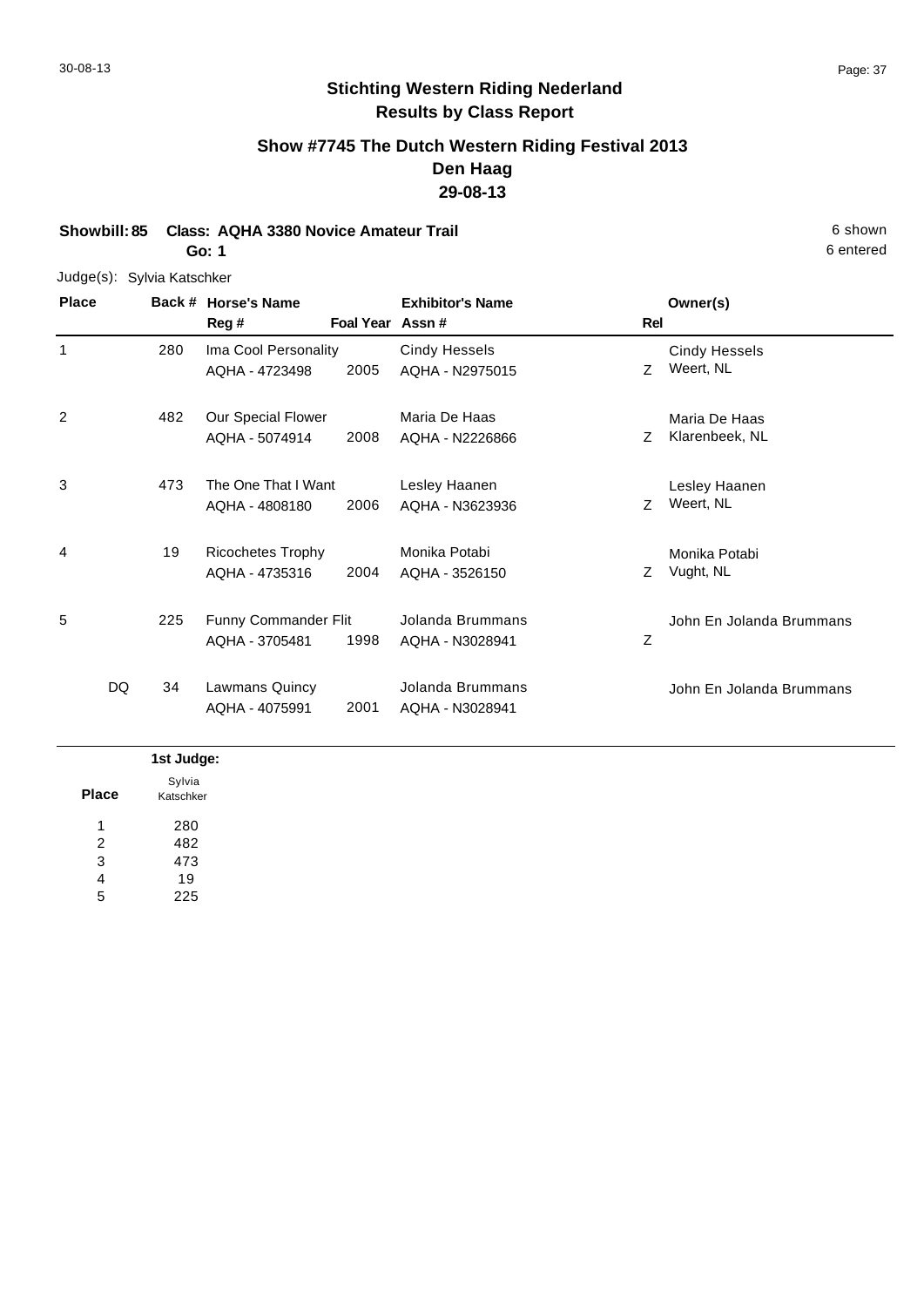# **Show #7746 The Dutch Western Riding Festival 2013 Den Haag 29-08-13**

**Showbill: 85 Class: AQHA 3380 Novice Amateur Trail** 6 shown **Go: 1**

#### Judge(s): Rick Lemay

**Back # Horse's Name Place Owner(s) Reg # Assn # Foal Year Rel Exhibitor's Name** 1 Z Weert, NL Cindy Hessels 2005 Weert, NL AQHA - N2975015 Ima Cool Personality AQHA - 4723498 Cindy Hessels 280 2 7 Klarenbeek, NL Maria De Haas 2008 Klarenbeek, NL AQHA - N2226866 Our Special Flower AQHA - 5074914 Maria De Haas 482 3 Z Weert, NL Lesley Haanen 2006 Weert, NL AQHA - N3623936 The One That I Want AQHA - 4808180 Lesley Haanen 473 4 Z Vught, NL Monika Potabi 2004 AQHA - 3526150 Z Vught, NL Ricochetes Trophy AQHA - 4735316 Monika Potabi 19 5 Z John En Jolanda Brummans 1998 Funny Commander Flit AQHA - 3705481 Jolanda Brummans AQHA - N3028941 225 John En Jolanda Brummans 2001 Lawmans Quincy AQHA - 4075991 Jolanda Brummans AQHA - N3028941 DQ 34

#### **Place 1st Judge:**  280 482 473 19 225 1 2 3 4 5 Rick Lemay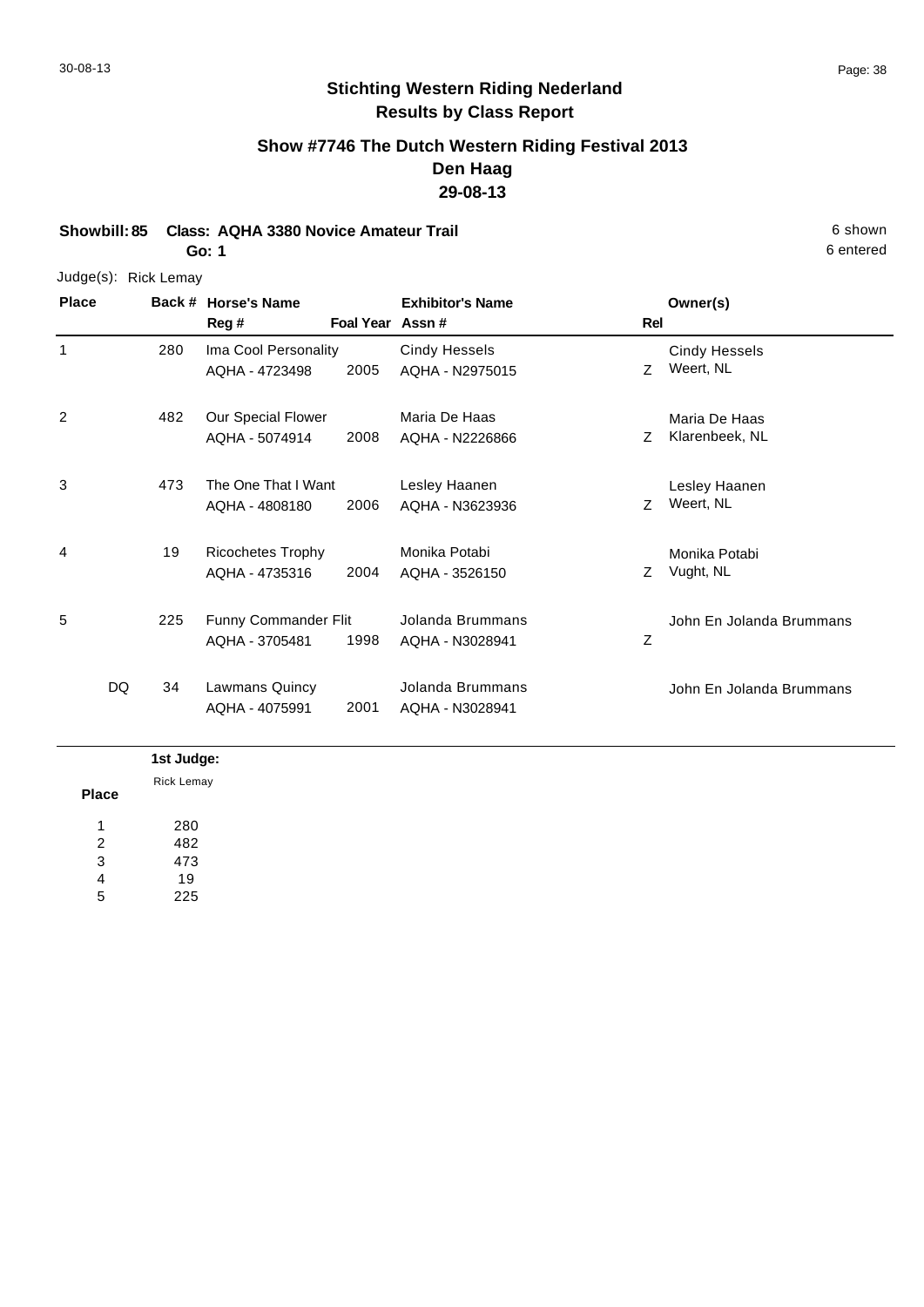## **Show #7745 The Dutch Western Riding Festival 2013 Den Haag 29-08-13**

# **Showbill: 86 Class: AQHA 2380 Amateur Trail** 6 shown

**Go: 1**

#### Judge(s): Sylvia Katschker

**Back # Horse's Name Place Owner(s) Reg # Assn # Foal Year Rel Exhibitor's Name** 1 Z Ilka Knapstein 2006 Brüggen, DE AQHA - 2404651 Nifty Breezin Whiz AQHA - 4807660 Ilka Knapstein 282 2 Z Herenthout, BE Jessy Goossens 2008 Herenthout, BE AQHA - 2182198 Freckles Onthe Range Jessy Goossens 364 3 2001 AQHA - 3395863 Z Appingedam, NL Fleur Medema BQ Blind Date AQHA - 4019347 Fleur Medema AQHA - 3395863 250 4 7 Klarenbeek, NL Maria De Haas 2008 Klarenbeek, NL AQHA - N2226866 Our Special Flower AQHA - 5074914 Maria De Haas 482 5 Z John En Jolanda Brummans 1998 Funny Commander Flit AQHA - 3705481 Jolanda Brummans AQHA - N3028941 225 Z Oostburg, NL Sarina Aarnoutse 2007 AQHA - 3071217 Z Oostburg, NL Zippin Curious Proud AQHA - 4941305 Sarina Aarnoutse DQ 267

#### **Place 1st Judge:**  282 364 250 482 225 1 2 3 4 5 Sylvia Katschker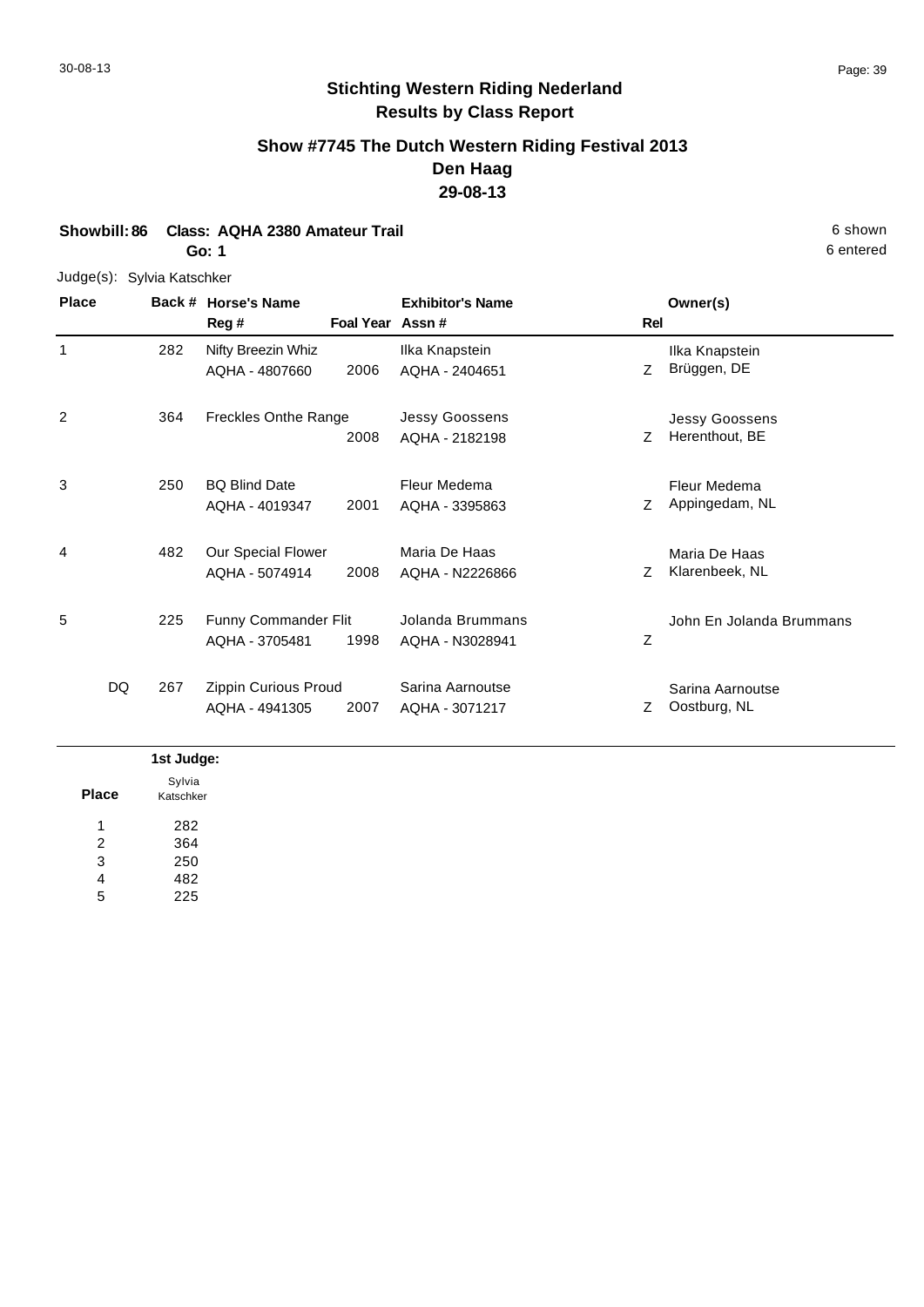6 entered

### **Stichting Western Riding Nederland Results by Class Report**

### **Show #7746 The Dutch Western Riding Festival 2013 Den Haag 29-08-13**

#### **Showbill: 86 Class: AQHA 2380 Amateur Trail** 6 shown

**Go: 1**

#### Judge(s): Rick Lemay

**Back # Horse's Name Place Owner(s) Reg # Assn # Foal Year Rel Exhibitor's Name** 1 Z Ilka Knapstein 2006 Brüggen, DE AQHA - 2404651 Nifty Breezin Whiz AQHA - 4807660 Ilka Knapstein 282 2 Z Herenthout, BE Jessy Goossens 2008 Herenthout, BE AQHA - 2182198 Freckles Onthe Range Jessy Goossens 364 3 2001 AQHA - 3395863 Z Appingedam, NL Fleur Medema BQ Blind Date AQHA - 4019347 Fleur Medema AQHA - 3395863 250 4 7 Klarenbeek, NL Maria De Haas 2008 Klarenbeek, NL AQHA - N2226866 Our Special Flower AQHA - 5074914 Maria De Haas 482 5 Z John En Jolanda Brummans 1998 Funny Commander Flit AQHA - 3705481 Jolanda Brummans AQHA - N3028941 225 Z Oostburg, NL Sarina Aarnoutse 2007 AQHA - 3071217 Z Oostburg, NL Zippin Curious Proud AQHA - 4941305 Sarina Aarnoutse DQ 267

#### **Place 1st Judge:**  282 364 250 1 2 3 Rick Lemay

4 5 482 225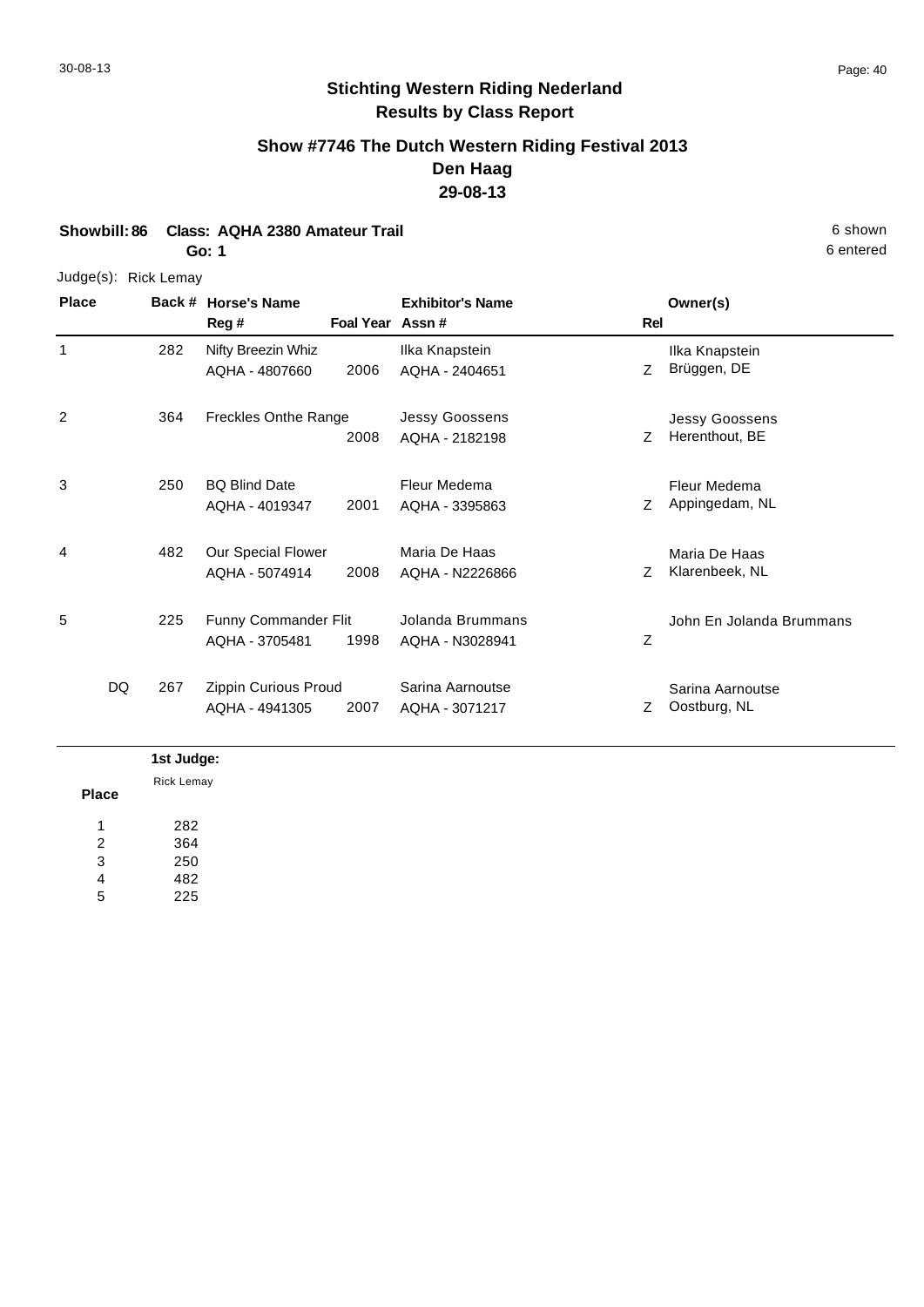#### **Show #7745 The Dutch Western Riding Festival 2013 Den Haag 29-08-13**

| Showbill: 87               |                     | Class: AQHA 1380 Trail<br>Go: 1      |                 |                                  |     |                               | 1 shown<br>2 entered |
|----------------------------|---------------------|--------------------------------------|-----------------|----------------------------------|-----|-------------------------------|----------------------|
| Judge(s): Sylvia Katschker |                     |                                      |                 |                                  |     |                               |                      |
| <b>Place</b>               |                     | Back # Horse's Name<br>Reg #         | Foal Year Assn# | <b>Exhibitor's Name</b>          | Rel | Owner(s)                      |                      |
| 1                          | 282                 | Nifty Breezin Whiz<br>AQHA - 4807660 | 2006            | Ilka Knapstein<br>AQHA - 2404651 | Z   | Ilka Knapstein<br>Brüggen, DE |                      |
|                            | 1st Judge:          |                                      |                 |                                  |     |                               |                      |
| <b>Place</b>               | Sylvia<br>Katschker |                                      |                 |                                  |     |                               |                      |
| 1                          | 282                 |                                      |                 |                                  |     |                               |                      |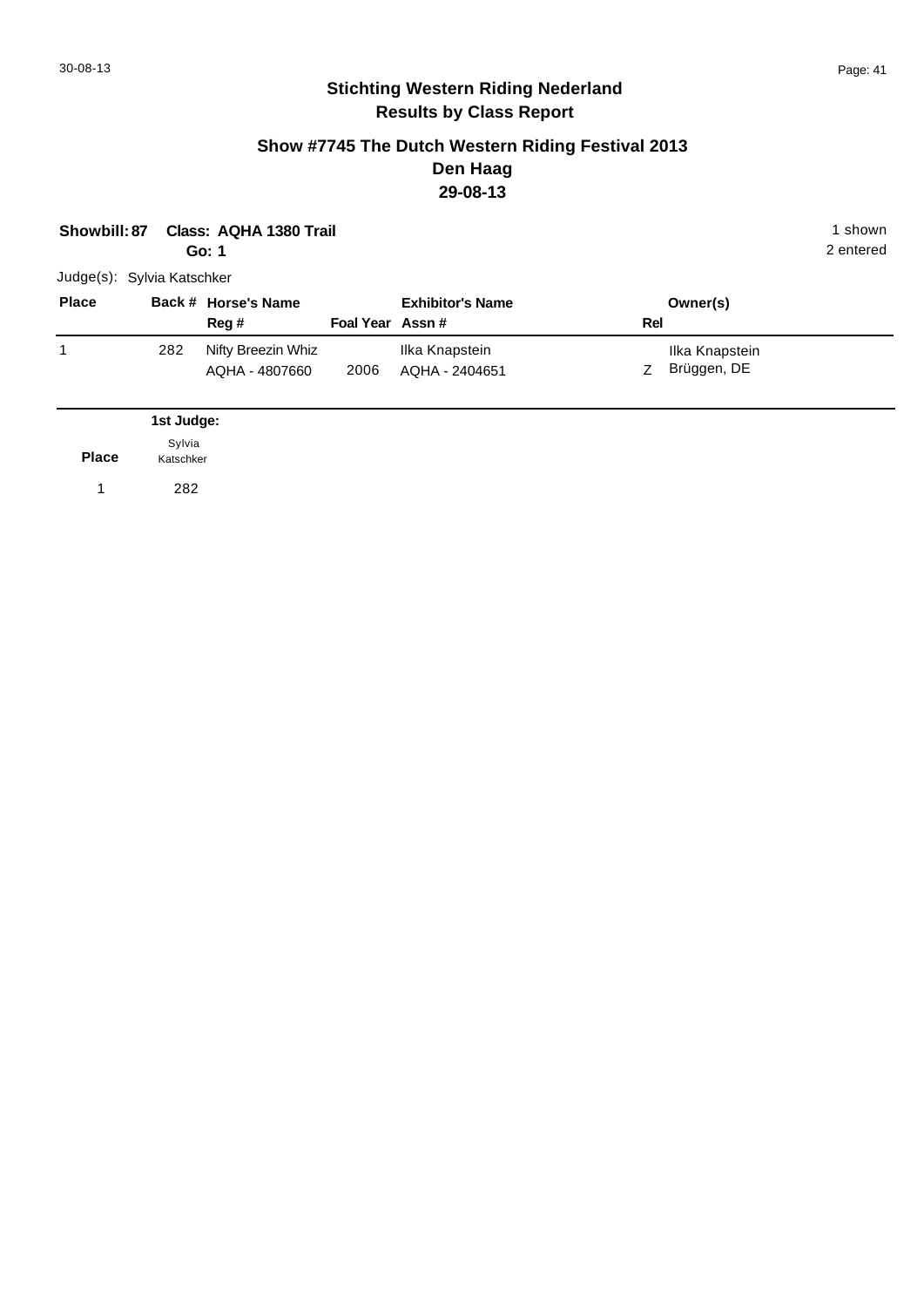#### **Show #7746 The Dutch Western Riding Festival 2013 Den Haag 29-08-13**

| Showbill: 87         |                                 | Class: AQHA 1380 Trail<br>Go: 1      |                  |                                  |     |                               | 1 shown<br>2 entered |
|----------------------|---------------------------------|--------------------------------------|------------------|----------------------------------|-----|-------------------------------|----------------------|
| Judge(s): Rick Lemay |                                 |                                      |                  |                                  |     |                               |                      |
| <b>Place</b>         |                                 | Back # Horse's Name<br>Reg #         | Foal Year Assn # | <b>Exhibitor's Name</b>          | Rel | Owner(s)                      |                      |
| 1                    | 282                             | Nifty Breezin Whiz<br>AQHA - 4807660 | 2006             | Ilka Knapstein<br>AQHA - 2404651 | Z   | Ilka Knapstein<br>Brüggen, DE |                      |
| <b>Place</b>         | 1st Judge:<br><b>Rick Lemay</b> |                                      |                  |                                  |     |                               |                      |
| $\mathbf{1}$         | 282                             |                                      |                  |                                  |     |                               |                      |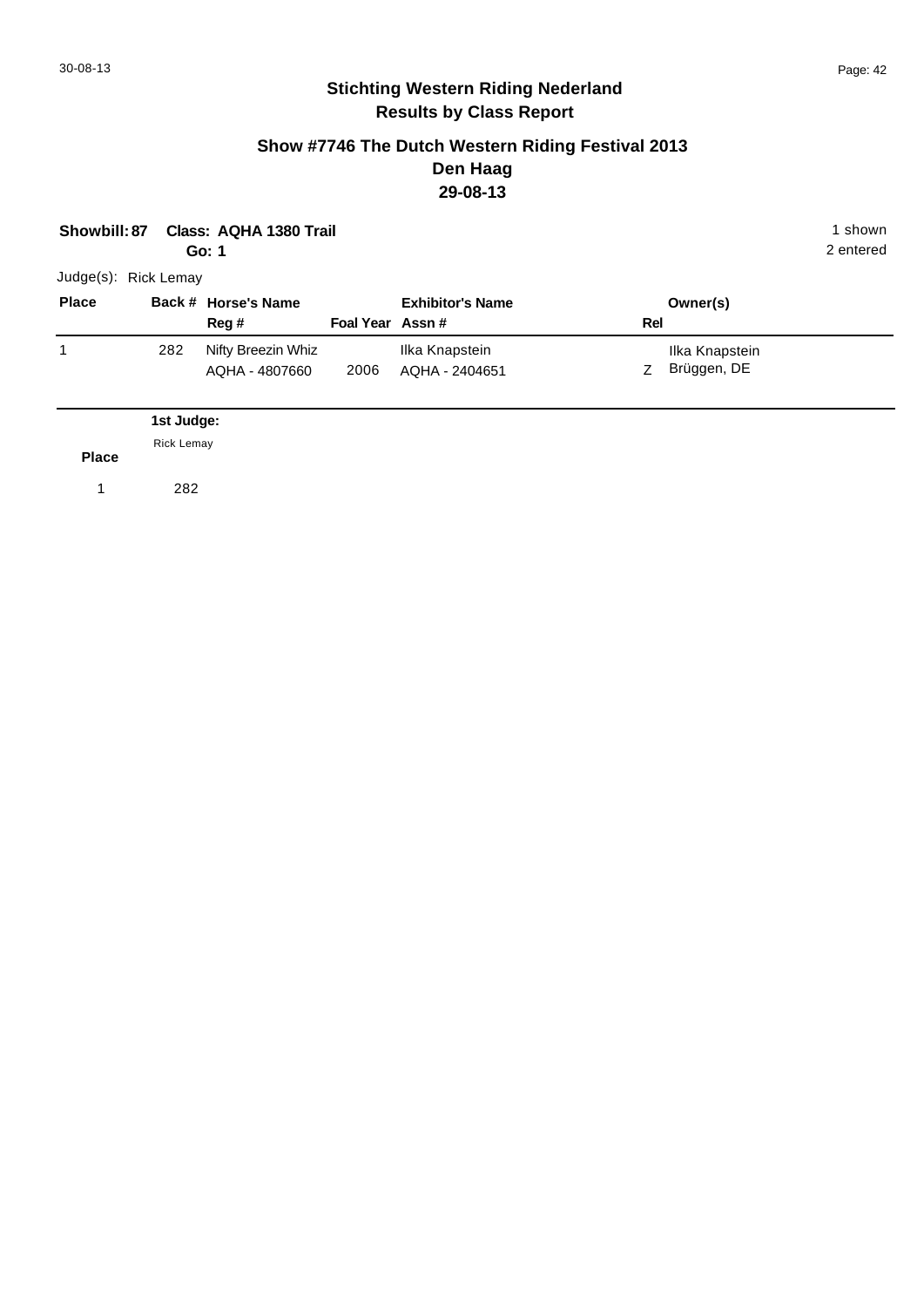#### **Show #7745 The Dutch Western Riding Festival 2013 Den Haag 29-08-13**

| <b>Showbill: 88</b>        |                                   | <b>Class: AQHA 1422 Senior Western Pleasure</b><br>Go: 1 |                 |                                 |     |                              | 1 shown<br>2 entered |
|----------------------------|-----------------------------------|----------------------------------------------------------|-----------------|---------------------------------|-----|------------------------------|----------------------|
| Judge(s): Sylvia Katschker |                                   |                                                          |                 |                                 |     |                              |                      |
| <b>Place</b>               |                                   | Back # Horse's Name<br>Reg#                              | Foal Year Assn# | <b>Exhibitor's Name</b>         | Rel | Owner(s)                     |                      |
| 1                          | 143                               | <b>Gumps Candlelight BB</b><br>AQHA - 5037641            | 2007            | Tess Jong De<br>AQHA - N3684516 | Ζ   | Tess Jong De<br>Den Haag, NL |                      |
| <b>Place</b>               | 1st Judge:<br>Sylvia<br>Katschker |                                                          |                 |                                 |     |                              |                      |

1 143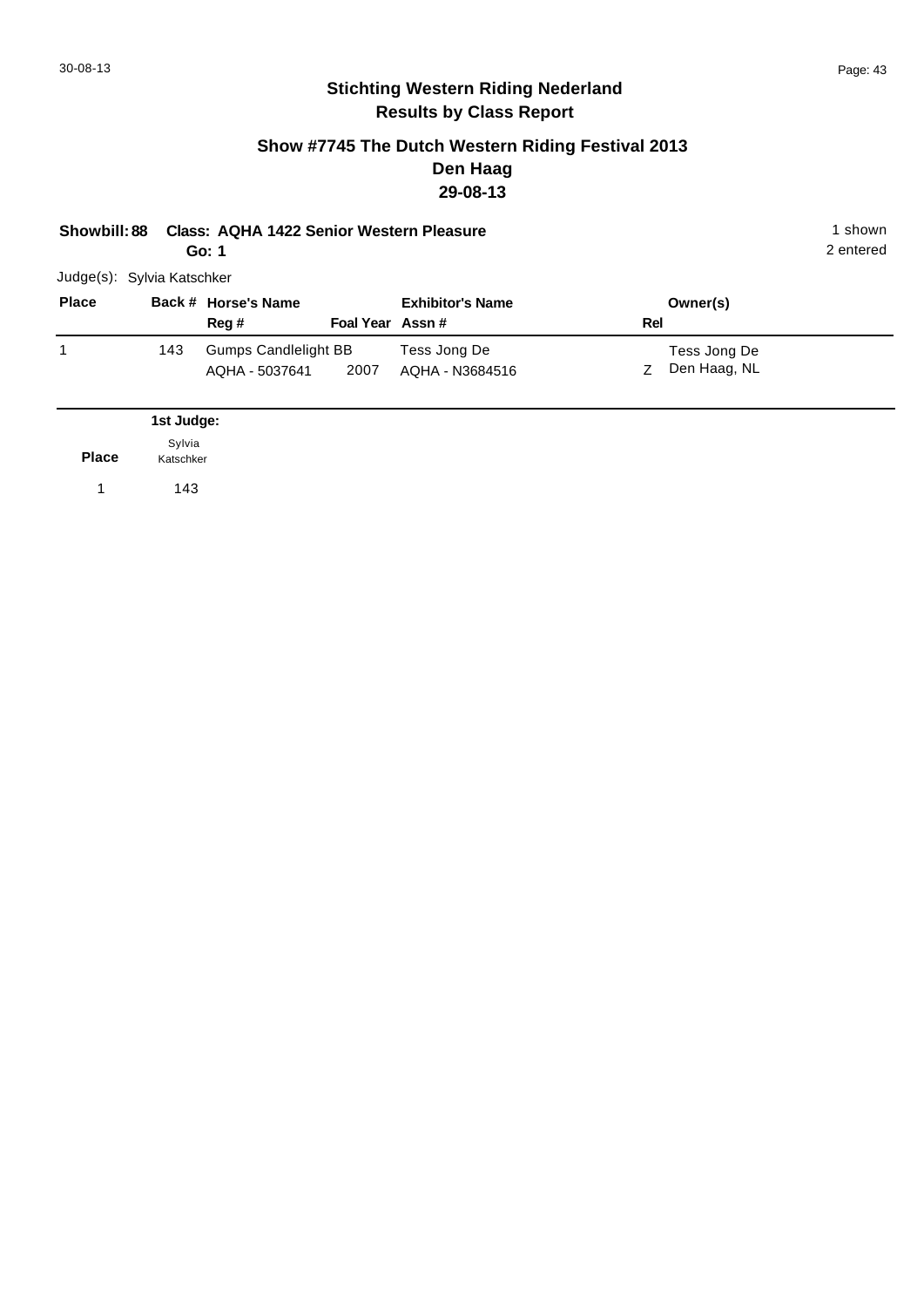#### **Show #7746 The Dutch Western Riding Festival 2013 Den Haag 29-08-13**

| Showbill: 88         |                                 | Class: AQHA 1422 Senior Western Pleasure<br>Go: 1 |                 |                                 |     |                              | 1 shown<br>2 entered |
|----------------------|---------------------------------|---------------------------------------------------|-----------------|---------------------------------|-----|------------------------------|----------------------|
| Judge(s): Rick Lemay |                                 |                                                   |                 |                                 |     |                              |                      |
| <b>Place</b>         |                                 | Back # Horse's Name<br>Reg#                       | Foal Year Assn# | <b>Exhibitor's Name</b>         | Rel | Owner(s)                     |                      |
| 1                    | 143                             | <b>Gumps Candlelight BB</b><br>AQHA - 5037641     | 2007            | Tess Jong De<br>AQHA - N3684516 | Ζ   | Tess Jong De<br>Den Haag, NL |                      |
| <b>Place</b>         | 1st Judge:<br><b>Rick Lemay</b> |                                                   |                 |                                 |     |                              |                      |

1 143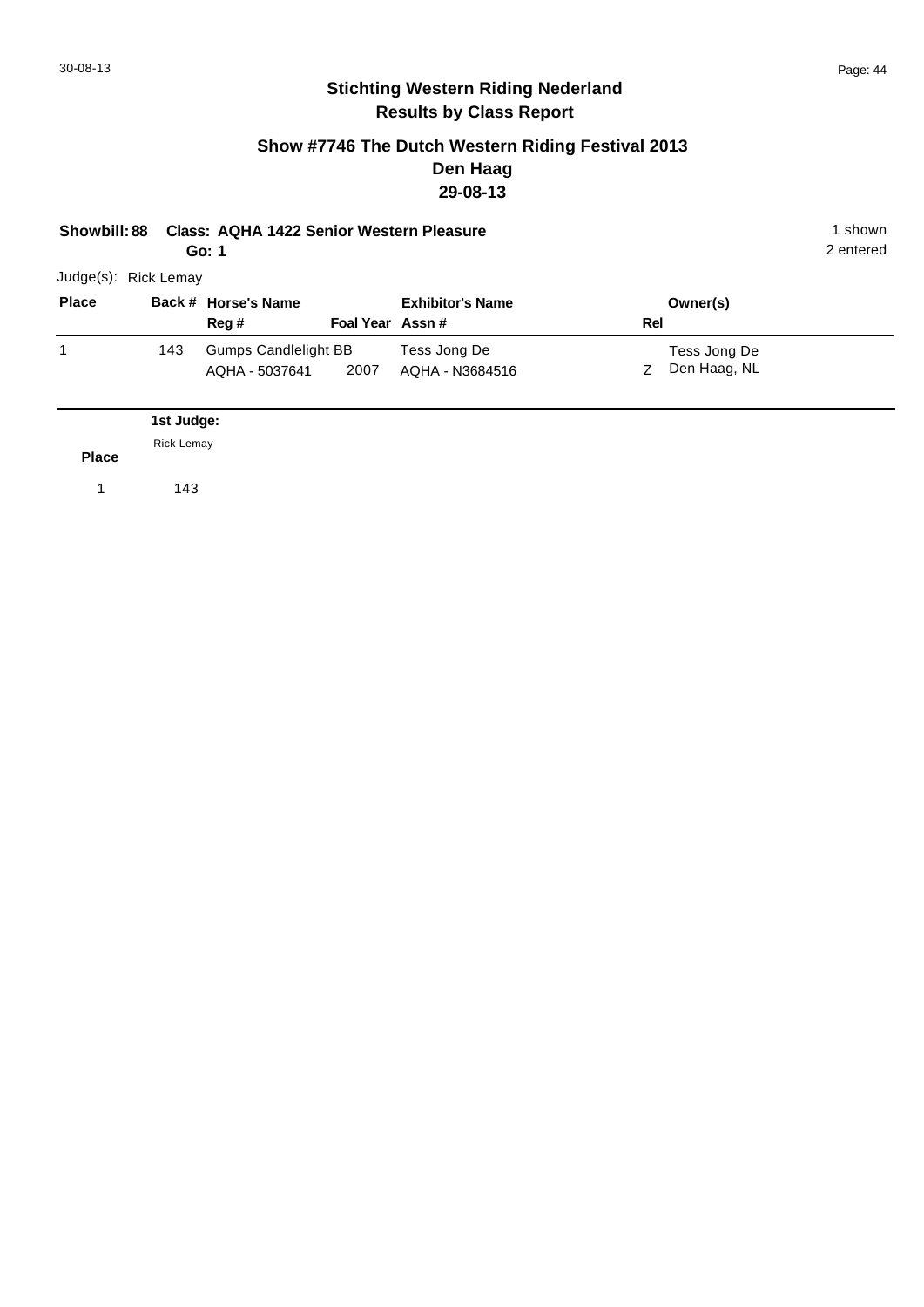#### **Show #7745 The Dutch Western Riding Festival 2013 Den Haag 29-08-13**

| Showbill: 90 Class: AQHA 2360 Amateur Western Riding | 1 shown   |
|------------------------------------------------------|-----------|
| Go: 1                                                | 1 entered |

1 entered

Judge(s): Sylvia Katschker

| <b>Place</b> |     | Back # Horse's Name                    |                 | <b>Exhibitor's Name</b>        |                  |     | Owner(s)                       |
|--------------|-----|----------------------------------------|-----------------|--------------------------------|------------------|-----|--------------------------------|
|              |     | Reg#                                   | Foal Year Assn# |                                | <b>Birthdate</b> | Rel |                                |
|              | 250 | <b>BQ Blind Date</b><br>AQHA - 4019347 | 2001            | Fleur Medema<br>AQHA - 3395863 |                  |     | Fleur Medema<br>Appingedam, NL |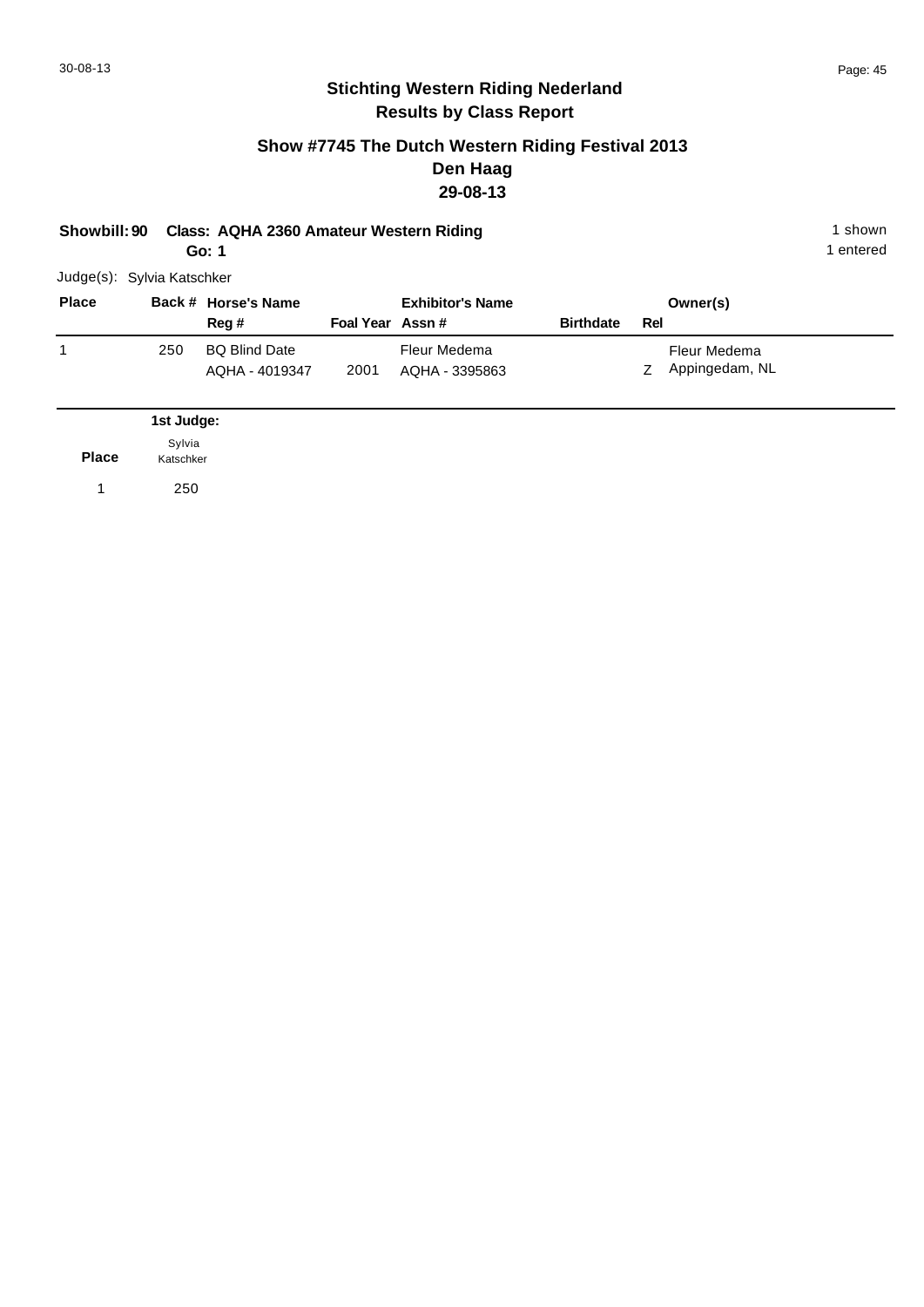#### **Show #7746 The Dutch Western Riding Festival 2013 Den Haag 29-08-13**

| Showbill: 90 Class: AQHA 2360 Amateur Western Riding | 1 shown   |
|------------------------------------------------------|-----------|
| Go: 1                                                | 1 entered |

1 entered

Judge(s): Rick Lemay

| <b>Place</b> |     | Back # Horse's Name                    |                 | <b>Exhibitor's Name</b>        |                  |     | Owner(s)                       |
|--------------|-----|----------------------------------------|-----------------|--------------------------------|------------------|-----|--------------------------------|
|              |     | Reg #                                  | Foal Year Assn# |                                | <b>Birthdate</b> | Rel |                                |
|              | 250 | <b>BQ Blind Date</b><br>AQHA - 4019347 | 2001            | Fleur Medema<br>AQHA - 3395863 |                  | Z   | Fleur Medema<br>Appingedam, NL |

|              | 1st Judge: |
|--------------|------------|
| <b>Place</b> | Rick Lemay |
|              | 250        |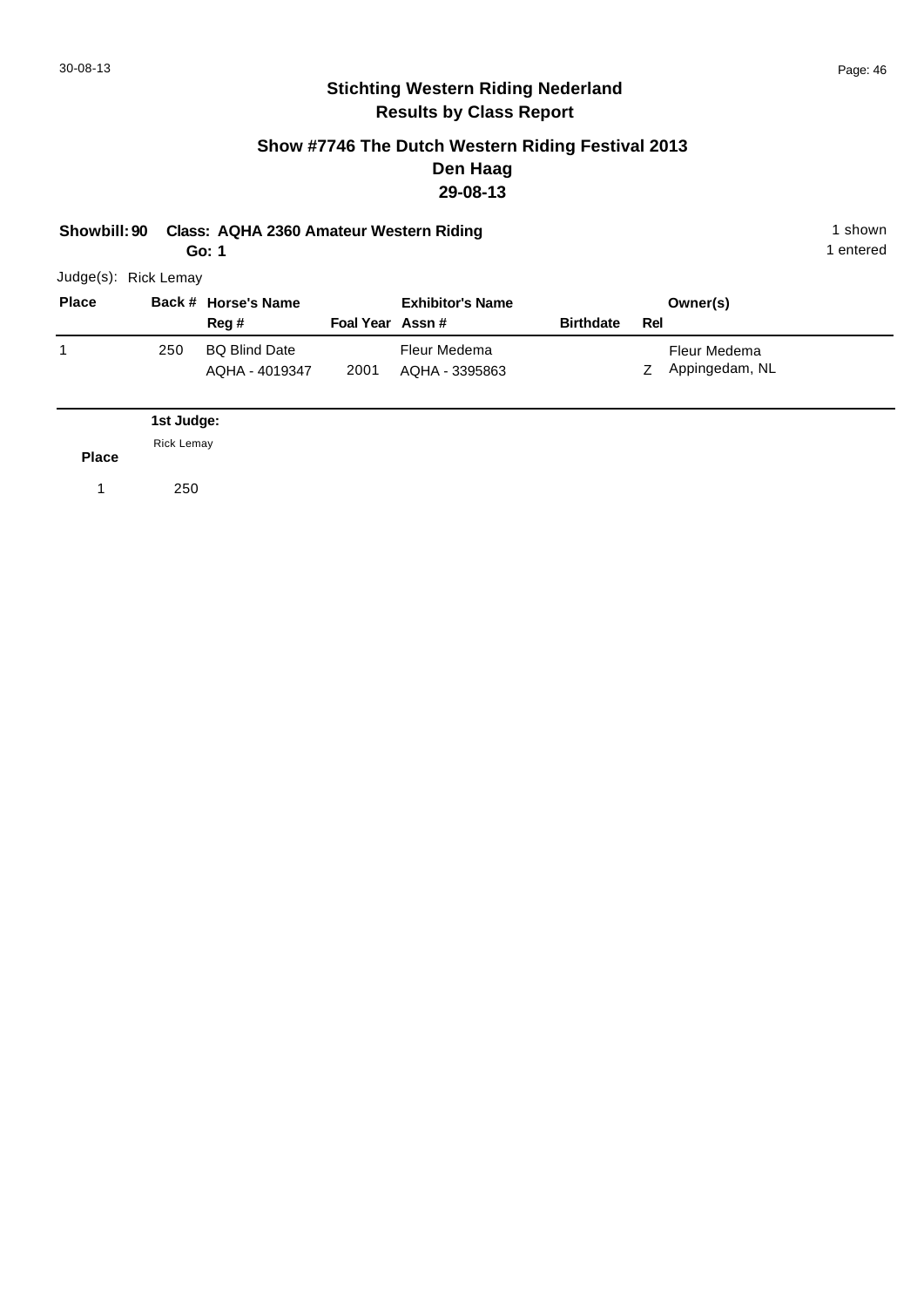#### **Show #7745 The Dutch Western Riding Festival 2013 Den Haag 29-08-13**

#### **Showbill: 93 Class: AQHA 1341 Junior Reining 5 Shown 5 Shown 5 shown 5 Shown Go: 1**

Judge(s): Sylvia Katschker

**Back # Horse's Name Place Owner(s) Reg # Assn # Foal Year Rel Exhibitor's Name** 1 1 Sanghita Biharie 137 Footworks X Factor 1988 Colivier Van Den Berg 1988 Sanghita Biharie 2008 Den Haag, NL AQHA - 2614548 Footworks X Factor AQHA - 5093582 237 2 Z Joke Overbeek-fennema 2008 Lil Ricochet Diamond AQHA - 5102255 Roel Dijk Van AQHA - 2908704 296 3 Annemiek Oechies (1995) Annemiek Oechies (1997) Colivier Van Den Berg North Annemiek Oechies 2008 Boekel, NL AQHA - 2614548 Heza Travelin Chic AQHA - 5257488 441 4 SG Chics My Grandpa Allian Bos Allian Bos Seerske Zwiers 2008 Otterlo, NL AQHA - 3545150 AQHA - 5412433 Allian Bos 23 5 Z 2009 Nieuwebrug, NL Ruby Smit Miss Goldplay AQHA - 5180936 Ruby Smit AQHA - 3702392 405

|              | 1st Judge: |
|--------------|------------|
|              | Sylvia     |
| <b>Place</b> | Katschker  |
|              | 237        |
| 2            | 296        |
| 3            | 441        |
| 4            | 23         |
| 5            | 405        |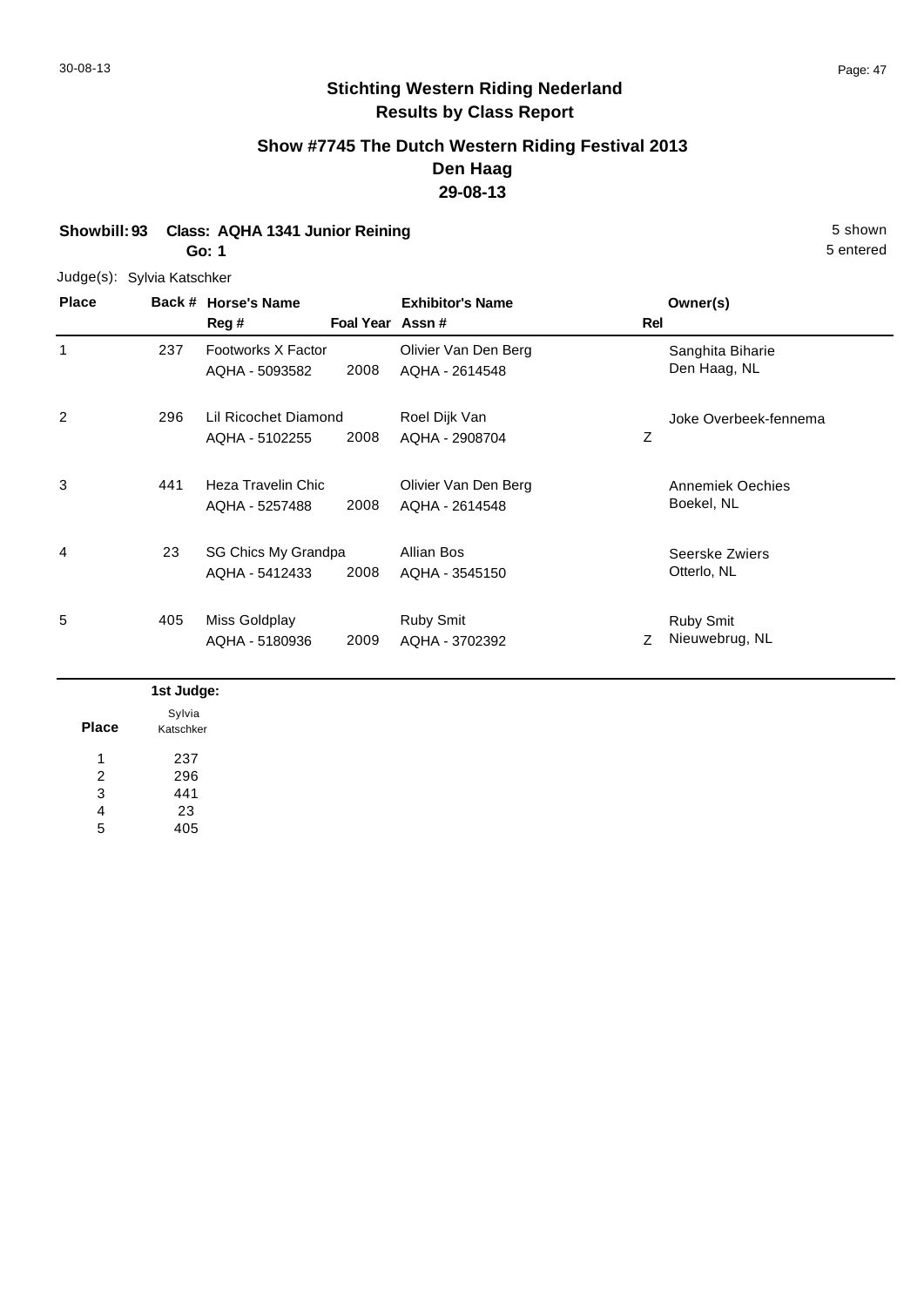### **Show #7746 The Dutch Western Riding Festival 2013 Den Haag 29-08-13**

# **Showbill: 93 Class: AQHA 1341 Junior Reining 5 shown 5 shown 5 shown**

**Go: 1**

#### Judge(s): Rick Lemay

**Back # Horse's Name Place Owner(s) Reg # Assn # Foal Year Rel Exhibitor's Name** 1 Z Joke Overbeek-fennema 2008 Lil Ricochet Diamond AQHA - 5102255 Roel Dijk Van AQHA - 2908704 296 2 1237 Footworks X Factor 19 Colivier Van Den Berg 19 Sanghita Biharie 2008 Den Haag, NL AQHA - 2614548 Footworks X Factor AQHA - 5093582 237 3 Annemiek Oechies (1995) Annemiek Oechies (1997) Colivier Van Den Berg North Annemiek Oechies 2008 Boekel, NL AQHA - 2614548 Heza Travelin Chic AQHA - 5257488 441 4 SG Chics My Grandpa Allian Bos Allian Bos Seerske Zwiers 2008 Otterlo, NL AQHA - 3545150 AQHA - 5412433 Allian Bos 23 5 Z Nieuwebrug, NL Ruby Smit 2009 Nieuwebrug, NL AQHA - 3702392 Miss Goldplay AQHA - 5180936 Ruby Smit 405

| Rick Lemay<br><b>Place</b><br>296<br>237<br>2<br>441<br>3 |   |            |
|-----------------------------------------------------------|---|------------|
|                                                           |   | 1st Judge: |
|                                                           |   |            |
|                                                           |   |            |
|                                                           |   |            |
|                                                           |   |            |
|                                                           |   |            |
|                                                           | 4 | 23         |
| 405<br>5                                                  |   |            |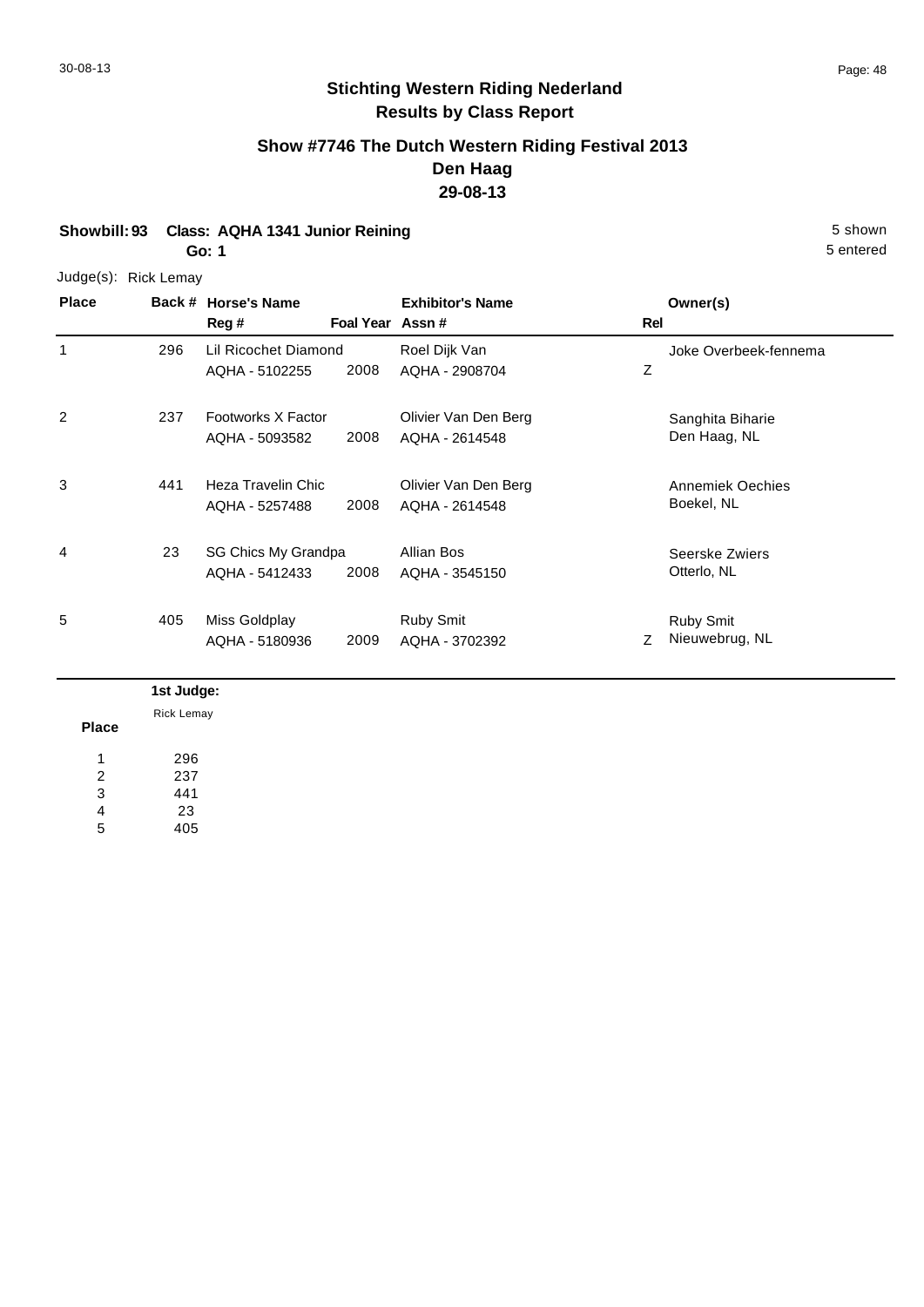## **Show #7745 The Dutch Western Riding Festival 2013 Den Haag 29-08-13**

**Showbill: 94 Class: AQHA 3340 Novice Amateur Reining 12 shown 12 shown 12 shown 12 shown Go: 1**

#### Judge(s): Sylvia Katschker

**Back # Horse's Name Place Owner(s) Reg # Assn # Foal Year Rel Exhibitor's Name** 1 Z Den Haag, NL Nadine Knoester 2008 AQHA - 3579022 Z Den Haag, NL SOM Shades R Hot AQHA - 5083643 Nadine Knoester 265 2 7 Otterlo, NL Seerske Zwiers 2008 AQHA - 4006887 Z Otterlo, NL SG Chics My Grandpa AQHA - 5412433 Seerske Zwiers 23 3 Z Zaltbommel, NL Eveline De Jongh 2004 Zaltbommel, NL AQHA - N3565689 Lucky Lady Reminic AQHA - 4604640 Eveline De Jongh 224 4 2006 AQHA - N3731350 Z Borkel En Schaft, NL Olivier Van Den Berg RO Smart As Flash AQHA - 4877695 Annemiek Oechies AQHA - N3731350 157 5 Z ljmuiden, NL Rob Hotton 2003 Ijmuiden, NL AQHA - N2394030 Hickorysgoldenchild AQHA - 4895920 Rob Hotton 497 6 Z John En Jolanda Brummans 1998 Funny Commander Flit AQHA - 3705481 Jolanda Brummans AQHA - N3028941 225 7 2006 AQHA - N3492308 Z Alphen Aan De Rijn, NL Lisa Nadine Burggraaf Sexy Drunken Fritzy AQHA - 4822464 Lisa Nadine Burggraaf AQHA - N3492308 352 Z Vught, NL Monika Potabi 2004 AQHA - 3526150 Z Vught, NL Ricochetes Trophy AQHA - 4735316 Monika Potabi DQ 19 Z Corine Duijn 2001 Broadaniac Play AQHA - 4031975 Xavier M Duijn AQHA - N3583925 DQ 153 2005 AQHA - 3656709 Z Soesterberg, NL Rik Stoltenkamp DD MR Bar Go AQHA - 4672817 Rik Stoltenkamp AQHA - 3656709 DQ 226 Yildiz Otten 2006 Veghel, NL AQHA - N3521194 Nics Smoking Gun AQHA - 4851723 Yildiz Otten DQ 485 Z Leusden, NL Niels Dutij 2007 Leusden, NL AQHA - 3344826 Gumps Donqui Tana BB AQHA - 5038861 Niels Dutij DQ 498

**Place 1st Judge:**  1 265 Sylvia Katschker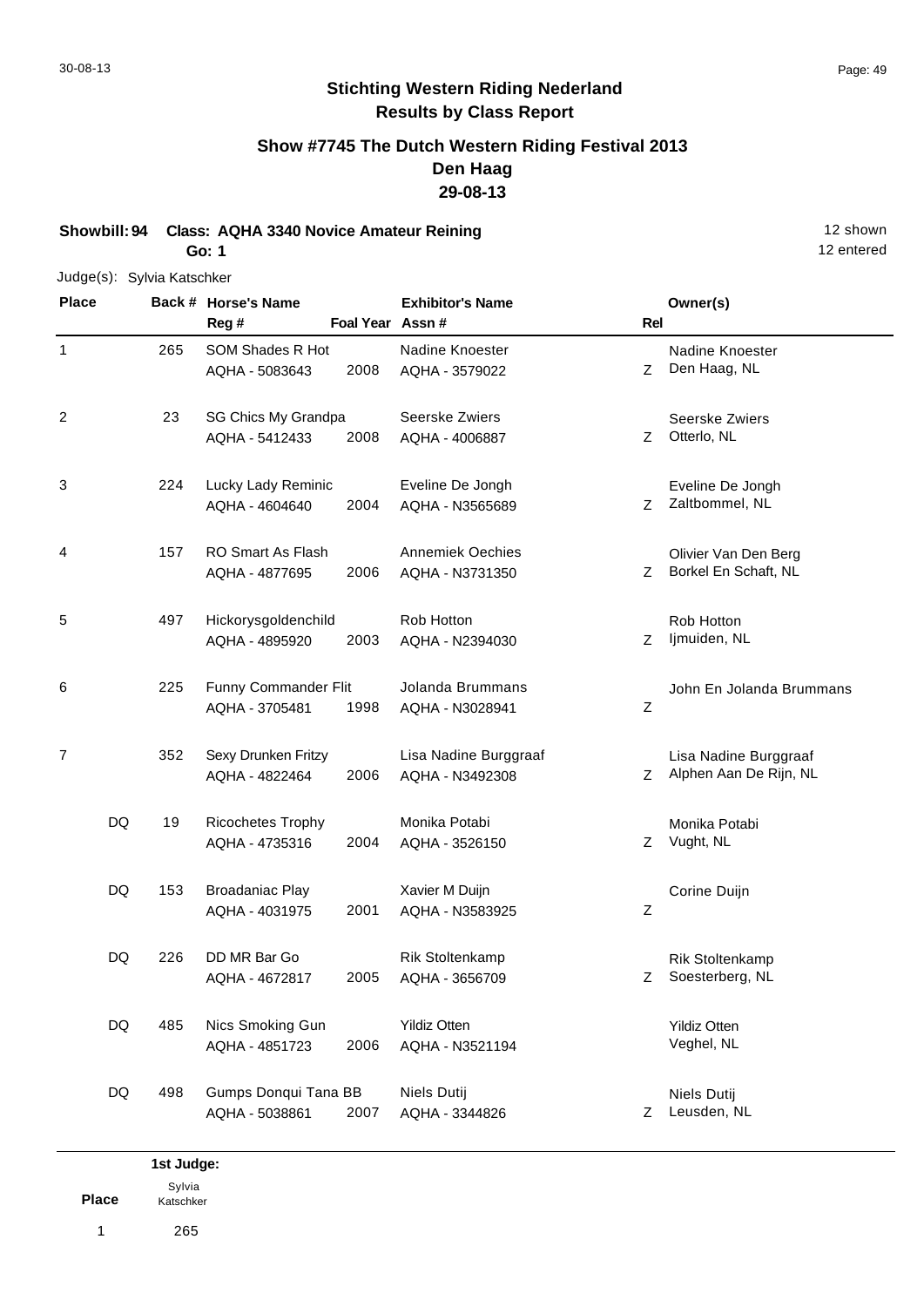# **Show #7745 The Dutch Western Riding Festival 2013 Den Haag 29-08-13**

| 2 | 23  |
|---|-----|
| 3 | 224 |
| 4 | 157 |
| 5 | 497 |
| 6 | 225 |
| 7 | 352 |
|   |     |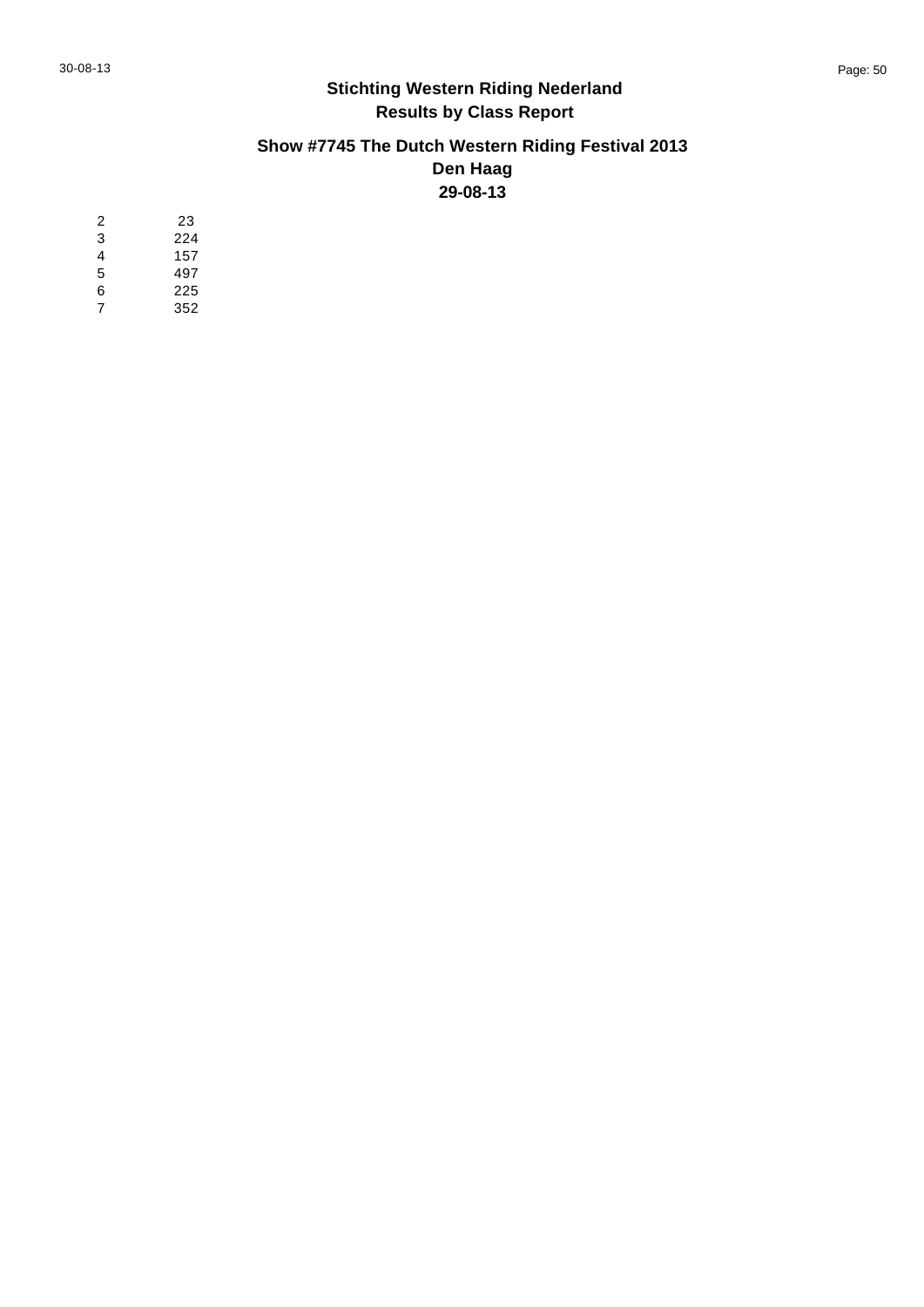**Show #7746 The Dutch Western Riding Festival 2013 Den Haag 29-08-13**

**Showbill: 94 Class: AQHA 3340 Novice Amateur Reining 12 shown 12 shown 12 shown** 

**Go: 1**

#### Judge(s): Rick Lemay **Back # Horse's Name Place Owner(s) Reg # Assn # Foal Year Rel Exhibitor's Name** 1 Z Otterlo, NL Seerske Zwiers 2008 AQHA - 4006887 Z Otterlo, NL SG Chics My Grandpa AQHA - 5412433 Seerske Zwiers 23 2 Z Zaltbommel, NL Eveline De Jongh 2004 Zaltbommel, NL AQHA - N3565689 Lucky Lady Reminic AQHA - 4604640 Eveline De Jongh 224 3 2006 AQHA - N3731350 Z Borkel En Schaft, NL Olivier Van Den Berg RO Smart As Flash AQHA - 4877695 Annemiek Oechies AQHA - N3731350 157 4 Z Den Haag, NL Nadine Knoester 2008 AQHA - 3579022 Z Den Haag, NL SOM Shades R Hot AQHA - 5083643 Nadine Knoester 265 5 Z ljmuiden, NL Rob Hotton 2003 Ijmuiden, NL AQHA - N2394030 Hickorysgoldenchild AQHA - 4895920 Rob Hotton 497 6 Z John En Jolanda Brummans 1998 Funny Commander Flit AQHA - 3705481 Jolanda Brummans AQHA - N3028941 225 7 2006 AQHA - N3492308 Z Alphen Aan De Rijn, NL Lisa Nadine Burggraaf Sexy Drunken Fritzy AQHA - 4822464 Lisa Nadine Burggraaf AQHA - N3492308 352 Z Vught, NL Monika Potabi 2004 AQHA - 3526150 Z Vught, NL Ricochetes Trophy AQHA - 4735316 Monika Potabi DQ 19 Z Corine Duijn 2001 Broadaniac Play AQHA - 4031975 Xavier M Duijn AQHA - N3583925 DQ 153 2005 AQHA - 3656709 Z Soesterberg, NL Rik Stoltenkamp DD MR Bar Go AQHA - 4672817 Rik Stoltenkamp AQHA - 3656709 DQ 226

Yildiz Otten 2006 Veghel, NL AQHA - N3521194 Nics Smoking Gun AQHA - 4851723 Yildiz Otten DQ 485 Z Leusden, NL Niels Dutij 2007 Leusden, NL AQHA - 3344826 Gumps Donqui Tana BB AQHA - 5038861 Niels Dutij DQ 498

**Place 1st Judge:**  Rick Lemay

1 23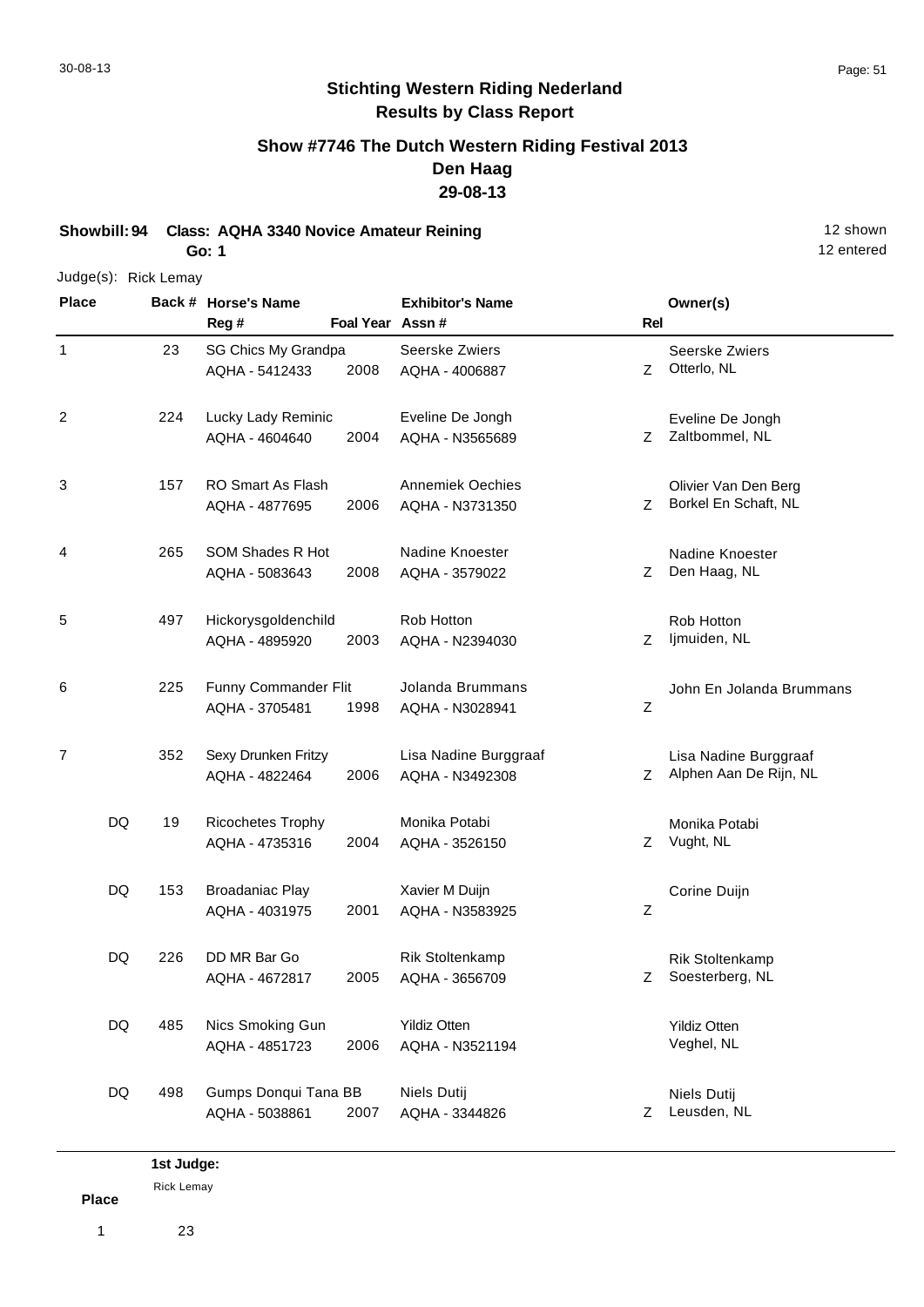# **Show #7746 The Dutch Western Riding Festival 2013 Den Haag 29-08-13**

| 2 | 224 |
|---|-----|
| 3 | 157 |
| 4 | 265 |
| 5 | 497 |
| 6 | 225 |
| 7 | 352 |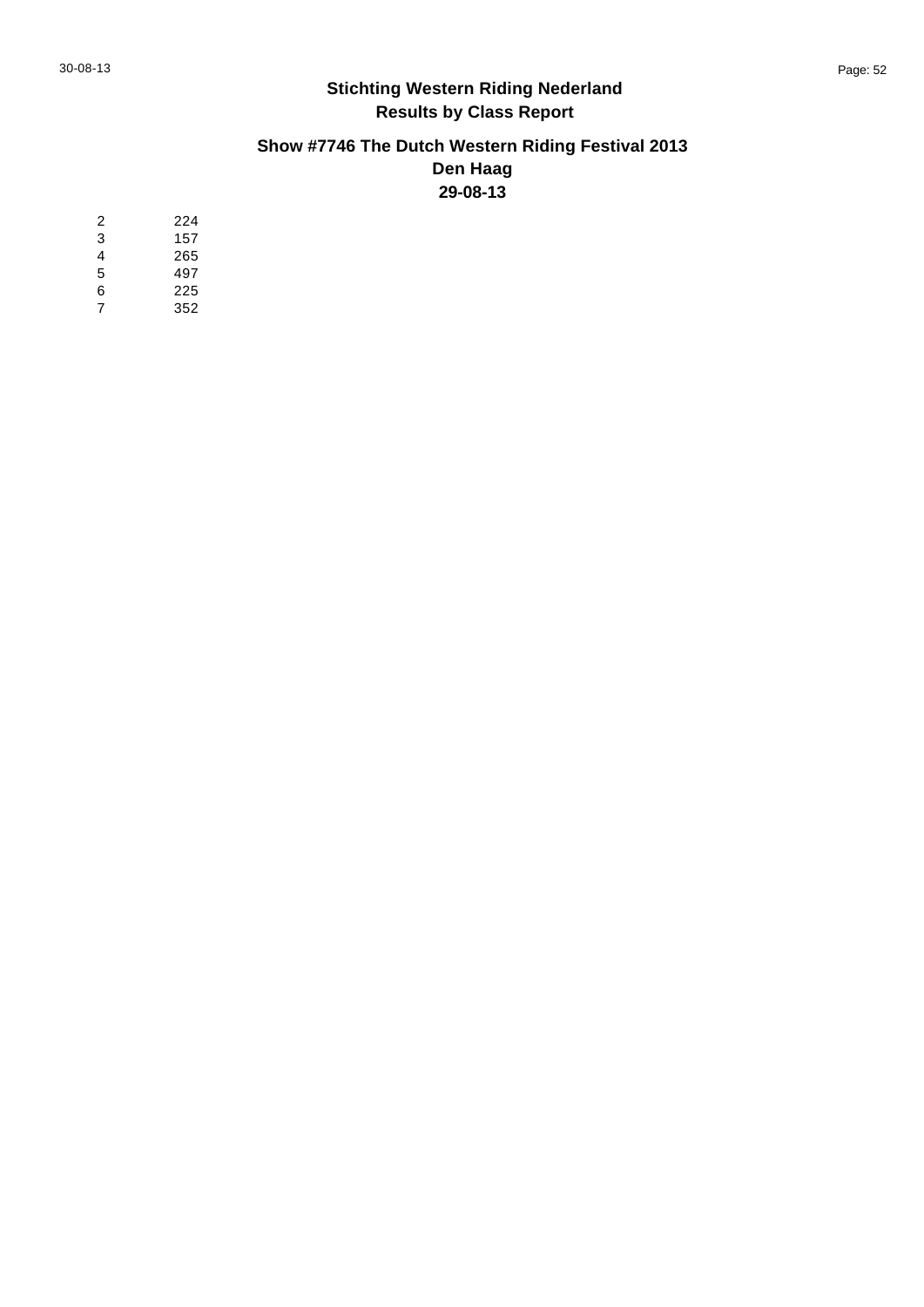# **Show #7745 The Dutch Western Riding Festival 2013 Den Haag 29-08-13**

#### **Showbill: 95 Class: AQHA 2340 Amateur Reining 6 Shown 6 Shown 6 shown 6 Shown Go: 1**

Judge(s): Sylvia Katschker

| <b>Place</b> | Back #    | <b>Horse's Name</b>    |                 | <b>Exhibitor's Name</b> |     | Owner(s)              |
|--------------|-----------|------------------------|-----------------|-------------------------|-----|-----------------------|
|              |           | Reg #                  | Foal Year Assn# |                         | Rel |                       |
| 1            | 282       | Nifty Breezin Whiz     |                 | Ilka Knapstein          |     | Ilka Knapstein        |
|              |           | AQHA - 4807660         | 2006            | AQHA - 2404651          | Ζ   | Brüggen, DE           |
| 2            | 450       | Shine N Booster        |                 | Gideon Putters          |     | <b>Gideon Putters</b> |
|              |           | AQHA - 4864220         | 2010            | AQHA - 3545526          | Ζ   | Malden, NL            |
| 3            | 153       | <b>Broadaniac Play</b> |                 | Xavier M Duijn          |     | Corine Duijn          |
|              |           | AQHA - 4031975         | 2001            | AQHA - N3583925         | Ζ   |                       |
|              | DQ<br>158 | Hooray Dun It          |                 | Sanne Fienieg           |     | Sanne Fienieg         |
|              |           | AQHA - 3717071         | 1998            | AQHA - 3532906          | Z   | Bemmel, NL            |
|              | DQ<br>224 | Lucky Lady Reminic     |                 | Eveline De Jongh        |     | Eveline De Jongh      |
|              |           | AQHA - 4604640         | 2004            | AQHA - N3565689         | Ζ   | Zaltbommel, NL        |
|              | DQ<br>497 | Hickorysgoldenchild    |                 | Rob Hotton              |     | Rob Hotton            |
|              |           | AQHA - 4895920         | 2003            | AQHA - N2394030         | Ζ   | Ijmuiden, NL          |

|       | 1st Judge: |
|-------|------------|
|       | Sylvia     |
| Place | Katschker  |
| 1     | 282        |
| 2     | 450        |
| ঽ     | 153        |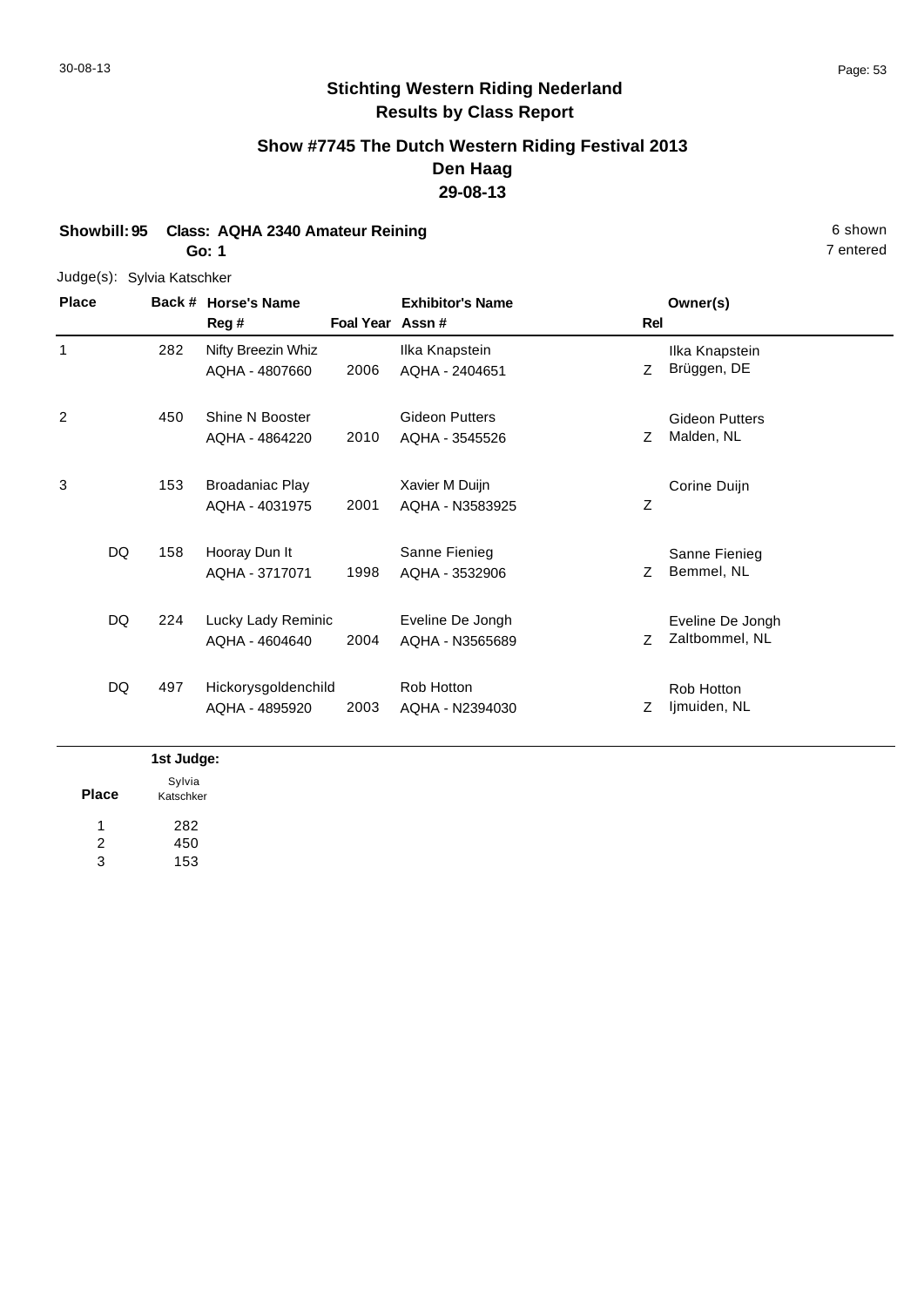## **Show #7746 The Dutch Western Riding Festival 2013 Den Haag 29-08-13**

**Showbill: 95 Class: AQHA 2340 Amateur Reining 6 shown by a strategy of shown by a strategy of shown by a strategy of shown by a shown by a shown by a shown by a shown by a shown by a shown by a shown by a shown by a shown** 

**Go: 1**

#### Judge(s): Rick Lemay

**Back # Horse's Name Place Owner(s) Reg # Assn # Foal Year Rel Exhibitor's Name** 1 Z Ilka Knapstein 2006 Brüggen, DE AQHA - 2404651 Nifty Breezin Whiz AQHA - 4807660 Ilka Knapstein 282 2 Z Corine Duijn 2001 Broadaniac Play AQHA - 4031975 Xavier M Duijn AQHA - N3583925 153 3 Z Malden, NL Gideon Putters 2010 AQHA - 3545526 Z Malden, NL Shine N Booster AQHA - 4864220 Gideon Putters 450 Z Bemmel, NL Sanne Fienieg 1998 Bemmel, NL AQHA - 3532906 Hooray Dun It AQHA - 3717071 Sanne Fienieg DQ 158 Z Zaltbommel, NL Eveline De Jongh 2004 Zaltbommel, NL AQHA - N3565689 Lucky Lady Reminic AQHA - 4604640 Eveline De Jongh DQ 224 Z ljmuiden, NL Rob Hotton 2003 Ijmuiden, NL AQHA - N2394030 Hickorysgoldenchild AQHA - 4895920 Rob Hotton DQ 497

#### **1st Judge:**

**Place** 282 153 450 1 2 3 Rick Lemay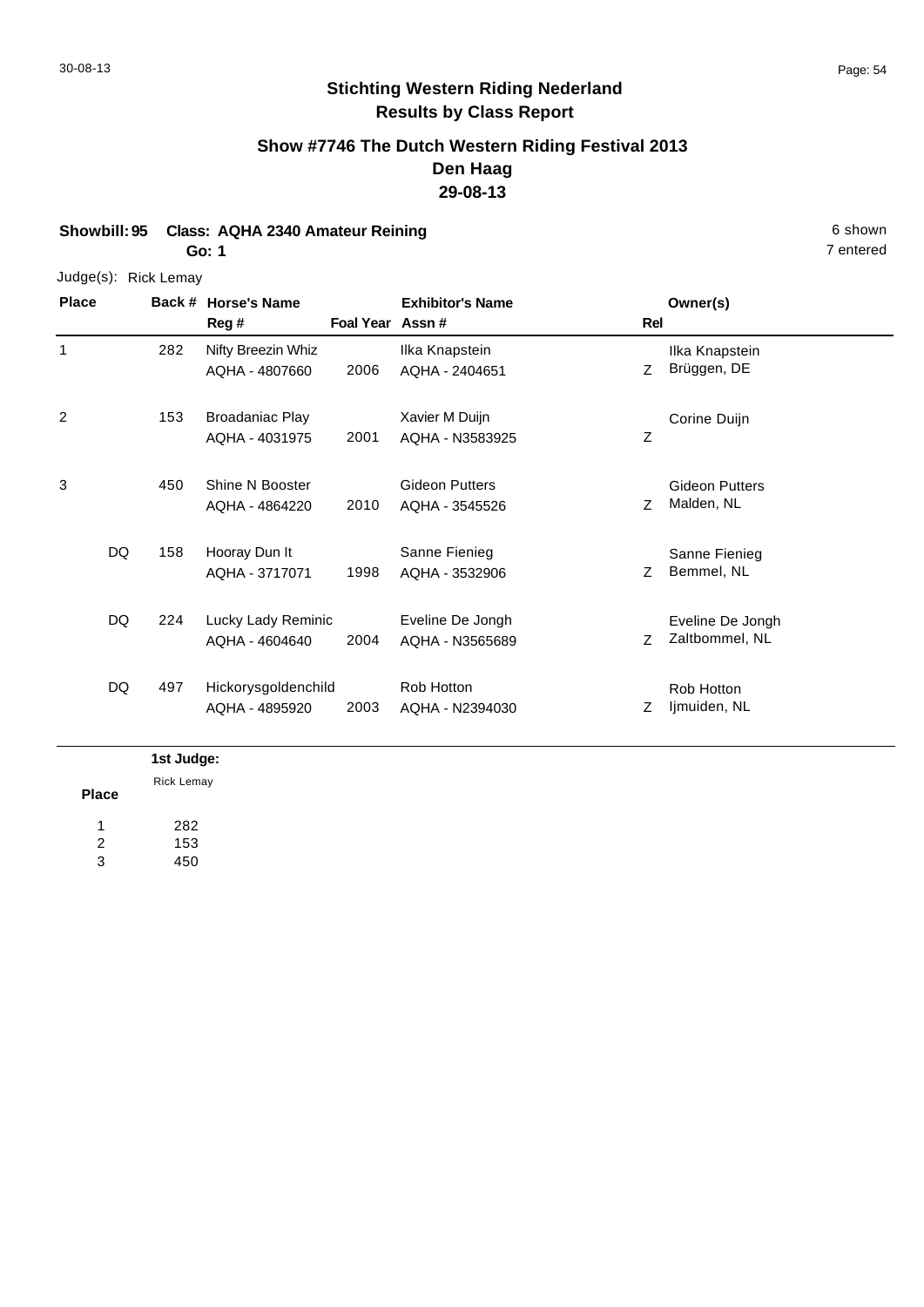#### **Show #7745 The Dutch Western Riding Festival 2013 Den Haag 29-08-13**

|  | Showbill: 96 Class: AQHA 1342 Senior Reining | 2 shown |
|--|----------------------------------------------|---------|
|--|----------------------------------------------|---------|

**Go: 1**

| Judge(s): Sylvia Katschker |
|----------------------------|
|                            |

| <b>Place</b> |     | Back # Horse's Name<br>Reg #      | Foal Year Assn# | <b>Exhibitor's Name</b>                 | Rel | Owner(s)                            |
|--------------|-----|-----------------------------------|-----------------|-----------------------------------------|-----|-------------------------------------|
|              | 450 | Shine N Booster<br>AQHA - 4864220 | 2010            | <b>Gideon Putters</b><br>AQHA - 3545526 |     | <b>Gideon Putters</b><br>Malden, NL |

|       | 1st Judge:          |
|-------|---------------------|
| Place | Sylvia<br>Katschker |
|       | 450                 |